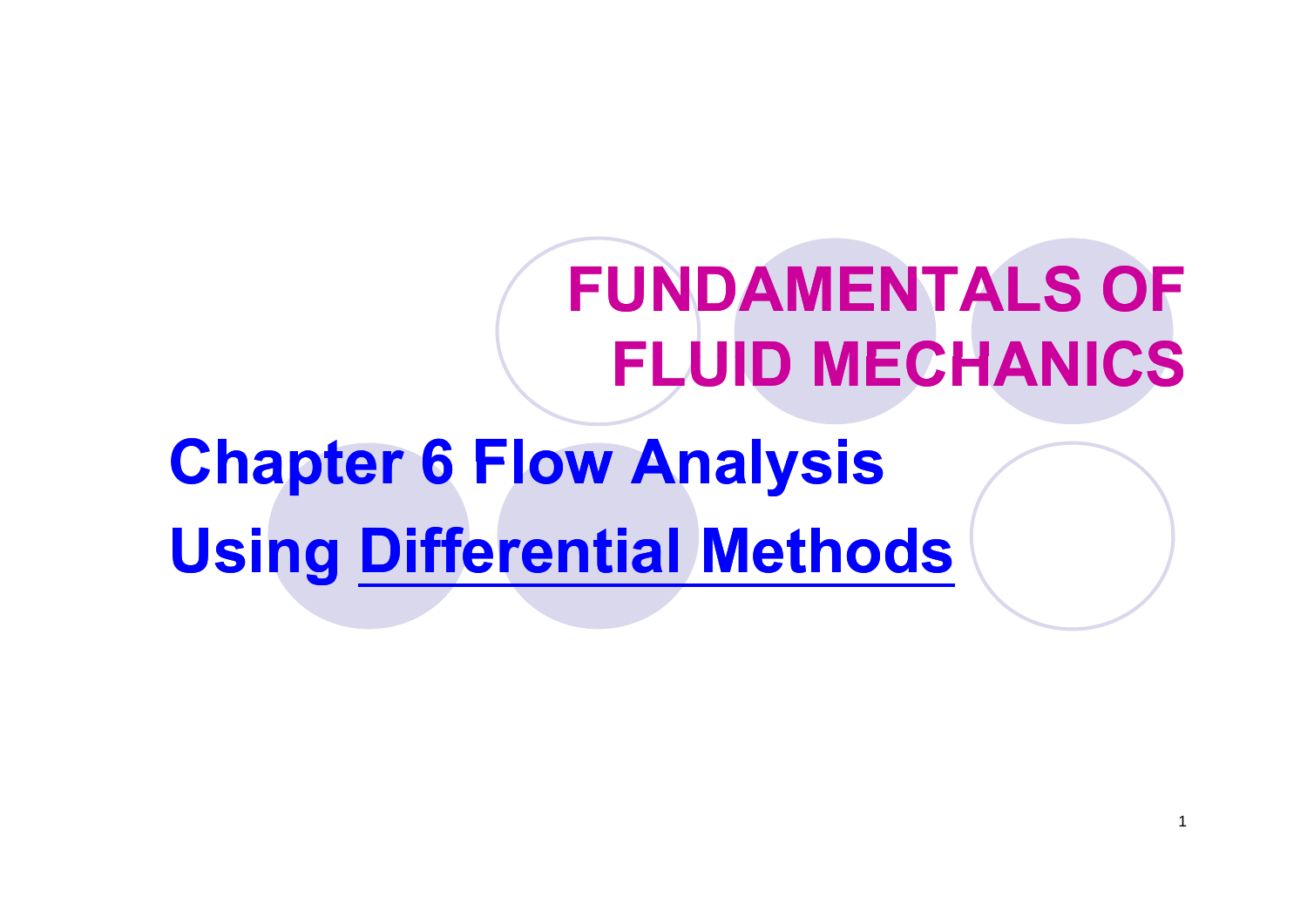# **MAIN TOPICS**

- I. Fluid Element Motion
- II. Conservation of Mass (Continuity equation) and Conservation of Linear Momentum (Navier-Stokes Equation)
- III. Inviscid Flow (Bernoulli equation) and Potential Flow (Stream function)
- Incompressible – Compressible
- Inviscid – Viscous
- 
- Rotational - Irrotational

Steady – Unsteady Mathematical equation?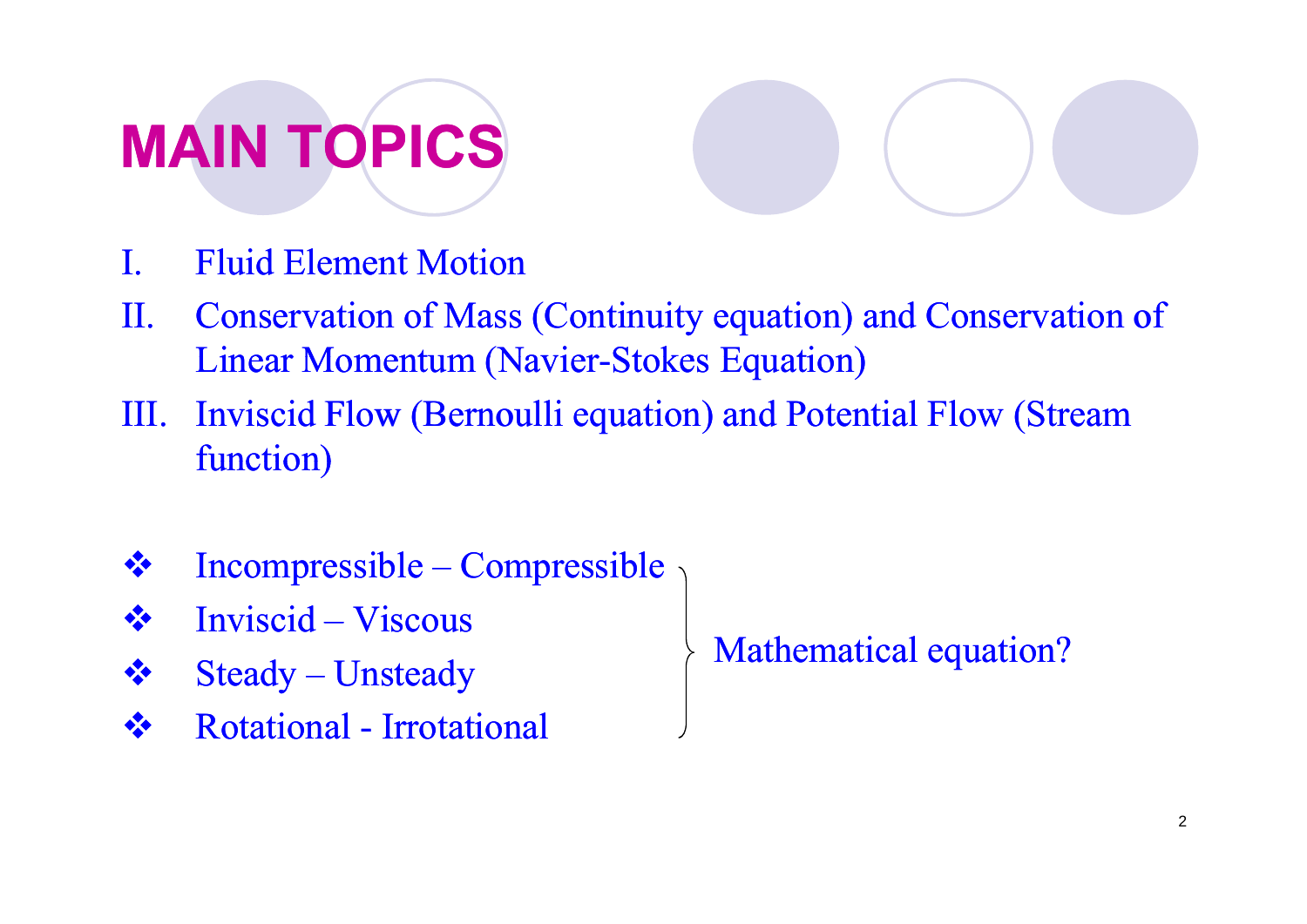#### **Motion of a Fluid Element**

- 1. Fluid **Translation**: The element moves from one point to another.
- 3. Fluid **Rotation**: The element rotates about any or all of the x,y,z axes.
- Fluid **Deformation**:
	- $\Rightarrow$  4. Angular Deformation: The element's angles between the sides change.
	- $\Rightarrow$  2. Linear Deformation: The element's sides stretch or contract.



3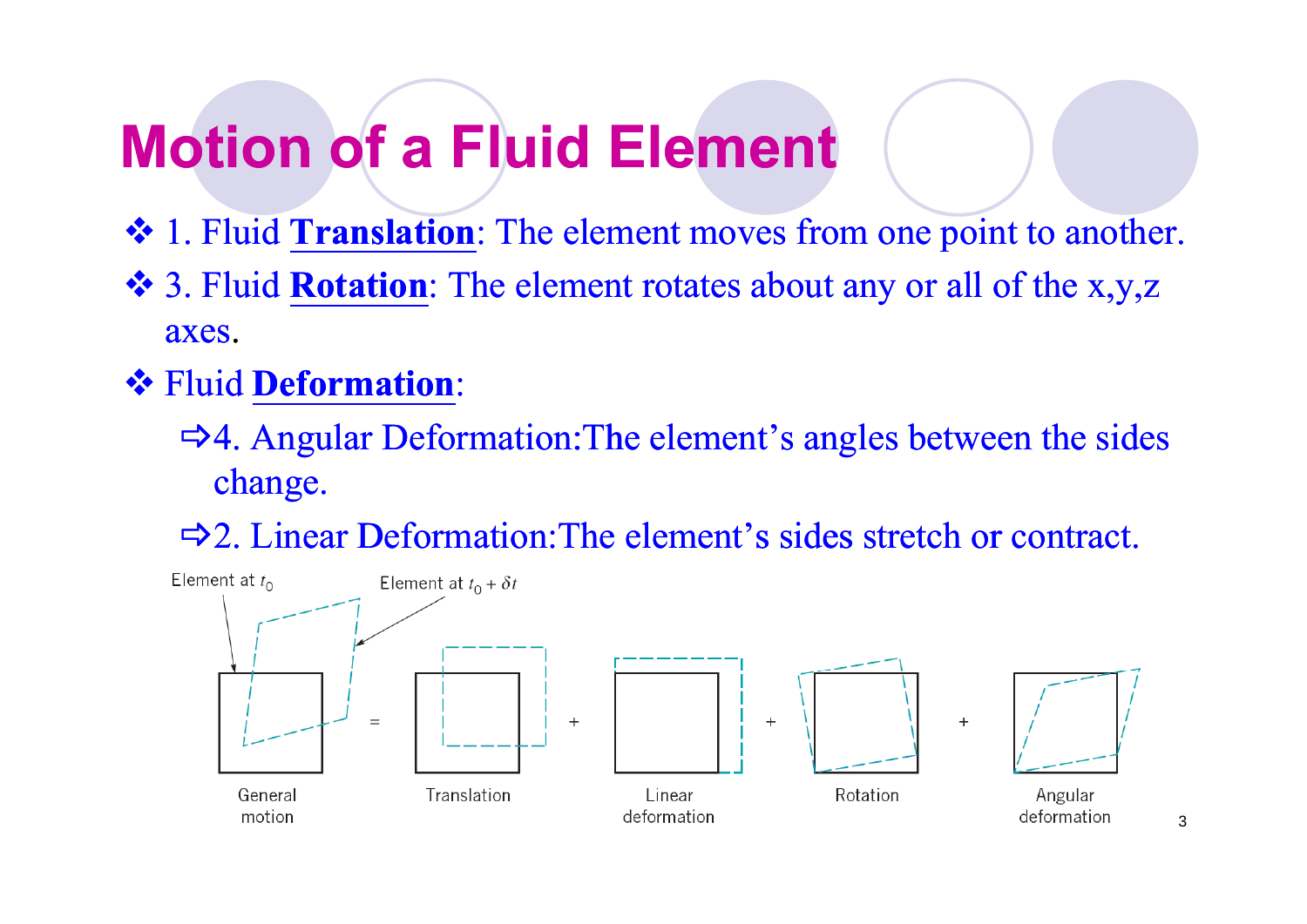#### **1 Fluid Translation velocity and acceleration 1.**

The velocity of a fluid particle can be expressed

$$
\vec{V} = \vec{V}(x, y, z, t) = u\vec{i} + v\vec{j} + w\vec{k}
$$
 Velocity field

**❖** The total acceleration of the fluid particle is given by

$$
\vec{a} = \frac{D\vec{V}}{Dt} = \frac{\partial \vec{V}}{\partial t} + \frac{\partial \vec{V}}{\partial x} \frac{dx}{dt} + \frac{\partial \vec{V}}{\partial y} \frac{dy}{dt} + \frac{\partial \vec{V}}{\partial z} \frac{dz}{dt}
$$
\nAcceleration field\n
$$
\frac{dx}{dt} = u, \frac{dy}{dt} = v, \frac{dz}{dt} = w
$$
\n
$$
\Rightarrow \vec{a} = \frac{D\vec{V}}{Dt} = \frac{\partial \vec{V}}{\partial t} + u \frac{\partial \vec{V}}{\partial x} + v \frac{\partial \vec{V}}{\partial y} + w \frac{\partial \vec{V}}{\partial z}
$$
\n
$$
\vec{a} = \frac{D\vec{V}}{Dt} \text{ is called the material, or substantial derivative.}
$$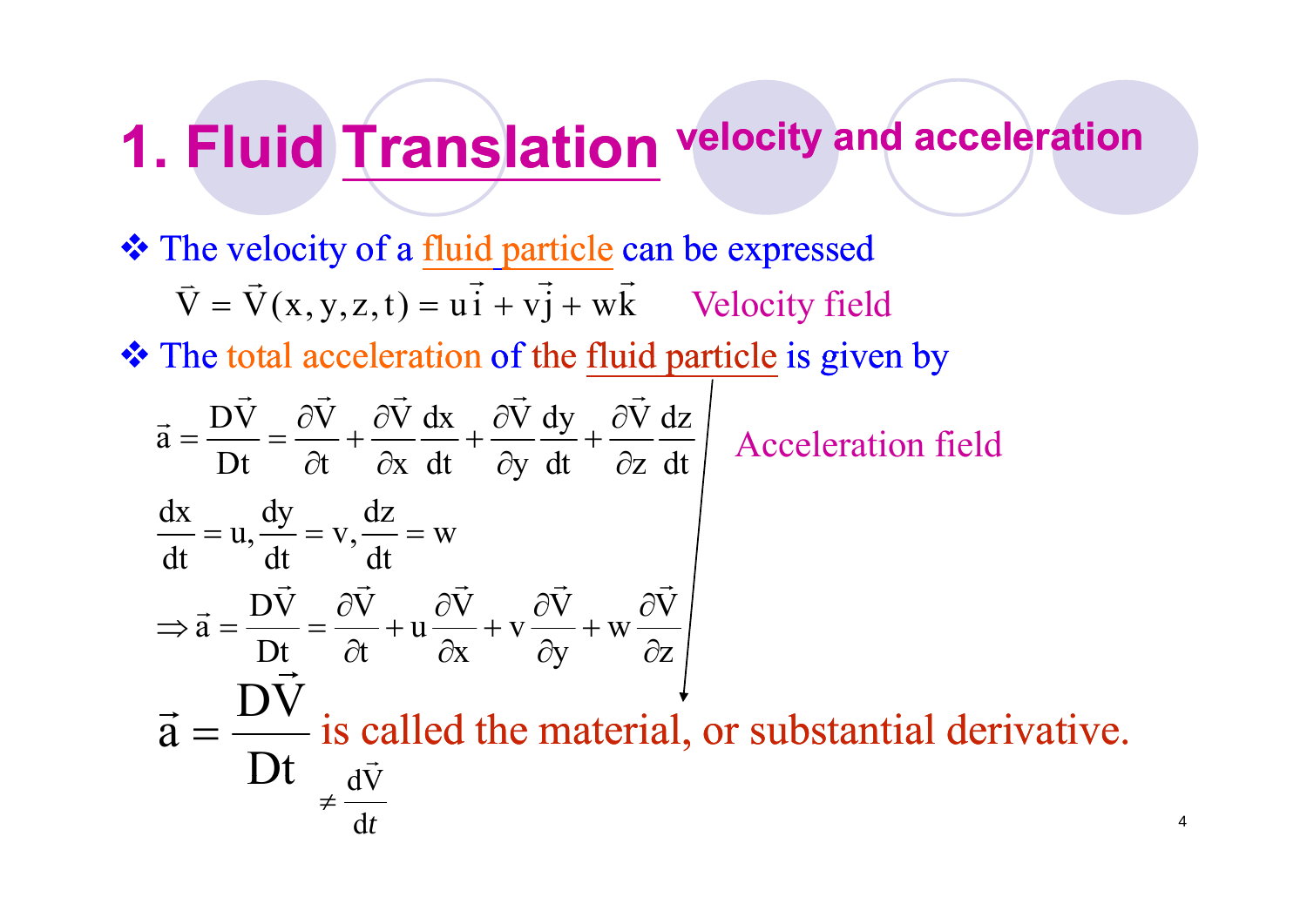#### **Physical Significance**

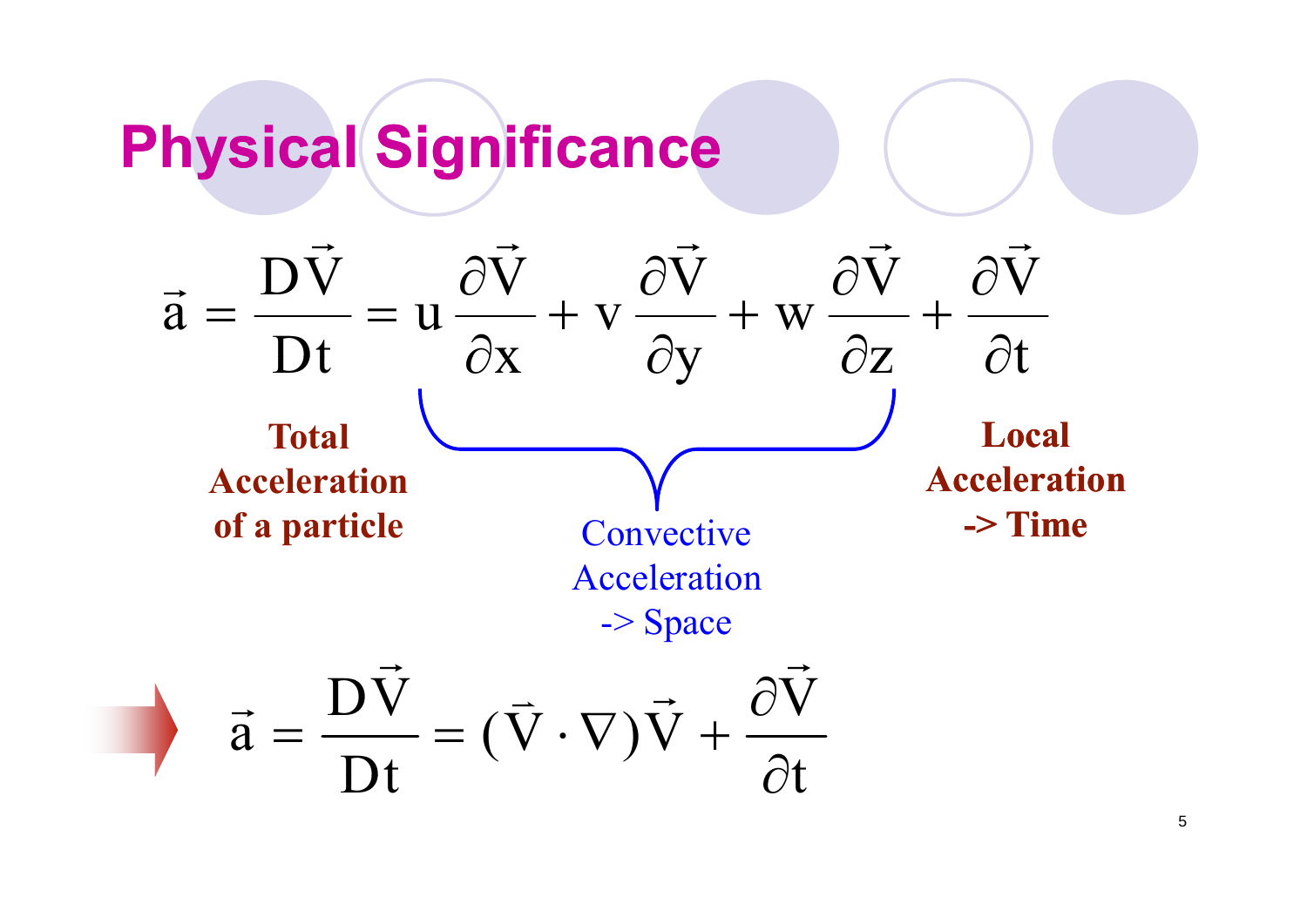#### **Scalar Component (**외울필요 없음 **)**

$$
a_x = \vec{i} \cdot \vec{a} = \frac{\partial u}{\partial t} + u \frac{\partial u}{\partial x} + v \frac{\partial u}{\partial y} + w \frac{\partial u}{\partial z}
$$
  

$$
a_y = \vec{j} \cdot \vec{a} = \frac{\partial v}{\partial t} + u \frac{\partial v}{\partial x} + v \frac{\partial v}{\partial y} + w \frac{\partial v}{\partial z}
$$
  

$$
a_z = \vec{k} \cdot \vec{a} = \frac{\partial w}{\partial t} + u \frac{\partial w}{\partial x} + v \frac{\partial w}{\partial y} + w \frac{\partial w}{\partial z}
$$

Rectangular coordinates system

$$
a_{r} = \frac{\partial V_{r}}{\partial t} + V_{r} \frac{\partial V_{r}}{\partial r} + \frac{V_{\theta}}{r} \frac{\partial V_{r}}{\partial \theta} - \frac{V_{\theta}^{2}}{r} + V_{z} \frac{\partial V_{r}}{\partial z}
$$
\n
$$
a_{\theta} = \frac{\partial V_{\theta}}{\partial t} + V_{r} \frac{\partial V_{\theta}}{\partial r} + \frac{V_{\theta}}{r} \frac{\partial V_{\theta}}{\partial \theta} + \frac{V_{r}V_{\theta}}{r} + V_{z} \frac{\partial V_{\theta}}{\partial z}
$$
\n
$$
a_{z} = \frac{\partial V_{z}}{\partial t} + V_{r} \frac{\partial V_{z}}{\partial r} + \frac{V_{\theta}}{r} \frac{\partial V_{z}}{\partial \theta} + V_{z} \frac{\partial V_{z}}{\partial z}
$$

Cylindrical coordinates system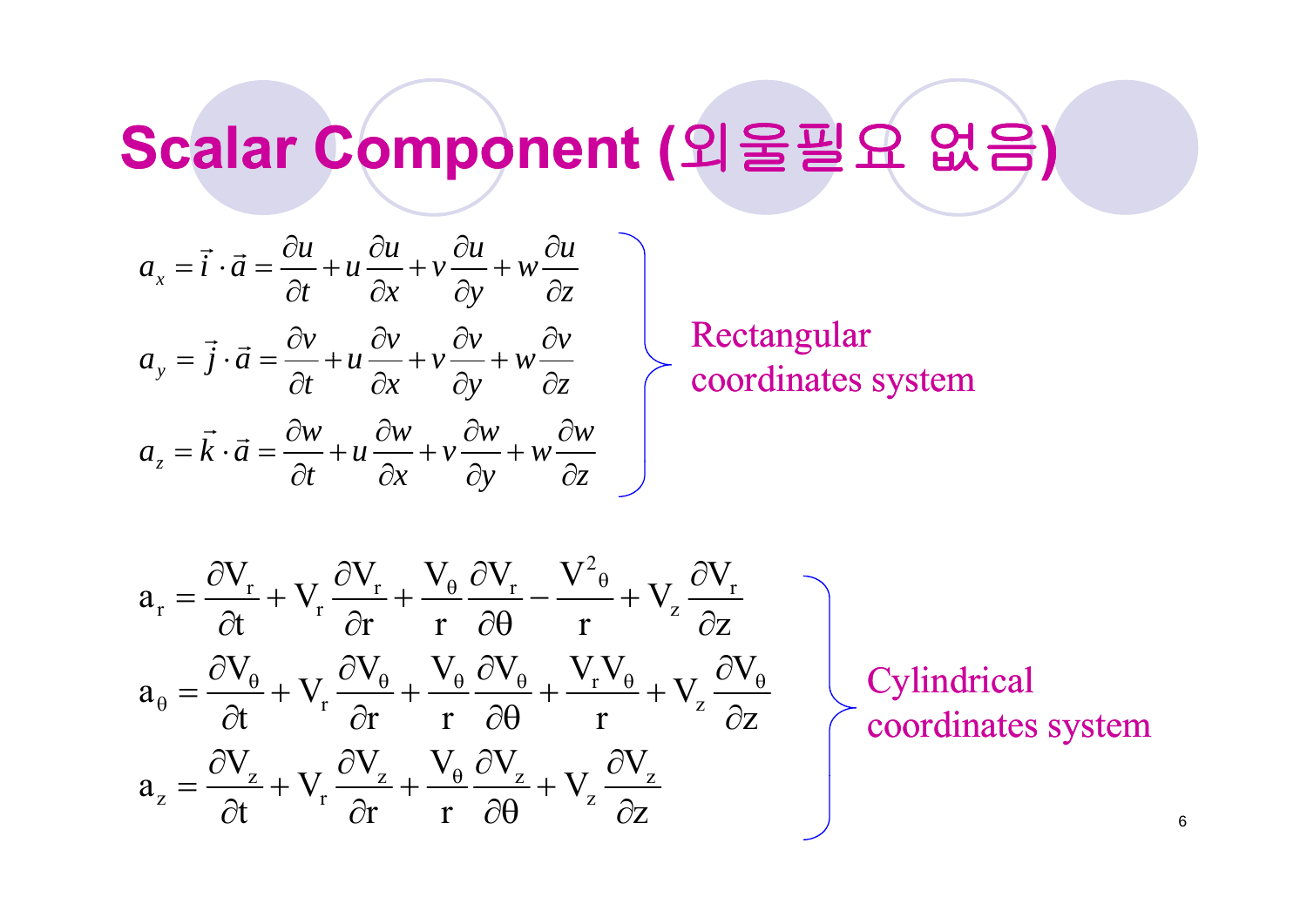#### **Translation**

**❖ All points in the element have** the same velocity, then the element will simply translate from one position to another.

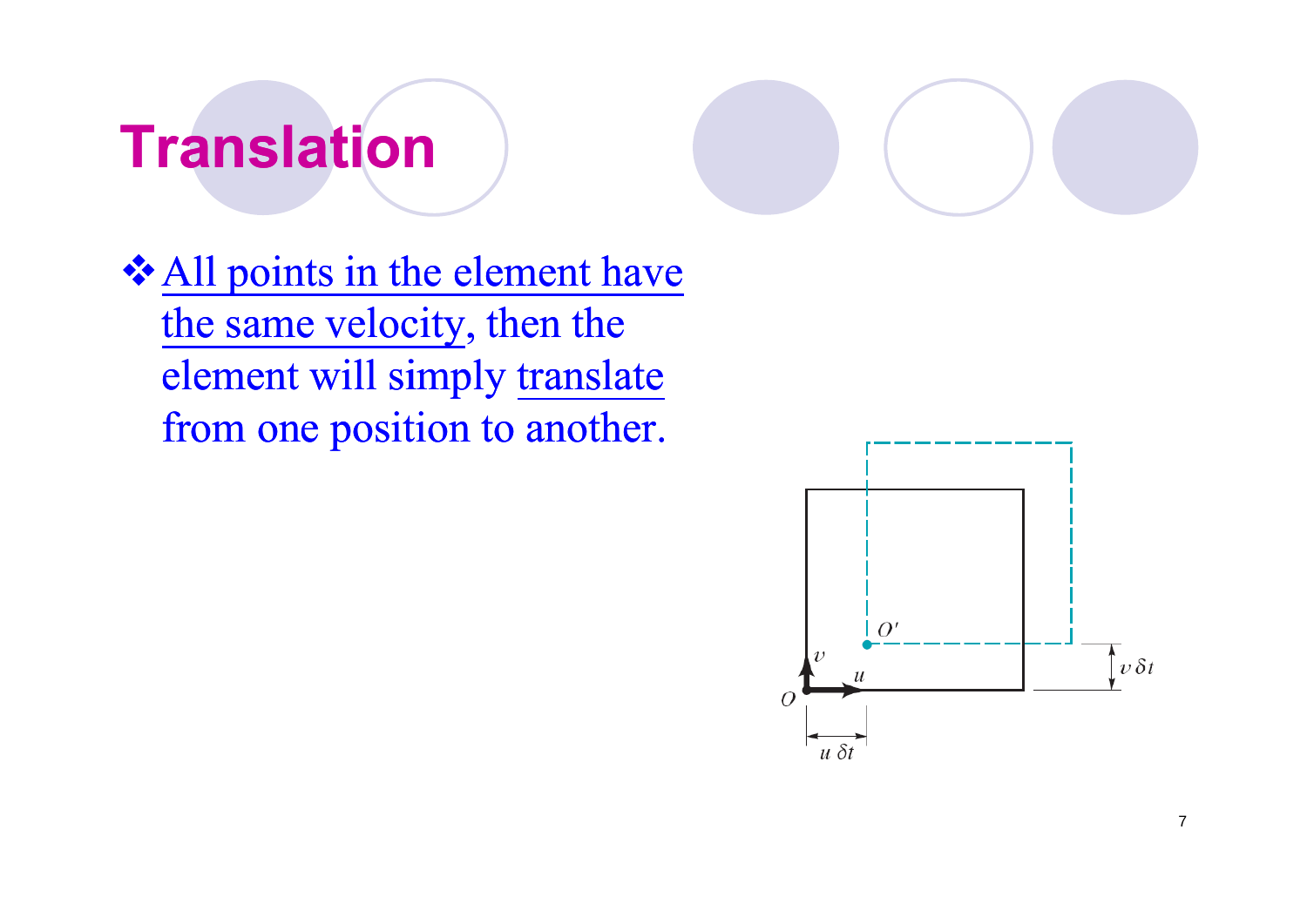#### **2 Linear Deformation 1/2 2.**

- $\triangle$  **The shape of the fluid element, described by the angles at** its vertices, remains unchanged, since all right angles continue to be right angles.
- $\triangle A$  change in the x dimension requires a nonzero value of



 $(a)$ 

8

 $(b)$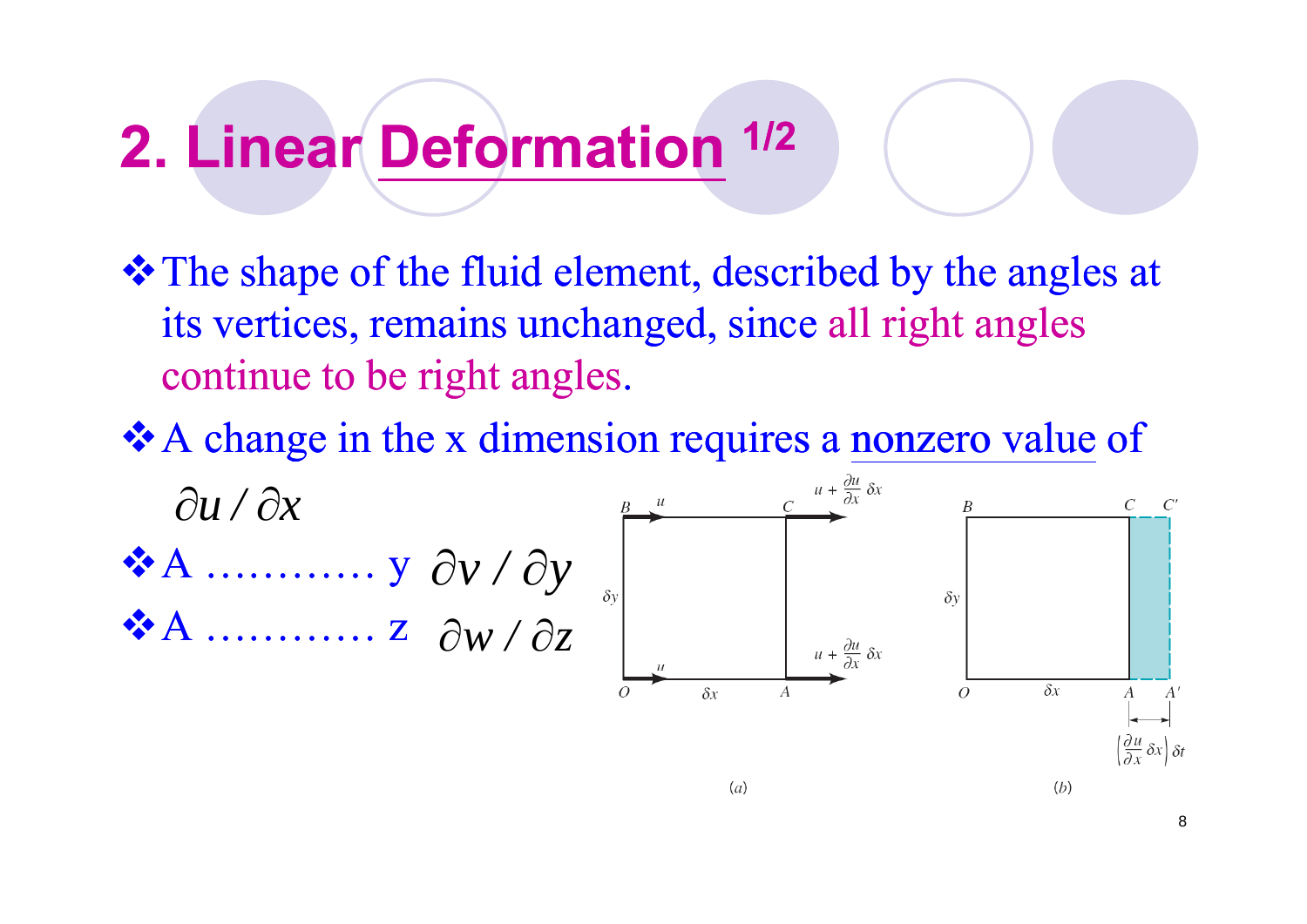#### **Linear Deformation 2/2**

\* The change in length of the sides may produce change in volume of the element.

The change in 
$$
\delta V = \left(\frac{\partial u}{\partial x} \delta x\right) (\delta y \delta z) (\delta t) = \frac{\partial u}{\partial x} (\delta x \delta y \delta z) (\delta t)
$$

The rate at which the  $\delta V$  is changing per unit volume due to gradient  $\partial u/\partial$ 1  $d(\delta V)$   $\partial u$ due to gradient  $\partial u / \partial x$   $\frac{1}{x} \frac{d(\partial \mathcal{V})}{dx}$  $\delta V$  dt  $\partial x$  $\delta$ If  $\partial v/\partial y$  and  $\partial w/\partial z$  are involved as in 2-D or 3D cases,

$$
d(\delta \vec{v}) \approx \left(\frac{\partial u}{\partial x}\delta x\right) (\delta y \delta z) (\delta t) + \left(\frac{\partial v}{\partial y}\delta y\right) (\delta x \delta z) (\delta t) + \left(\frac{\partial w}{\partial z}\delta z\right) (\delta x \delta y) (\delta t) = \left(\frac{\partial u}{\partial x} + \frac{\partial v}{\partial y} + \frac{\partial w}{\partial z}\right) (\delta x \delta y \delta z) (\delta t)
$$
  
Volumeetric dilatation rate 
$$
\frac{1}{\delta \vec{v}} \frac{d(\delta \vec{v})}{dt} = \frac{\partial u}{\partial x} + \frac{\partial v}{\partial y} + \frac{\partial w}{\partial z} = \nabla \cdot \vec{v}
$$

For an *incompressible* fluid (constant density), the volumetric dilatation rate is zero. <sup>9</sup>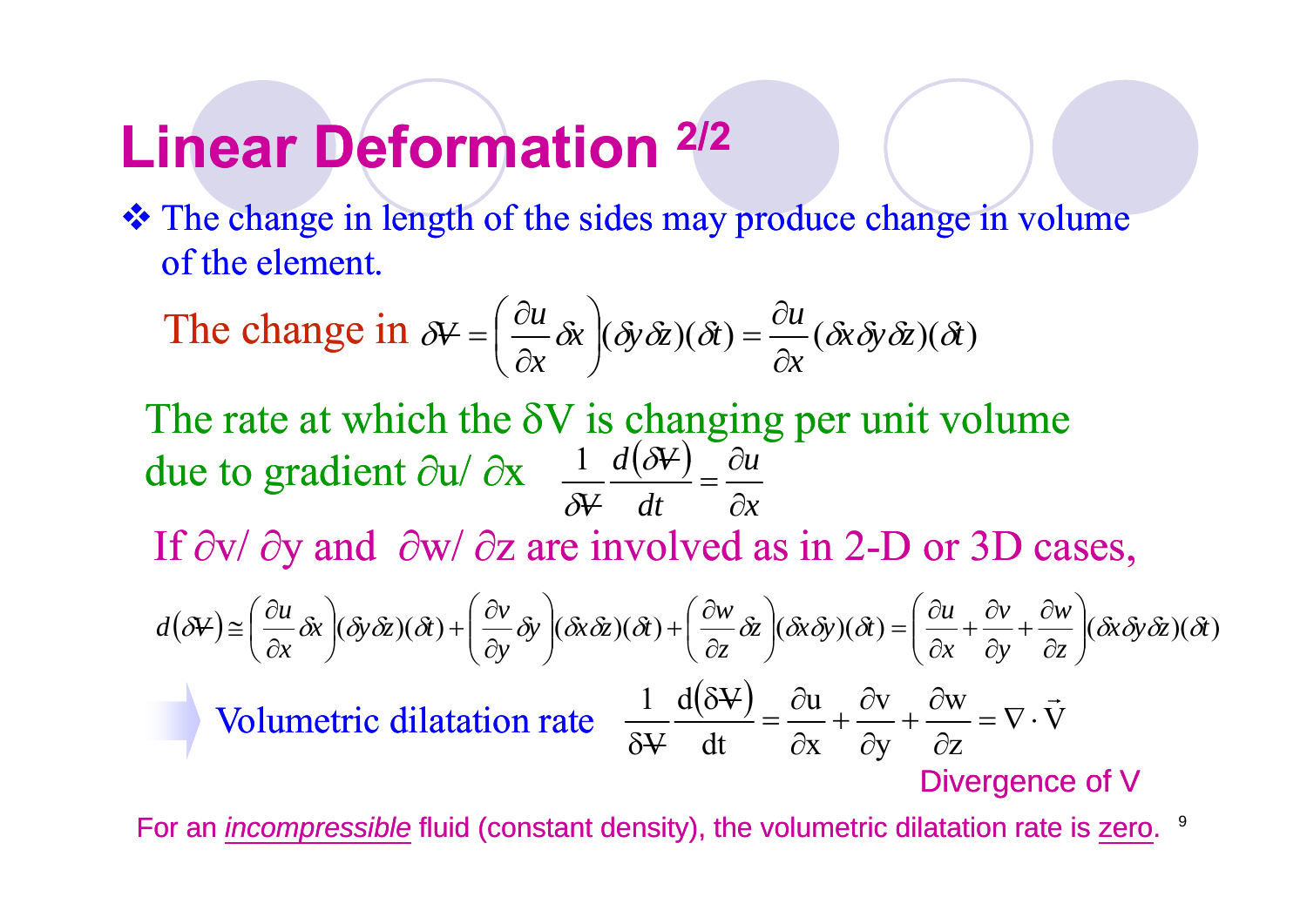## **3 Angular Rotation 1/4 .**

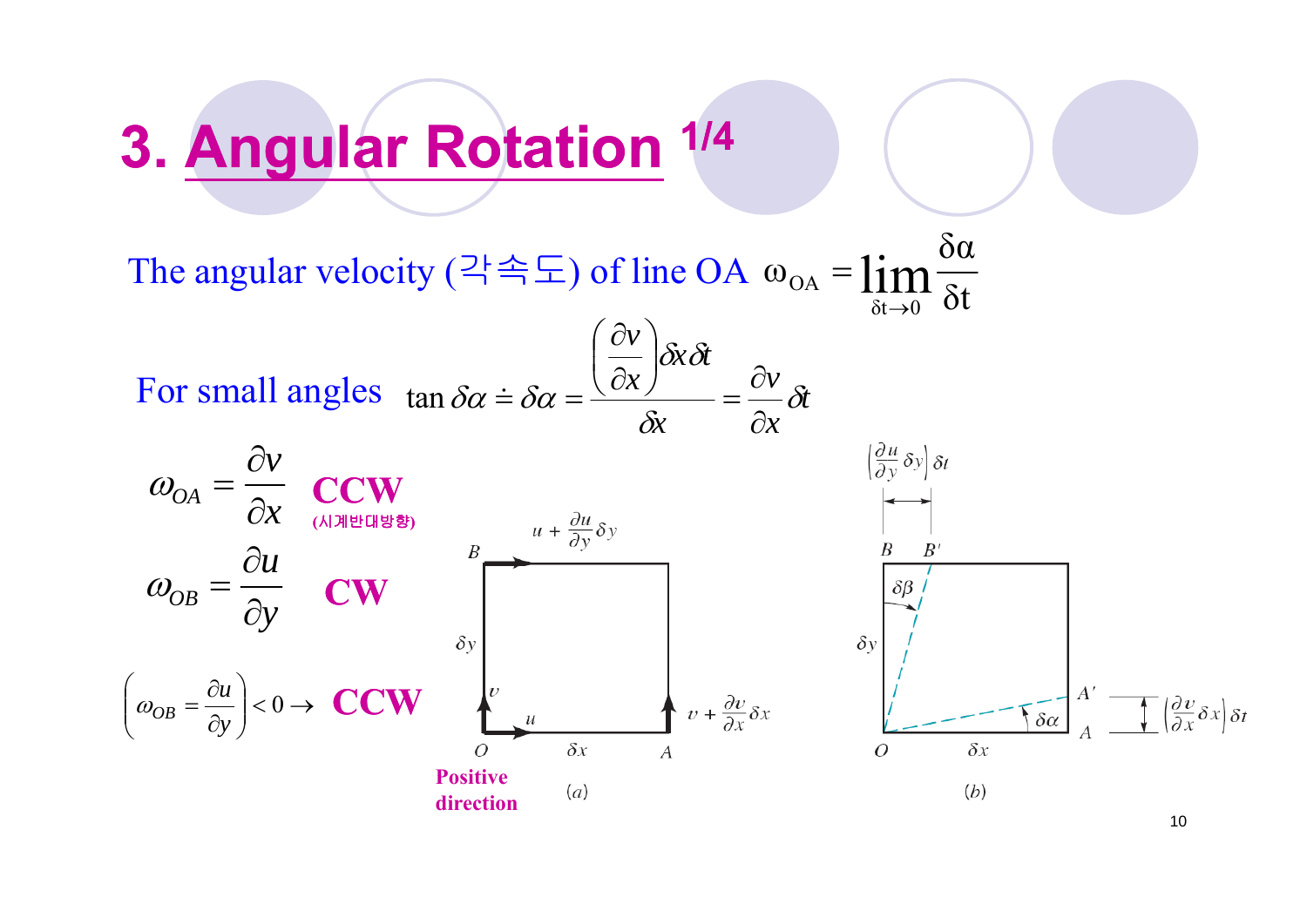#### **Angular Rotation 2/4**

The rotation of the element about the z-axis is defined as the average of the angular velocities of the two mutually perpendicular lines OA and OB about the z-axis.

$$
\omega_z = \frac{1}{2} \lim_{\delta t \to 0} \frac{\left[\delta \alpha + (-\delta \beta)\right]}{\delta t} = \frac{1}{2} \left(\frac{\partial v}{\partial x} - \frac{\partial u}{\partial y}\right)
$$





$$
\omega_x = \frac{1}{2} \left( \frac{\partial w}{\partial y} - \frac{\partial v}{\partial z} \right) \qquad \omega_y = \frac{1}{2} \left( \frac{\partial u}{\partial z} - \frac{\partial w}{\partial x} \right)
$$

 $i + \omega_y j + \omega_z k$ **In** vector form  $\vec{\omega} = \omega_x \vec{i} + \omega_y \vec{j} + \omega_z \vec{k}$ 

11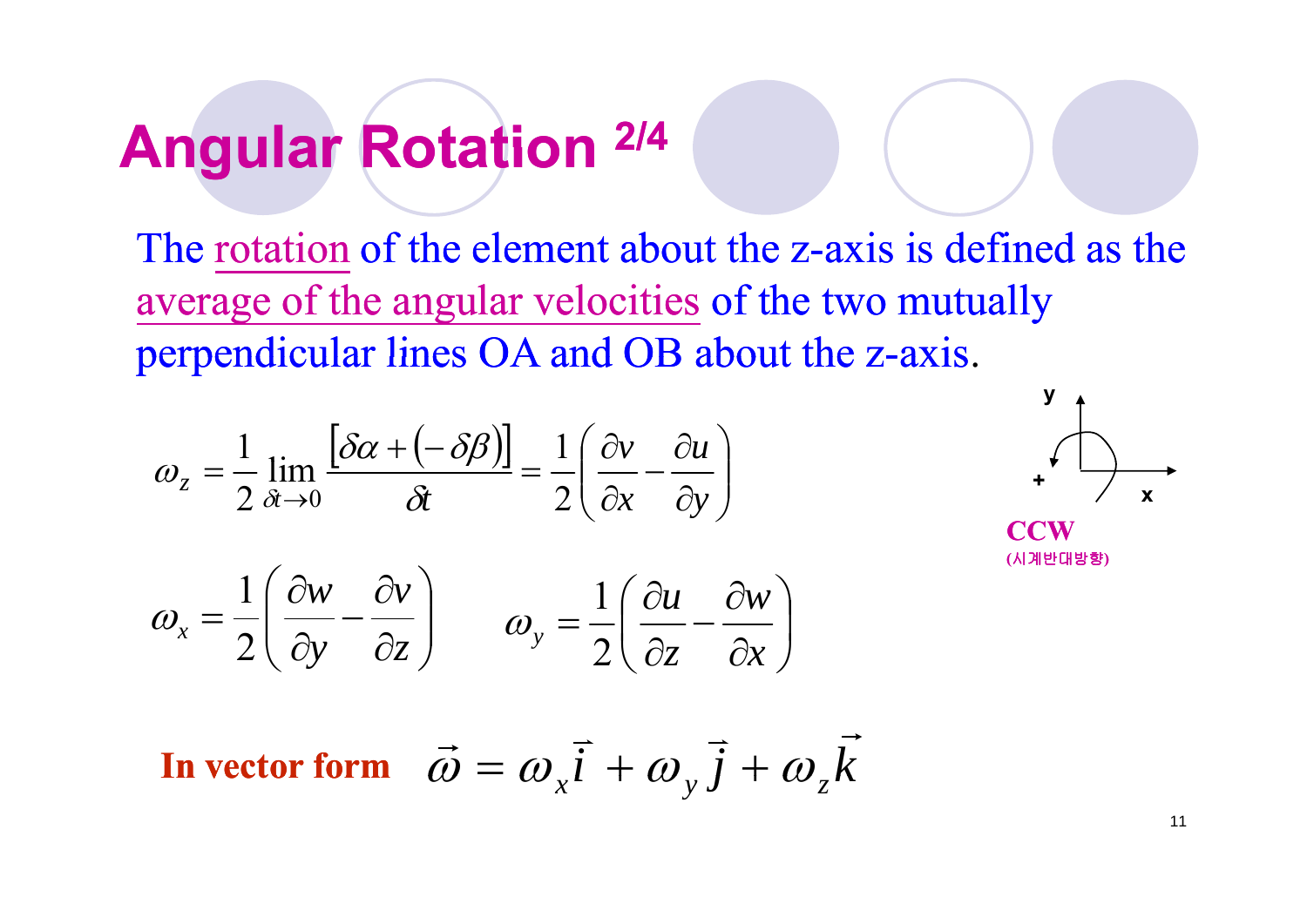#### **Angular Rotation 3/4**

$$
\omega_x = \frac{1}{2} \left( \frac{\partial w}{\partial y} - \frac{\partial v}{\partial z} \right) \omega_y = \frac{1}{2} \left( \frac{\partial u}{\partial z} - \frac{\partial w}{\partial x} \right) \omega_z = \frac{1}{2} \left( \frac{\partial v}{\partial x} - \frac{\partial u}{\partial y} \right)
$$

$$
\vec{\omega} = \frac{1}{2} \left[ \left( \frac{\partial w}{\partial y} - \frac{\partial v}{\partial z} \right) \vec{i} + \left( \frac{\partial u}{\partial z} - \frac{\partial w}{\partial x} \right) \vec{j} + \left( \frac{\partial v}{\partial x} - \frac{\partial u}{\partial y} \right) \vec{k} \right]
$$

$$
\vec{\omega} = \frac{1}{2} \operatorname{curl} \vec{V} = \frac{1}{2} \nabla \times \vec{V} = \frac{1}{2} \left[ \frac{\partial w}{\partial y} - \frac{\partial v}{\partial z} \right] \vec{i} + \frac{1}{2} \left[ \frac{\partial u}{\partial z} - \frac{\partial w}{\partial x} \right] \vec{j} + \frac{1}{2} \left[ \frac{\partial v}{\partial x} - \frac{\partial u}{\partial y} \right] \vec{k}
$$

Defining **vorticity**  $\mathcal{E} = 2\vec{\omega} = \nabla \times V$  $\rightarrow$  a  $\rightarrow$   $\rightarrow$   $\rightarrow$  $\zeta$  $= 2\vec{\omega} = \nabla \times V$  -> Angular <u>rotation</u> Defining irrotation  $\nabla \times \vec{V} = 0$  $\rightarrow$  g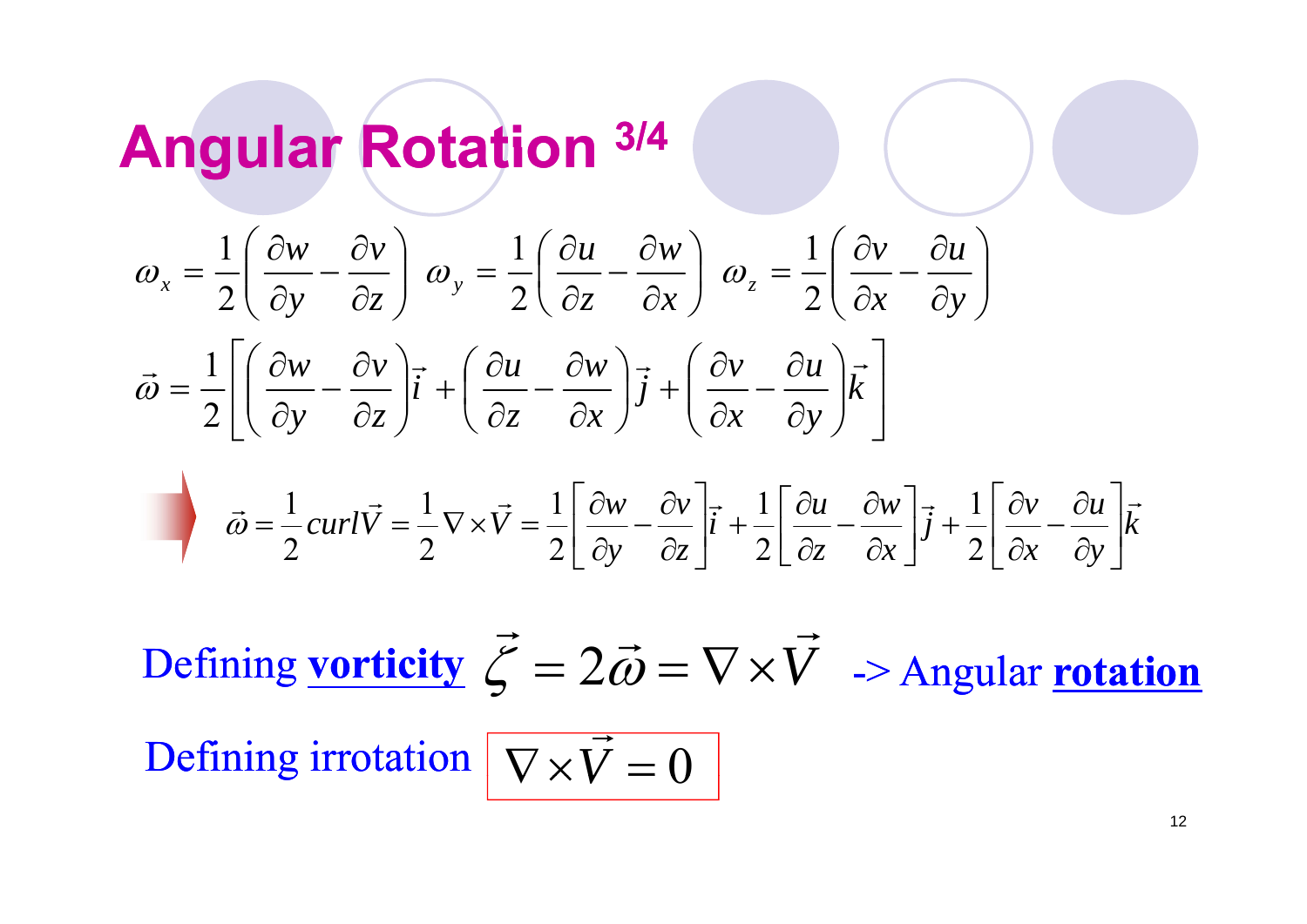## **Angular Rotation 4/4**

$$
\vec{\omega} = \frac{1}{2} \operatorname{curl} \vec{V} = \frac{1}{2} \nabla \times \vec{V} = \frac{1}{2} \begin{vmatrix} \vec{i} & \vec{j} & \vec{k} \\ \frac{\partial}{\partial x} & \frac{\partial}{\partial y} & \frac{\partial}{\partial z} \\ u & v & w \end{vmatrix}
$$

$$
= \frac{1}{2} \left[ \frac{\partial w}{\partial y} - \frac{\partial v}{\partial z} \right] \vec{i} + \frac{1}{2} \left[ \frac{\partial u}{\partial z} - \frac{\partial w}{\partial x} \right] \vec{j} + \frac{1}{2} \left[ \frac{\partial v}{\partial x} - \frac{\partial u}{\partial y} \right] \vec{k}
$$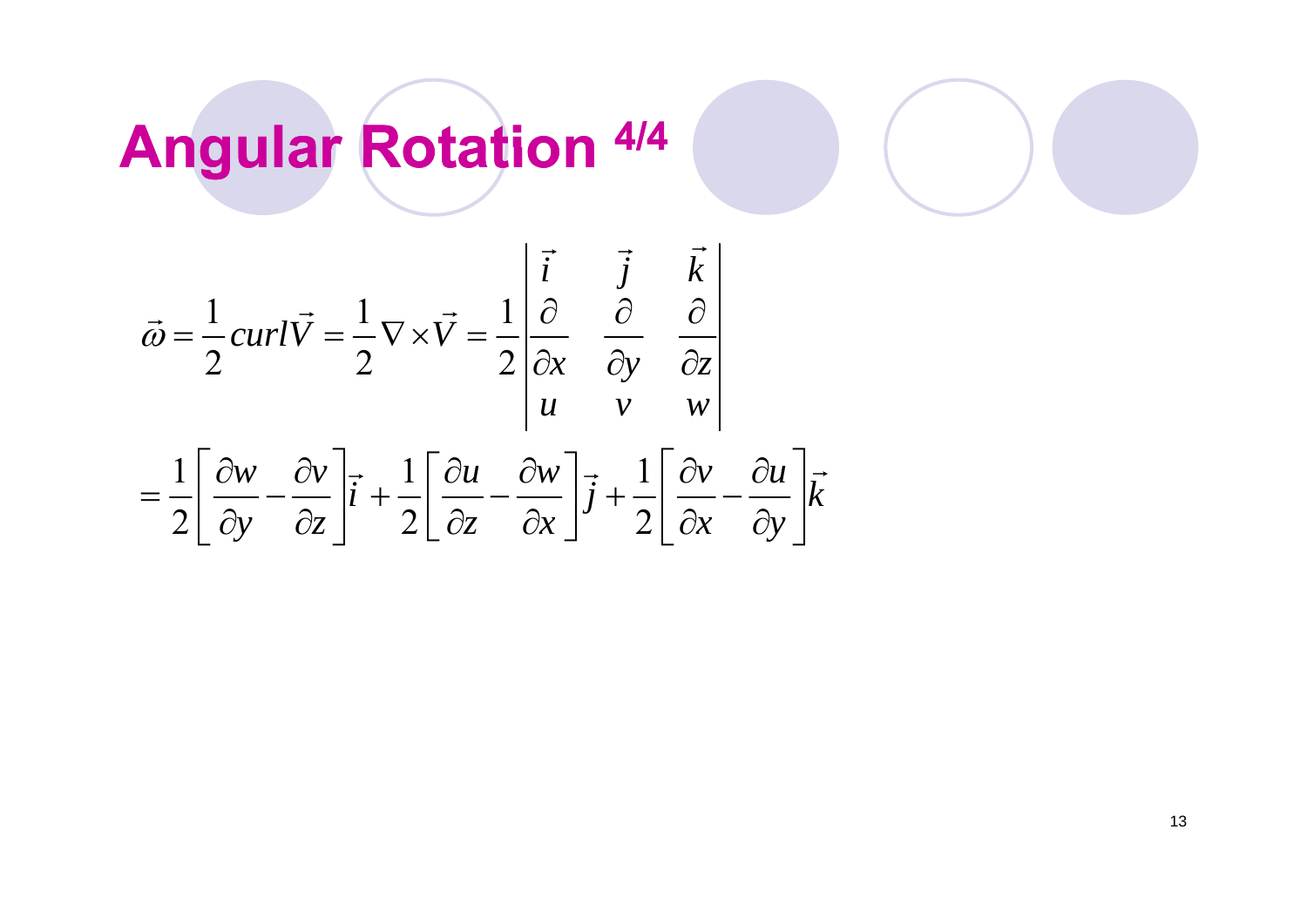## **Vorticity**

 Defining **Vorticity** ζ which is a **measurement of the rotation of a fluid element** as it moves in the flow field:

$$
\vec{\zeta} = 2\vec{\omega} = \text{curl}\,\vec{V} = \nabla \times \vec{V}
$$

$$
\vec{\omega} = \frac{1}{2} \left[ \left( \frac{\partial w}{\partial y} - \frac{\partial v}{\partial z} \right) \vec{i} + \left( \frac{\partial u}{\partial z} - \frac{\partial w}{\partial x} \right) \vec{j} + \left( \frac{\partial v}{\partial x} - \frac{\partial u}{\partial y} \right) \vec{k} \right] = \frac{1}{2} \nabla \times \vec{V}
$$

 $\triangleleft$  In cylindrical coordinates system:

$$
\nabla \times \vec{V} = \vec{e}_r \left( \frac{1}{r} \frac{\partial V_z}{\partial \theta} - \frac{\partial V_\theta}{\partial z} \right) + \vec{e}_\theta \left( \frac{\partial V_r}{\partial z} - \frac{\partial V_z}{\partial r} \right) + \vec{e}_z \left( \frac{1}{r} \frac{\partial r V_\theta}{\partial r} - \frac{1}{r} \frac{\partial V_r}{\partial \theta} \right)
$$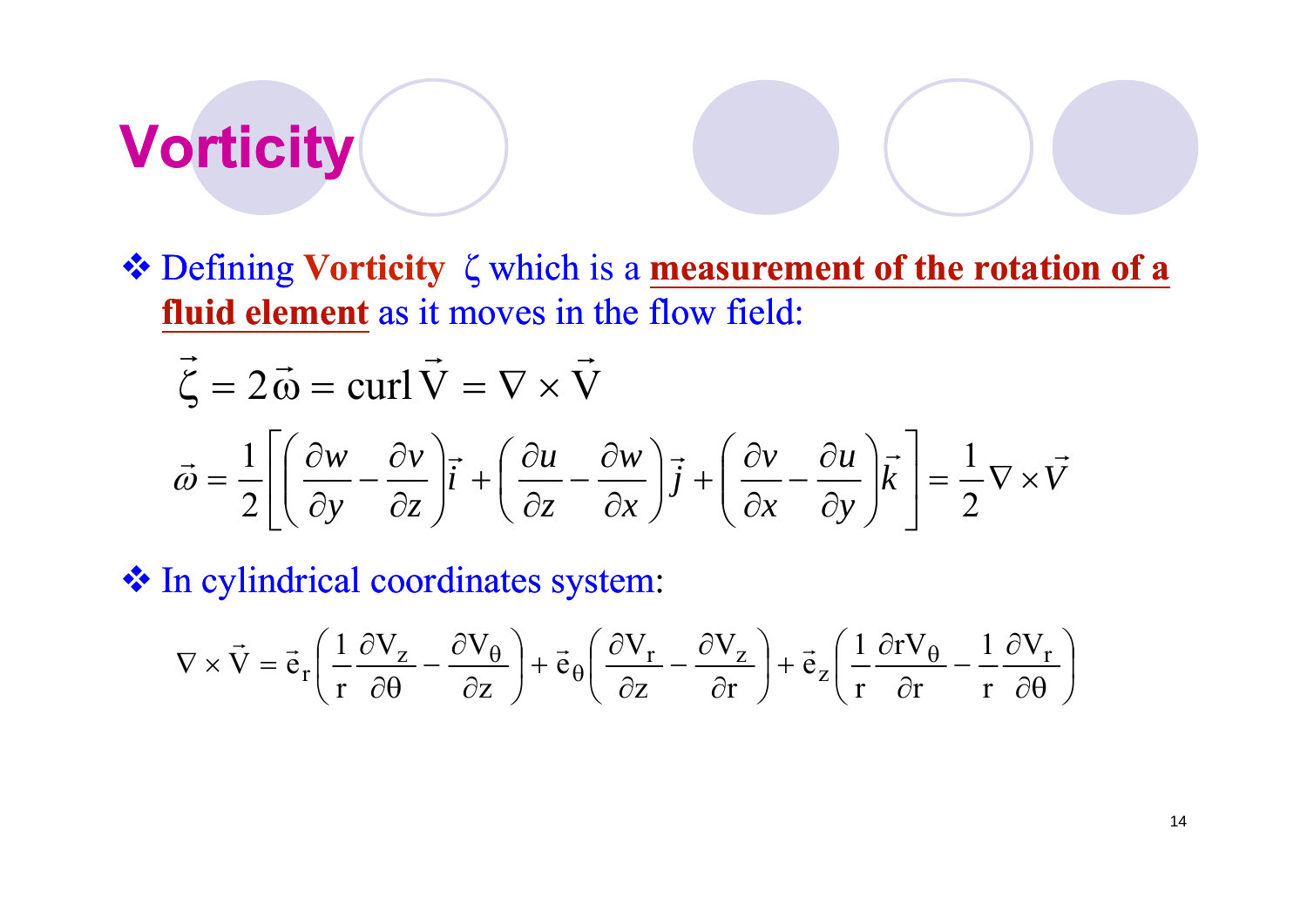#### **4 Angular Deformation 1/2 .**

 Angular deformation of a particle is given by the sum of the two angular deformation

 $\delta \gamma = \delta \alpha + \delta \beta$ 

$$
\delta \xi = \left( u + \frac{\partial u}{\partial y} \delta y \right) \delta t - u \delta t = \frac{\partial u}{\partial y} \delta y \delta t \qquad \delta \eta = \left( v + \frac{\partial v}{\partial x} \delta x \right) \delta t - v \delta t = \frac{\partial v}{\partial x} \delta x \delta t
$$

$$
\delta \alpha = \delta \eta / \delta x \qquad \delta \beta = \delta \xi / \delta y \qquad \xi \text{ (Xi) } \eta \text{ (Eta)}
$$

Rate of shear strain or the rate of angular deformation

$$
\dot{\gamma} = \lim_{\delta t \to 0} \frac{\delta \alpha + \delta \beta}{\delta t} = \lim_{\delta t \to 0} \frac{\left(\frac{\partial v}{\partial x} \delta t + \frac{\partial u}{\partial y} \delta t\right)}{\delta t} = \dots = \left(\frac{\partial v}{\partial x} + \frac{\partial u}{\partial y}\right)
$$

15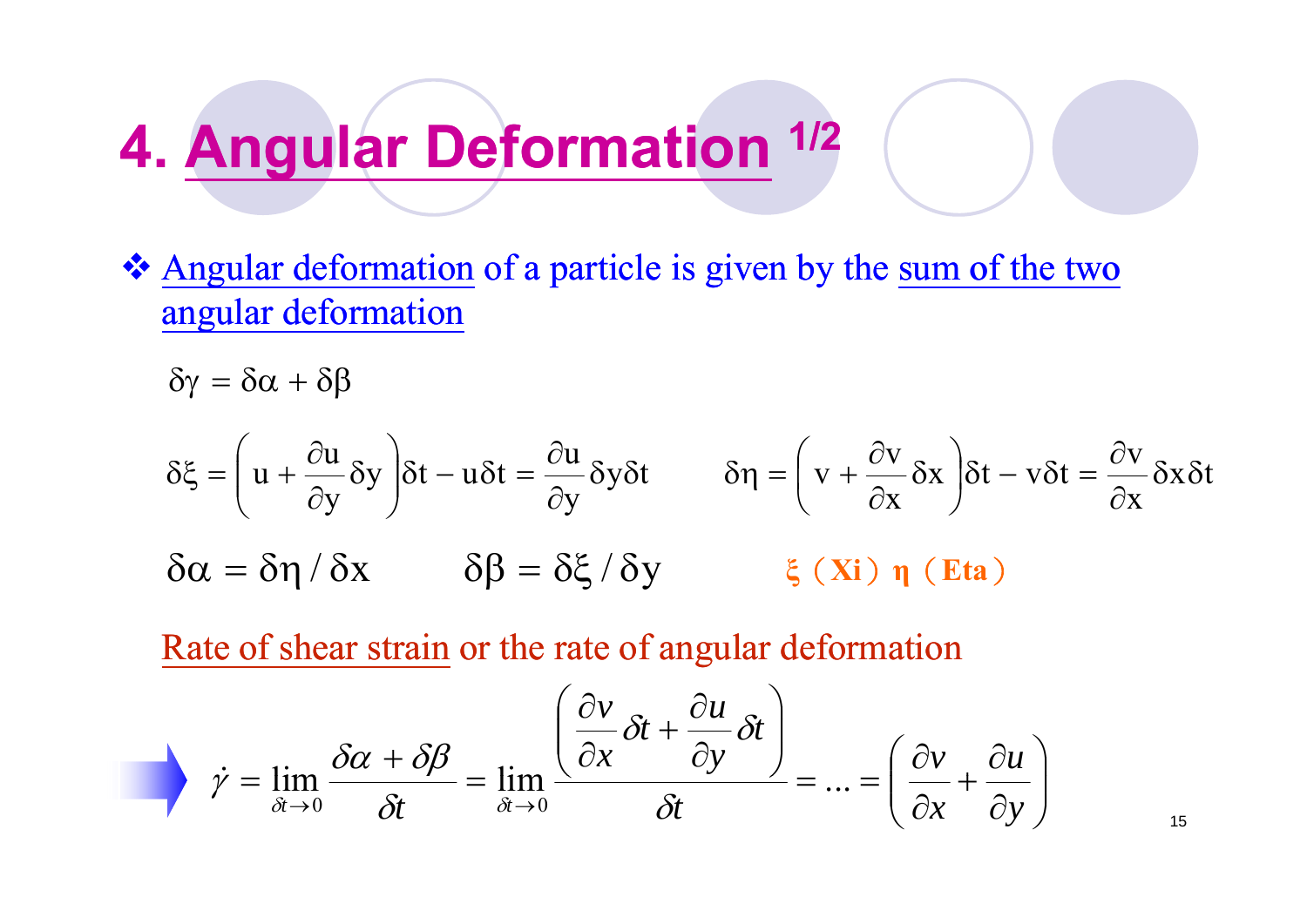## **Angular Deformation 2/2**

**❖** The rate of angular deformation in xy plane

$$
\left(\frac{\partial v}{\partial x} + \frac{\partial u}{\partial y}\right)
$$

**❖** The rate of angular deformation in yz plane

$$
\left(\frac{\partial w}{\partial y} + \frac{\partial v}{\partial z}\right)
$$

**❖** The rate of angular deformation in zx plane

$$
\left(\frac{\partial w}{\partial x} + \frac{\partial u}{\partial z}\right)
$$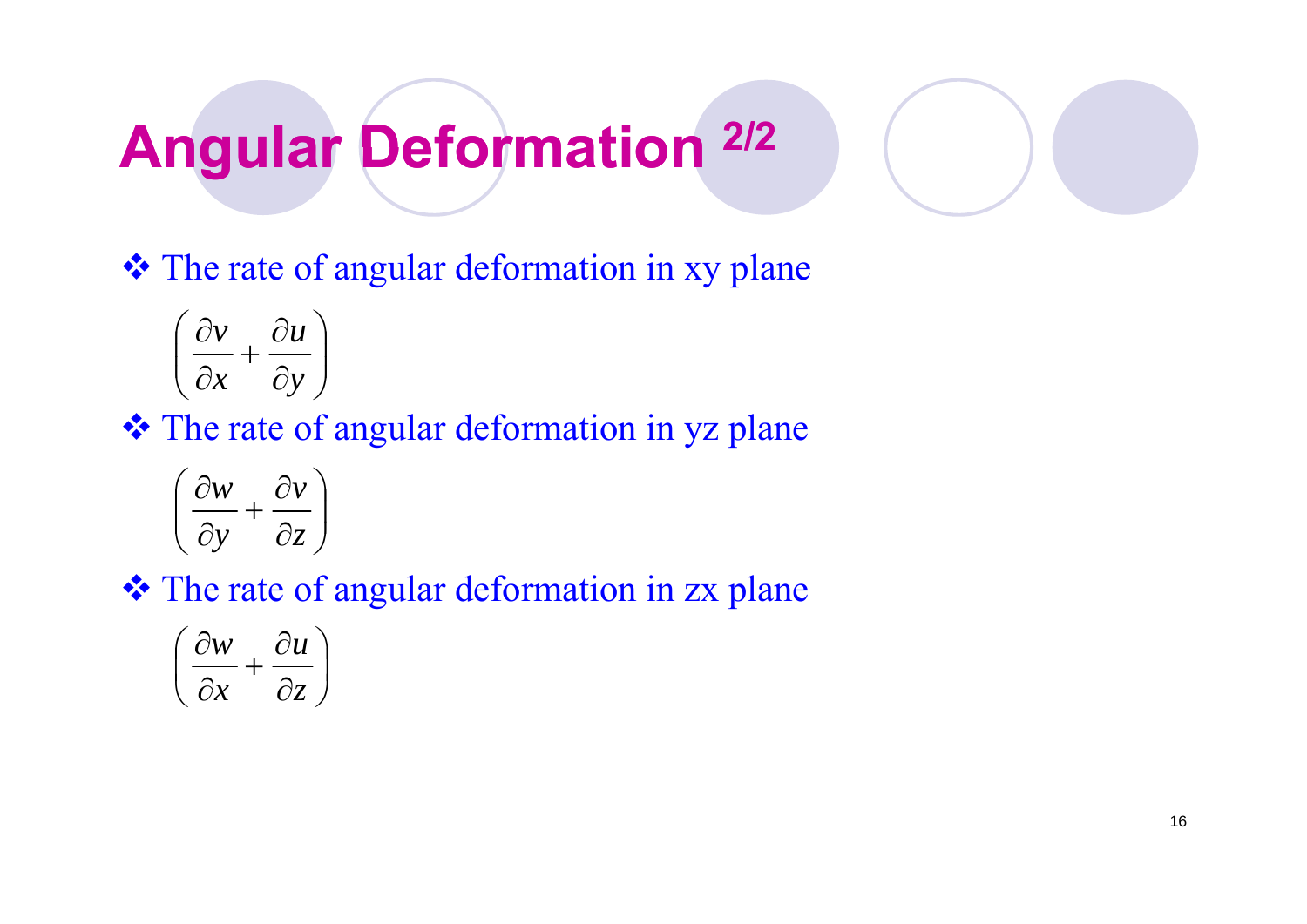#### *Example 6 1 Vorticity .*

• For a certain two-dimensional flow field the velocity is given by

 $\vec{V} = 4xy\vec{i} + 2(x^2 - y^2)\vec{j}$  $\rightarrow$   $\rightarrow$   $\rightarrow$   $\rightarrow$   $\rightarrow$   $\rightarrow$   $\rightarrow$  $= 4xy_1 + 2(x^2 -$ 

Is this flow irrotational?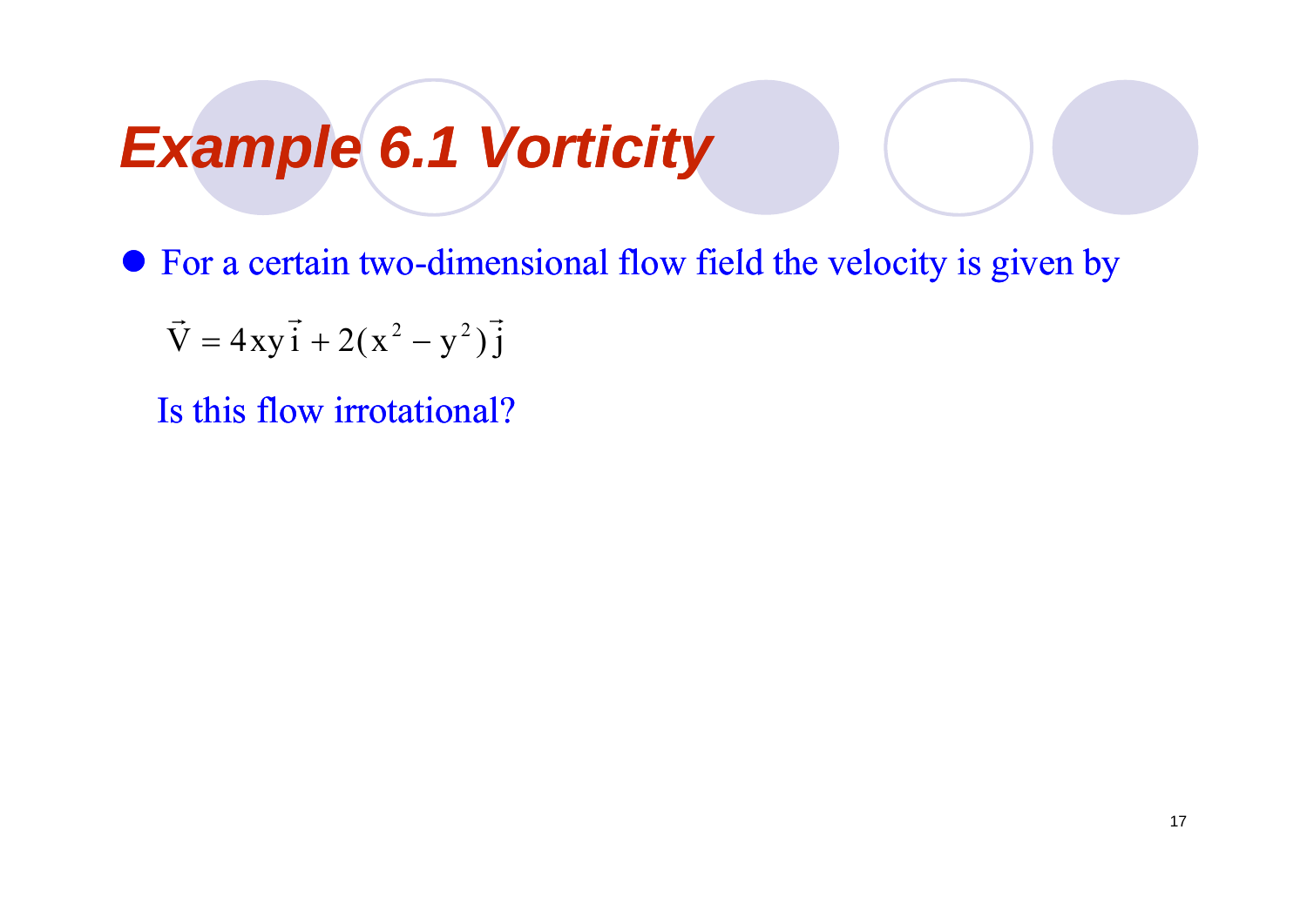# **Example 6.1 Solution**

$$
u = 4xy \qquad v = x^2 - y^2 \qquad w = 0
$$

$$
\omega_{x} = \frac{1}{2} \left( \frac{\partial w}{\partial y} - \frac{\partial v}{\partial z} \right) = 0
$$
  
\n
$$
\omega_{y} = \frac{1}{2} \left( \frac{\partial u}{\partial z} - \frac{\partial w}{\partial x} \right) = 0
$$
 This fil  
\n
$$
\omega_{z} = \frac{1}{2} \left( \frac{\partial v}{\partial x} - \frac{\partial u}{\partial y} \right) = 0
$$

#### ow is irrotational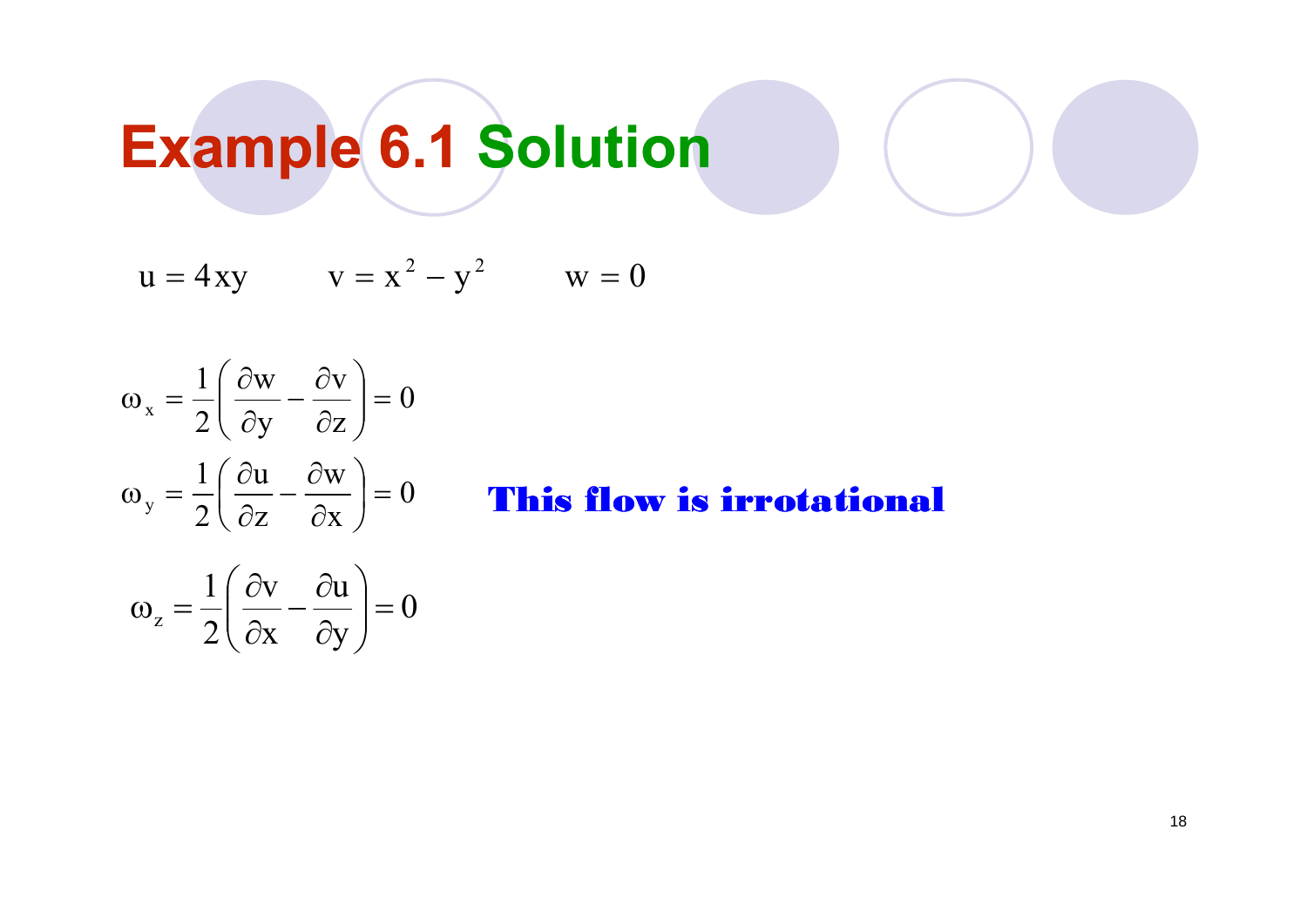#### **Conservation Equations**

- **Continuity equation**
	- **Conservation of Mass**
- $\bullet$ **Momentum equation (Navier-Stokes Eq.)** 
	- **C ti f Li M t Conserva onservation o Linear Momentum**
- **Angular momentum equation**
	- **Conservation of Angular Momentum**
- $\bullet$  **Energy equation**
	- **Conservation of Energy**

#### $\bullet$ **Representation**

- **Integral (control volume) representation**
- **Differential representation**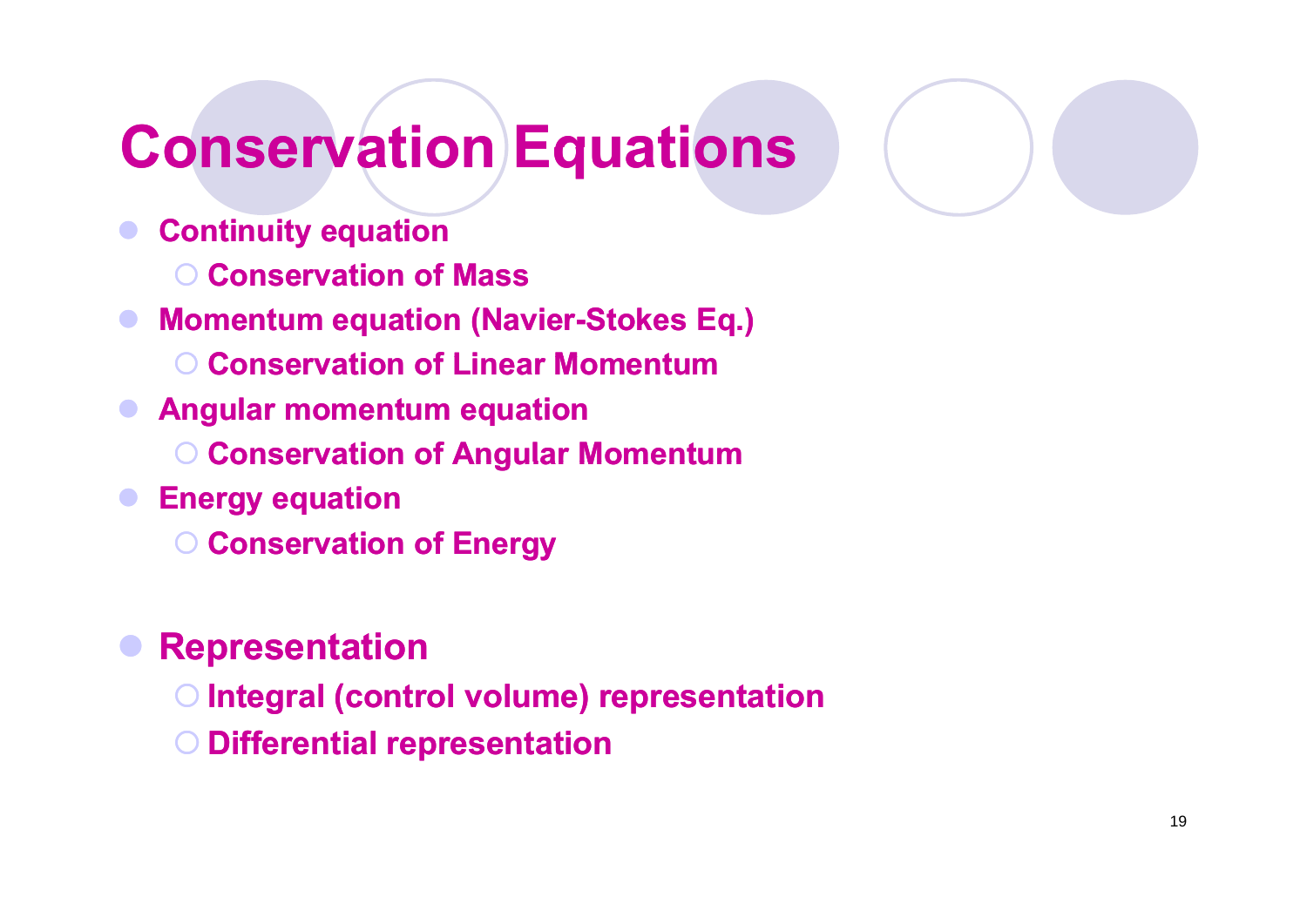#### **Conservation of Mass of 1/5**

- $\triangle$  **To derive the differential equation for conservation of** mass in rectangular and in cylindrical coordinate system.
- $\triangle$  **The derivation is carried out by applying conservation of** mass to a differential control volume.

With the control volume representation of the conservation of mass

$$
\frac{\partial}{\partial t} \int_{CV} \rho dV + \int_{CS} \rho \vec{V} \cdot \vec{n} dA = 0
$$

The differential form of continuity equation???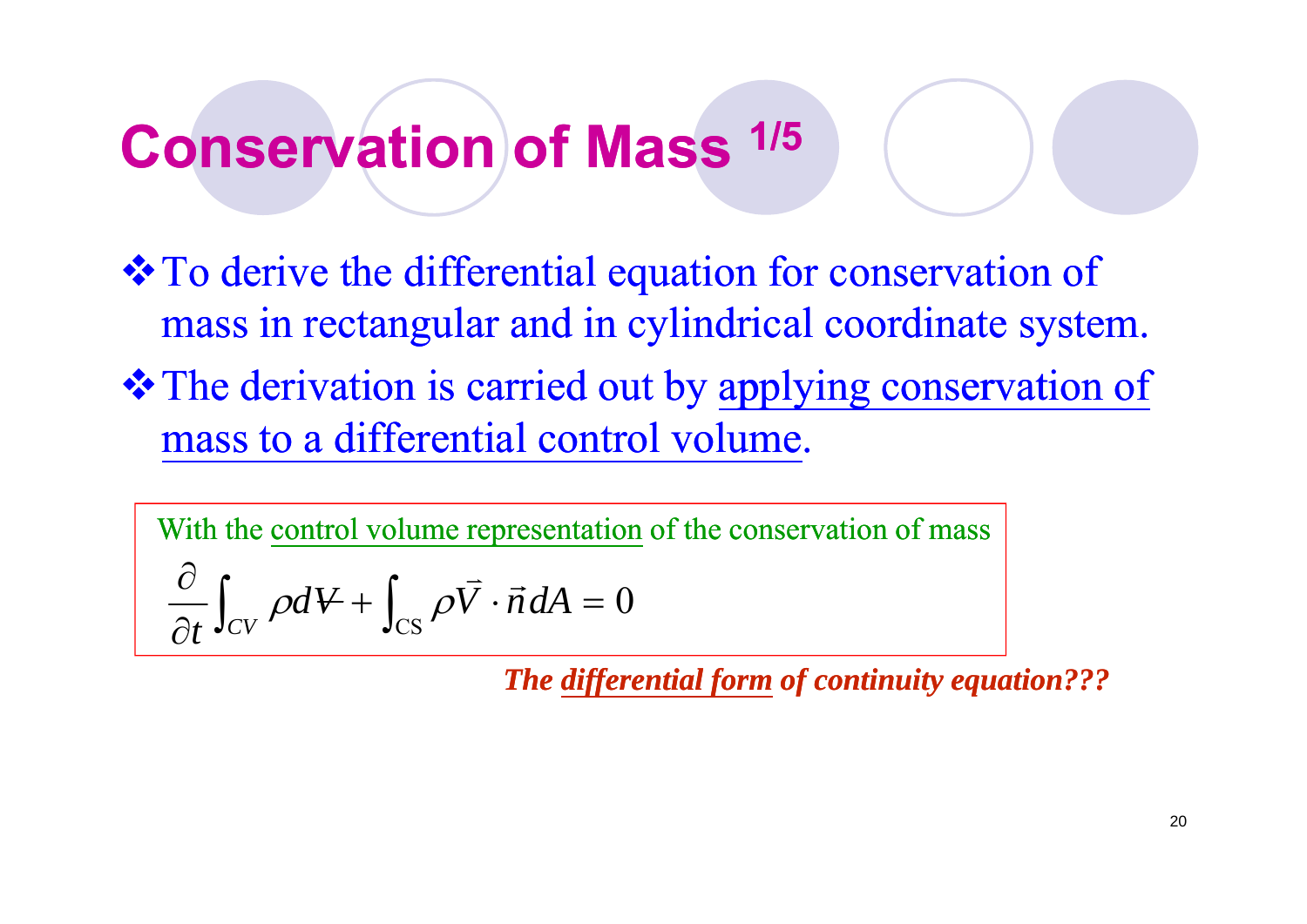#### **Conservation of Mass of 2/5**

 $\cos \rho V \cdot \vec{n} dA = 0$  $\pm 1$   $QV \cdot n dA =$ д  $\widehat{O}$  $\int_{\mathcal{C}V} \rho dV + \int_{CS} \rho \vec{V} \cdot \vec{n} dA$  $\rho dV + \int_{-\infty}^{\infty} \rho \vec{V} \cdot \vec{n}$ 

 $\frac{1}{2}$  $\bullet$  The CV chosen is an infinitesimal cube with sides of length  $\delta x$ ,  $\delta y$ , and  $\delta z$ .



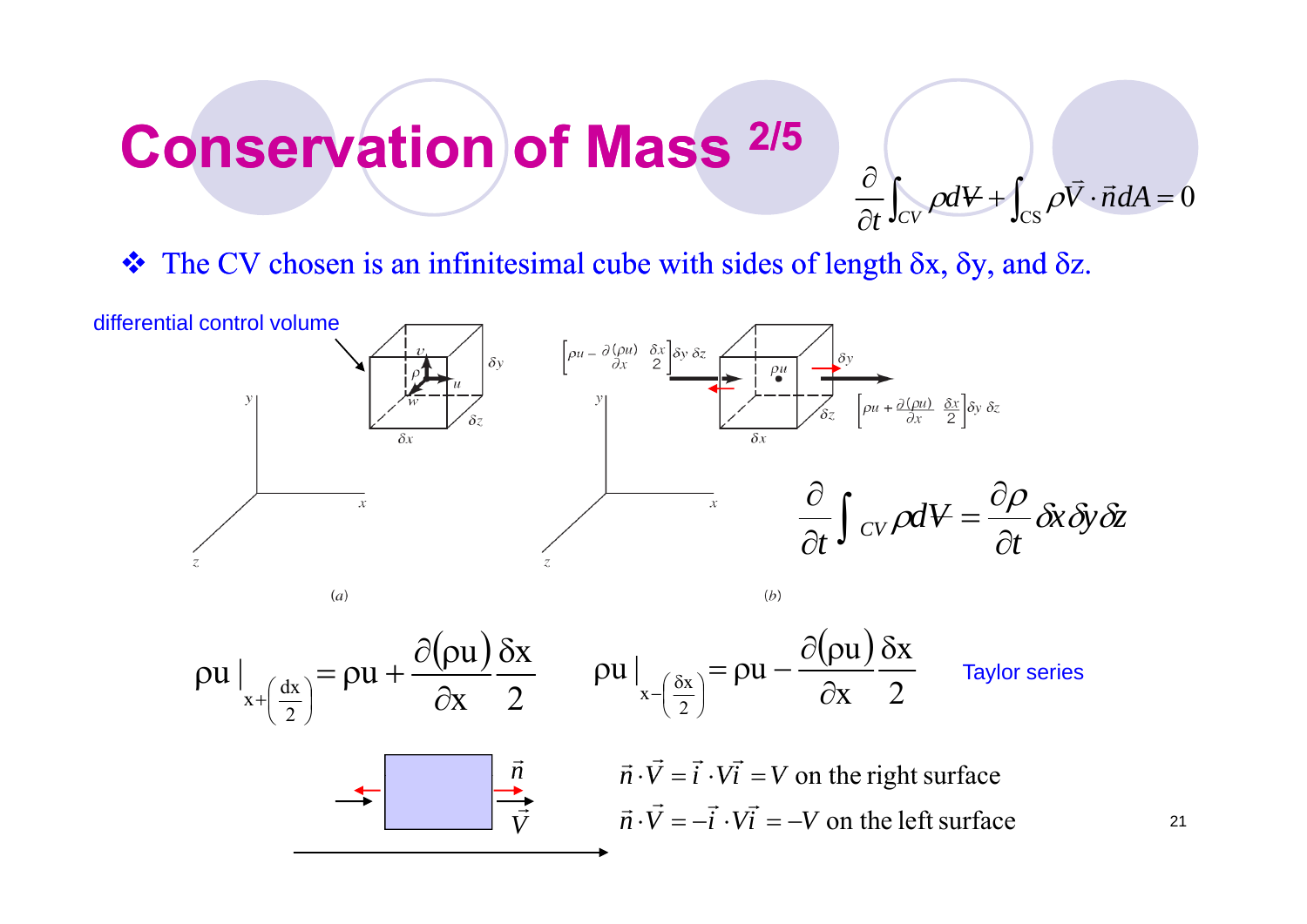#### **Conservation of Mass of 3/5**

#### Net rate of mass Outflow in x-direction

$$
= \left[\rho u + \frac{\partial(\rho u)}{\partial x} \frac{\delta x}{2}\right] \delta y \delta z - \left[\rho u - \frac{\partial(\rho u)}{\partial x} \frac{\delta x}{2}\right] \delta y \delta z = \frac{\partial(\rho u)}{\partial x} \delta x \delta y \delta z
$$

Net rate of mass Outflow in y-direction Net rate of mass Outflow in z-direction

 $(\rho \mathrm{v})$ — oxoyoz<br>y  $\frac{(\rho \text{V})}{\partial \text{V}} \delta \text{x} \delta \text{y} \delta$  $\partial(\rho$  $\equiv$  $\cdots =$ ass<br>direction  $= \cdots = \frac{\partial(\rho w)}{\partial \rho}$  $\mathbf X$  $\delta$ y $\delta$ z  $\partial {\bf z}$  $\partial(\rho w)$  $\delta$  $\overline{\phantom{0}}$  $= \cdots =$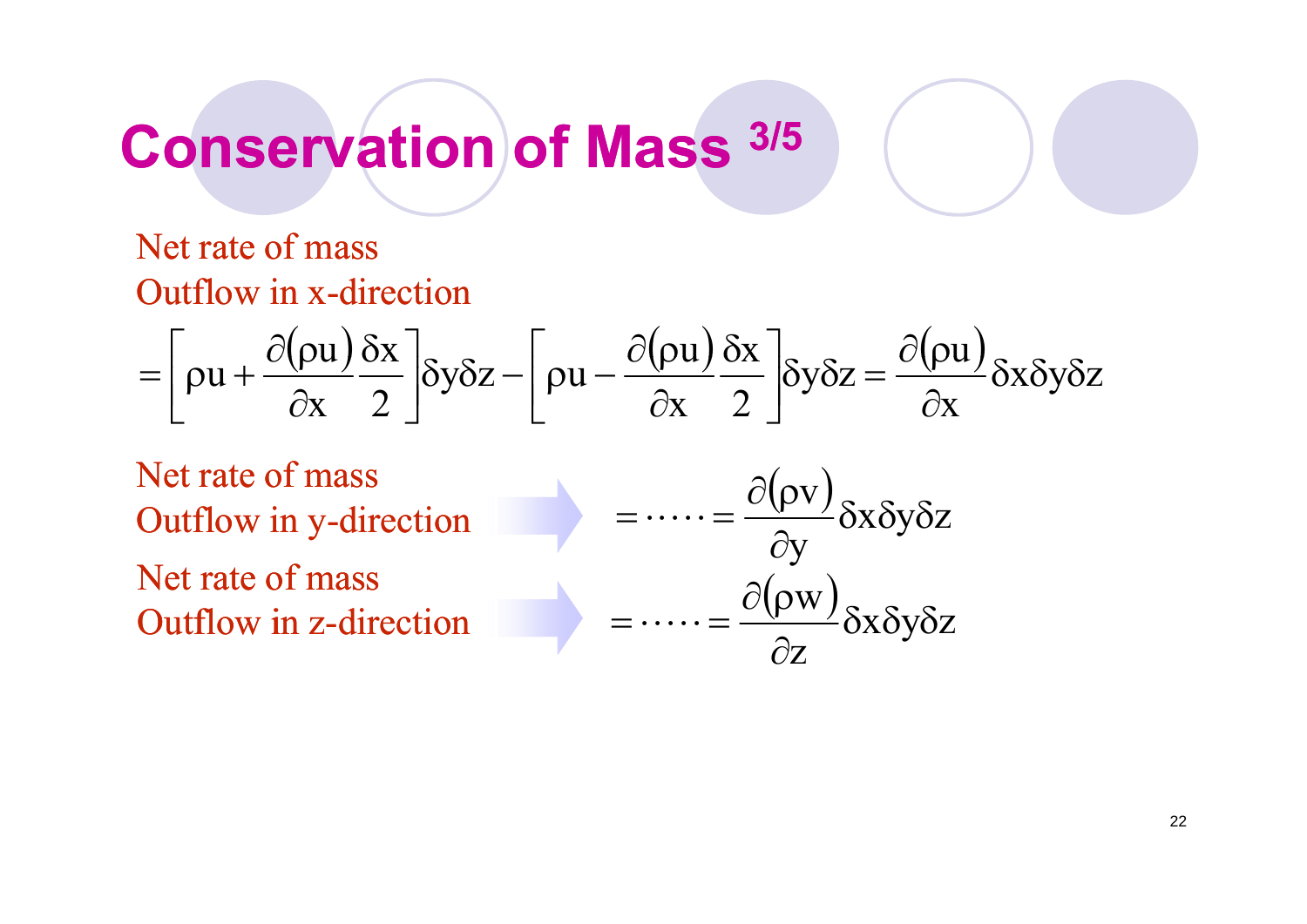#### **Conservation of Mass of 4/5**

**Net rate of mass**  
\n**Outflow**\n
$$
\left[\frac{\partial(\rho u)}{\partial x} + \frac{\partial(\rho v)}{\partial y} + \frac{\partial(\rho w)}{\partial z}\right] \delta x \delta y \delta z
$$

**The differential equation for Continuity equation**  $\frac{(\rho u)}{2} + \frac{\partial (\rho v)}{2} + \frac{\partial (\rho w)}{2} = \frac{\partial \rho}{2} + \nabla \cdot ($  $\bigg)$  $=0$  $=\frac{\partial}{\partial x}$  $+\frac{\partial}{\partial}$  $+\frac{\partial}{\partial}$  $+\frac{\partial}{\partial}$  $\frac{\partial \rho}{\partial t} + \frac{\partial (\rho u)}{\partial t} + \frac{\partial (\rho v)}{\partial t} + \frac{\partial (\rho w)}{\partial t} = \frac{\partial \rho}{\partial t} + \nabla \cdot (\rho \vec{V})$ *u v w*  $\rho$  $\frac{\partial \rho}{\partial t} + \frac{\partial (\rho u)}{\partial x} + \frac{\partial (\rho v)}{\partial y} + \frac{\partial (\rho w)}{\partial z} = \frac{\partial \rho}{\partial t} + \nabla \cdot \left( \frac{\partial u}{\partial x} + \frac{\partial u}{\partial y} \right)$ 

$$
\frac{\partial}{\partial t} \int_{CV} \rho dV + \int_{CS} \rho \vec{V} \cdot \vec{n} dA = 0
$$
  

$$
\frac{\partial}{\partial t} \int_{CV} \rho dV = \frac{\partial \rho}{\partial t} \delta x \delta y \delta z
$$
  

$$
\int_{CS} \rho \vec{V} \cdot \vec{n} dA = \left[ \frac{\partial (\rho u)}{\partial x} + \frac{\partial (\rho v)}{\partial y} + \frac{\partial (\rho w)}{\partial z} \right] \delta x \delta y \delta z
$$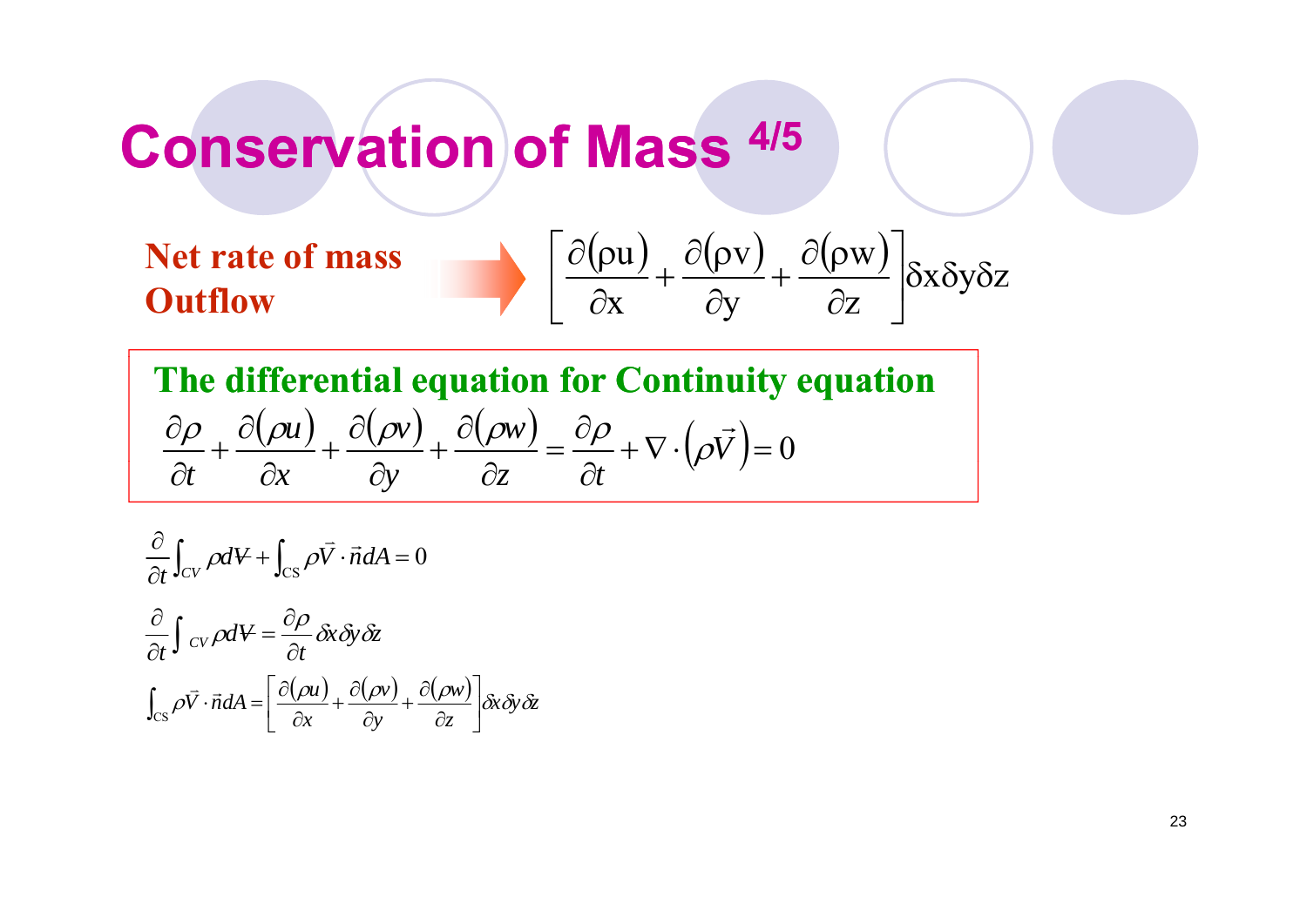#### **Conservation of Mass of 5/5**

 $\lozenge$  Incompressible fluid (density is constant and uniform)

$$
\frac{\partial u}{\partial x} + \frac{\partial v}{\partial y} + \frac{\partial w}{\partial z} = \nabla \cdot \vec{V} = 0
$$

#### **Steady flow**

$$
\frac{\partial(\bullet)}{\partial t} = 0 \rightarrow \frac{\partial(\rho u)}{\partial x} + \frac{\partial(\rho v)}{\partial y} + \frac{\partial(\rho w)}{\partial z} = \nabla \cdot \rho \vec{V} = 0
$$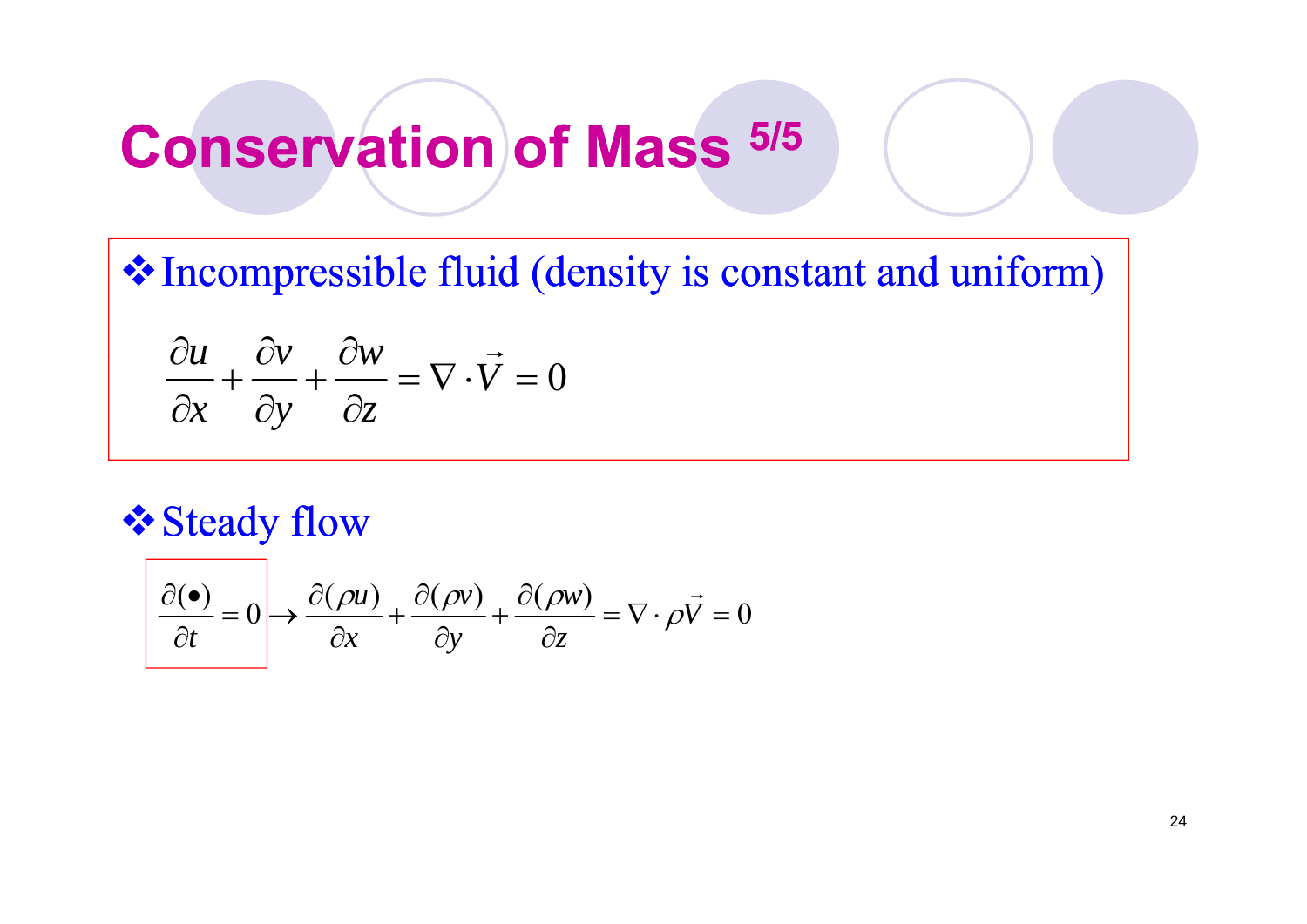#### *Example 6 2 Continuity Equation .*

• The velocity components for a certain incompressible, steady flow field are

$$
u = x2 + y2 + z2
$$
  

$$
v = xy + yz + z
$$
  

$$
w = ?
$$

Determine the form of the z component, w, required to satisfy the continuity equation.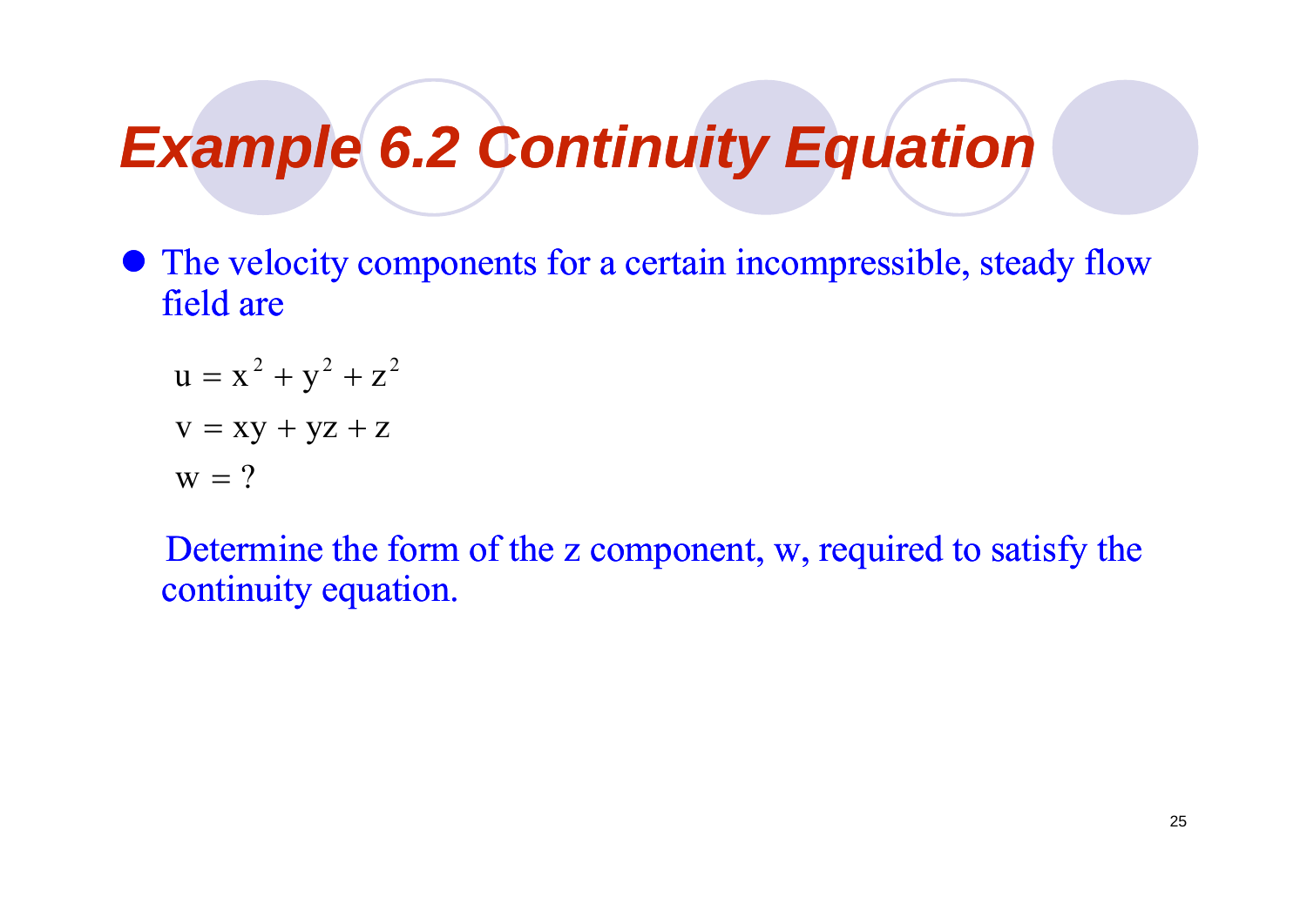## **Example 6.2 Solution**

**The continuity equation** 
$$
\frac{\partial u}{\partial x} + \frac{\partial v}{\partial y} + \frac{\partial w}{\partial z} = 0
$$

$$
\frac{\partial u}{\partial x} = 2z
$$

$$
\frac{\partial v}{\partial y} = x + z
$$

$$
\frac{\partial \mathbf{w}}{\partial \mathbf{z}} = -2\mathbf{x} - (\mathbf{x} + \mathbf{z}) = -3\mathbf{x} - \mathbf{z}
$$

$$
\Rightarrow w = -3xz - \frac{z^2}{2} + f(x, y)
$$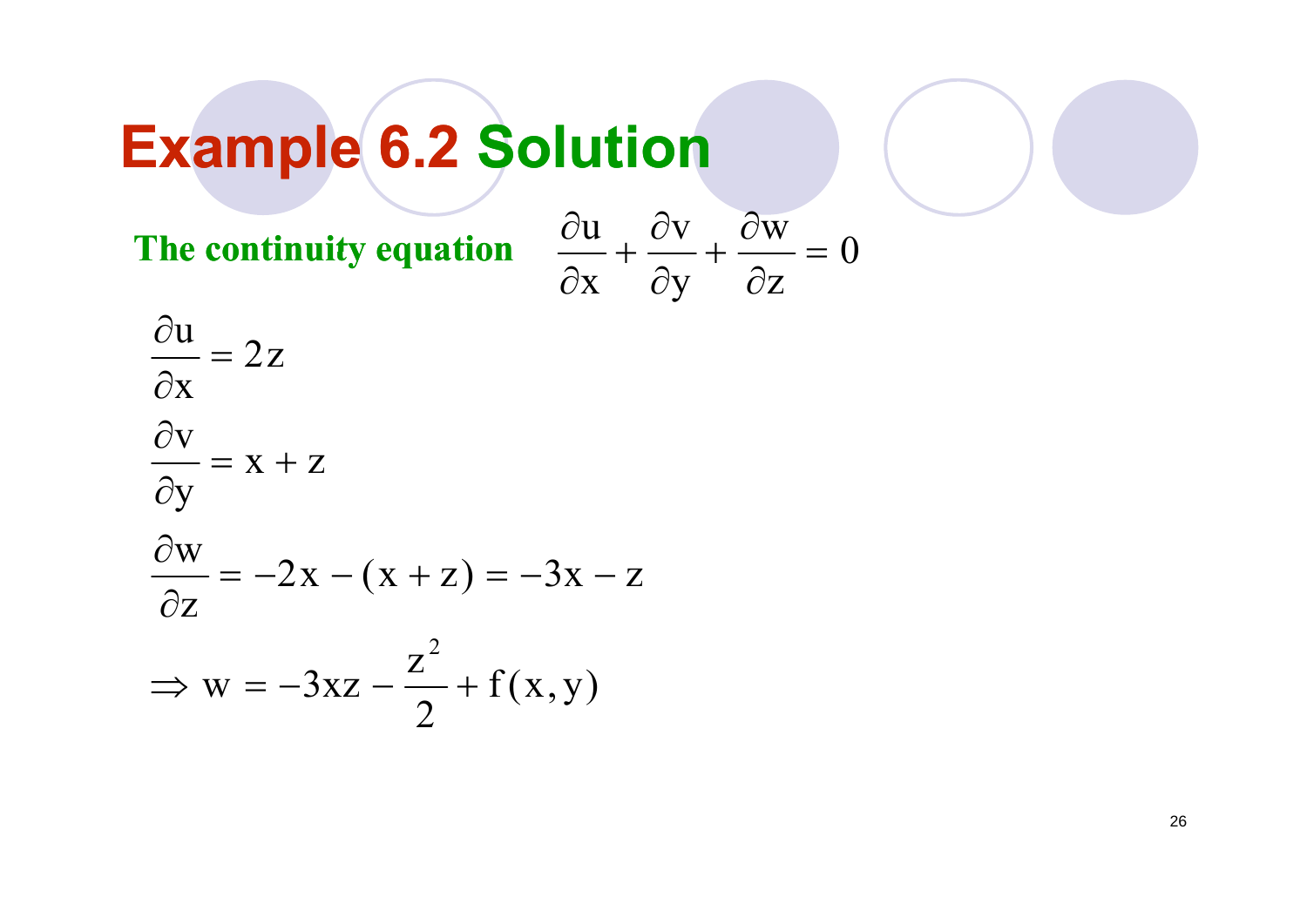#### **Conservation of Linear Momentum of**

Applying Newton's second law to control volume

$$
\vec{F} = \frac{D\vec{P}}{Dt}\Bigg|_{\text{SYS}} \quad \vec{P}_{\text{system}} = \int_{\text{M(system)}} \ \vec{V} \text{dm} = \int_{\text{V(system)}} \ \vec{V} \text{pdV}
$$

$$
\delta \vec{F} = \frac{D(\vec{V}\delta m)}{Dt} = \delta m \left(\frac{\partial \vec{V}}{\partial t} + u \frac{\partial \vec{V}}{\partial x} + v \frac{\partial \vec{V}}{\partial y} + w \frac{\partial \vec{V}}{\partial z}\right)
$$

$$
= \delta m \frac{D\vec{V}}{Dt} = \delta m \vec{a} \qquad \text{Newton's 2nd law}
$$

*For a infinitesimal system of mass dm, what's the the differential form of linear momentum equation ?*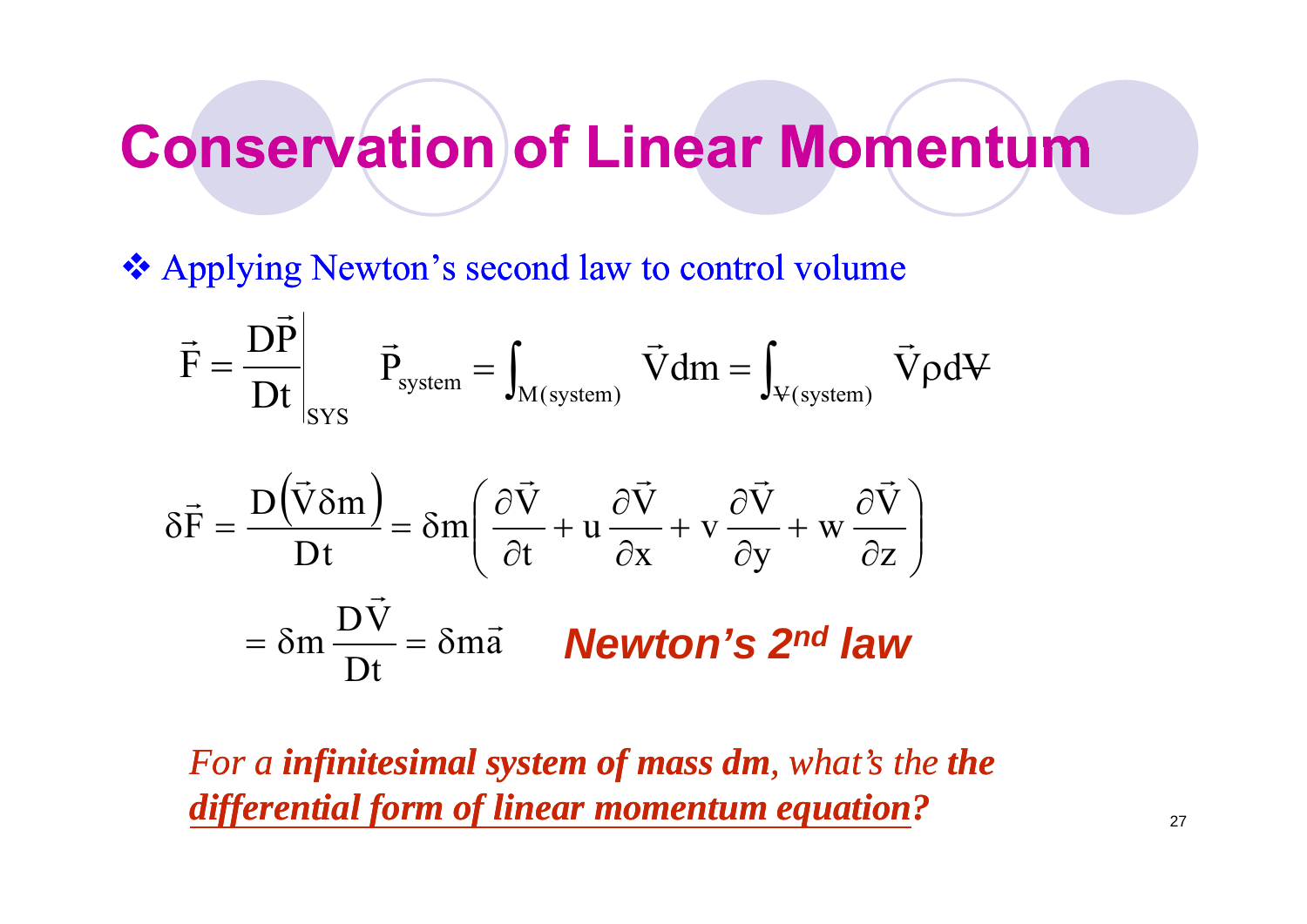#### **Forces Acting on Element 1/2**

 The forces acting on a fluid element may be classified as body forces and surface forces; surface forces include **normal forces and tangential** (shear) **forces**. Surface forces acting on a fluid

$$
\delta \vec{F} = \delta \vec{F}_{s} + \delta \vec{F}_{B} \qquad \text{element can be described in terms of normal and shear stresses.}
$$
\n
$$
= \delta F_{sx} \vec{i} + \delta F_{sy} \vec{j} + \delta F_{sz} \vec{k} \qquad \text{where } \vec{F} = \vec{F}_{av} \vec{i} + \delta F_{sy} \vec{j} + \delta F_{sz} \vec{k} \qquad \text{where } \vec{F} = \vec{F}_{av} \vec{i} + \delta F_{sy} \vec{j} + \delta F_{sz} \vec{k} \qquad \text{where } \vec{F} = \vec{F}_{av} \vec{i} + \delta F_{sy} \vec{j} + \delta F_{sz} \vec{k} \qquad \text{where } \vec{F} = \vec{F}_{av} \vec{i} + \delta F_{sy} \vec{j} + \delta F_{sz} \vec{k} \qquad \text{where } \vec{F} = \vec{F}_{av} \vec{i} + \delta F_{sy} \vec{j} + \delta F_{sz} \vec{k} \qquad \text{where } \vec{F} = \vec{F}_{av} \vec{i} + \delta F_{sy} \vec{j} + \delta F_{sz} \vec{k} \qquad \text{where } \vec{F} = \vec{F}_{av} \vec{i} + \delta F_{sy} \vec{j} + \delta F_{sz} \vec{k} \qquad \text{where } \vec{F} = \vec{F}_{av} \vec{i} + \delta F_{sy} \vec{j} + \delta F_{sz} \vec{k} \qquad \text{where } \vec{F} = \vec{F}_{av} \vec{i} + \delta F_{sy} \vec{j} + \delta F_{sz} \vec{k} \qquad \text{where } \vec{F} = \vec{F}_{av} \vec{i} + \delta F_{sy} \vec{j} + \delta F_{sz} \vec{k} \qquad \text{where } \vec{F} = \vec{F}_{av} \vec{i} + \delta F_{sy} \vec{j} + \delta F_{sz} \vec{k} \qquad \text{where } \vec{F} = \vec{F}_{av} \vec{i} + \delta F_{sy} \vec{j} + \delta F_{sz} \vec{k} \qquad \text{where } \vec{F} = \vec{F}_{av} \vec{i} + \delta F_{sy} \vec{j} + \delta F_{sz} \vec{k} \qquad \text{where } \vec{F} = \vec{F}_{av} \vec{i} + \delta F_{sy} \vec{j} + \delta F_{sz} \vec{k} \qquad \text{where } \vec{F} =
$$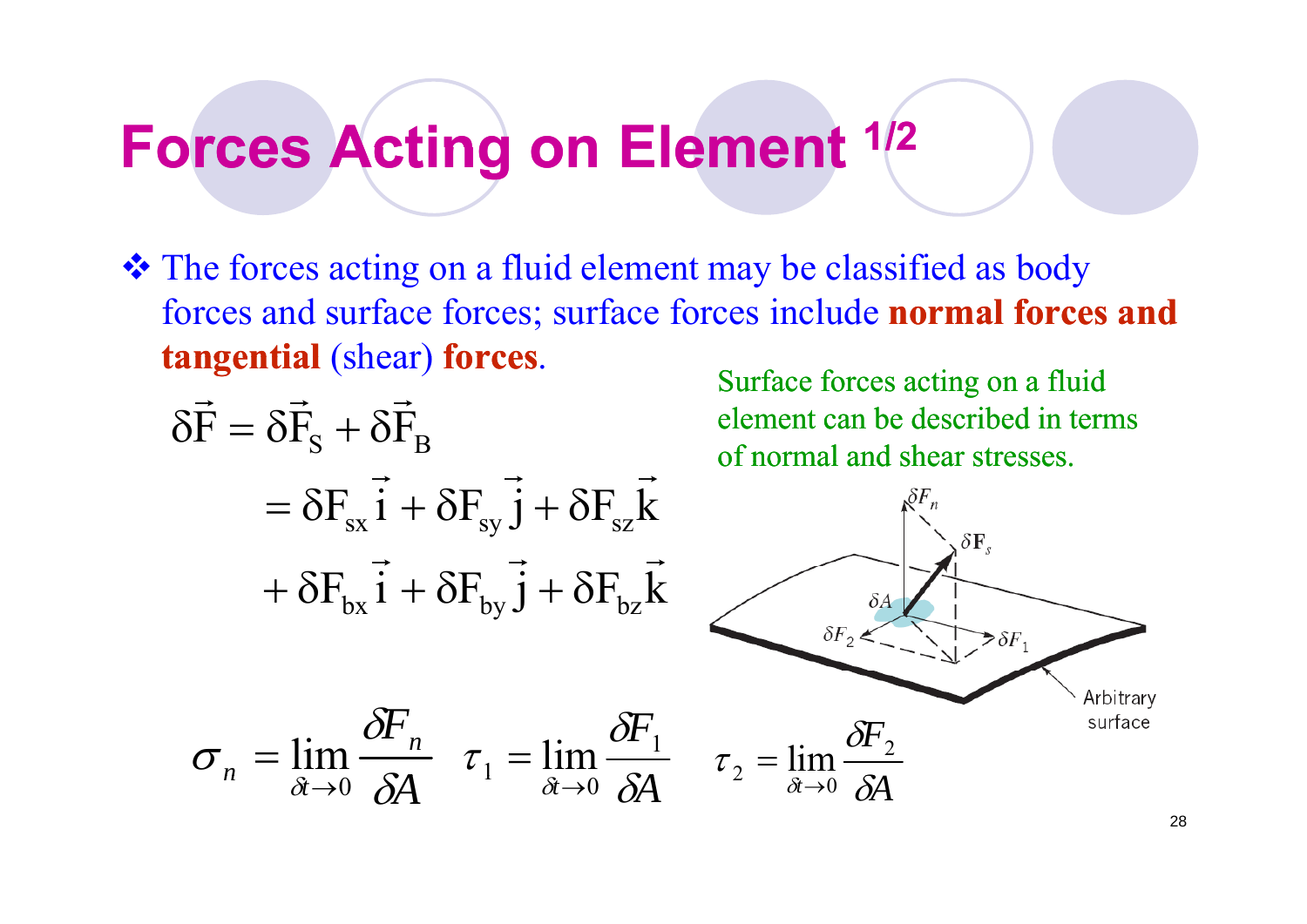#### **Forces Acting on Element 2/2**

 $\sigma_{yy} = -p + \tau_{yy}$ 

 $\sigma_{zz} = -p + \tau_{zz}$ 

 $\sigma_{xx} = -p + \tau_{xx}$ 

$$
\delta F_{sx} = \left(\frac{\partial \sigma_{xx}}{\partial x} + \frac{\partial \tau_{yx}}{\partial y} + \frac{\partial \tau_{zx}}{\partial z}\right) \delta x \delta y \delta z
$$
\n
$$
\delta F_{sy} = \left(\frac{\partial \tau_{xy}}{\partial x} + \frac{\partial \sigma_{yy}}{\partial y} + \frac{\partial \tau_{zy}}{\partial z}\right) \delta x \delta y \delta z
$$
\n
$$
\delta F_{sz} = \left(\frac{\partial \tau_{xz}}{\partial x} + \frac{\partial \tau_{yz}}{\partial y} + \frac{\partial \tau_{zy}}{\partial z}\right) \delta x \delta y \delta z
$$
\n
$$
\delta F_{sz} = \left(\frac{\partial \tau_{xz}}{\partial x} + \frac{\partial \tau_{yz}}{\partial y} + \frac{\partial \sigma_{zz}}{\partial z}\right) \delta x \delta y \delta z
$$
\n
$$
\delta F_{bx} = \rho g_x \delta x \delta y \delta z
$$
\n
$$
\delta F_{by} = \rho g_y \delta x \delta y \delta z
$$
\n
$$
\delta F_{bz} = \rho g_z \delta x \delta y \delta z
$$
\n
$$
\delta F_{bz} = \rho g_z \delta x \delta y \delta z
$$
\n
$$
\delta F_{bz} = \rho g_z \delta x \delta y \delta z
$$
\n
$$
\delta F_{bz} = \rho g_z \delta x \delta y \delta z
$$
\n
$$
\delta F_{bz} = \rho g_z \delta x \delta y \delta z
$$
\n
$$
\delta F_{bz} = \rho g_z \delta x \delta y \delta z
$$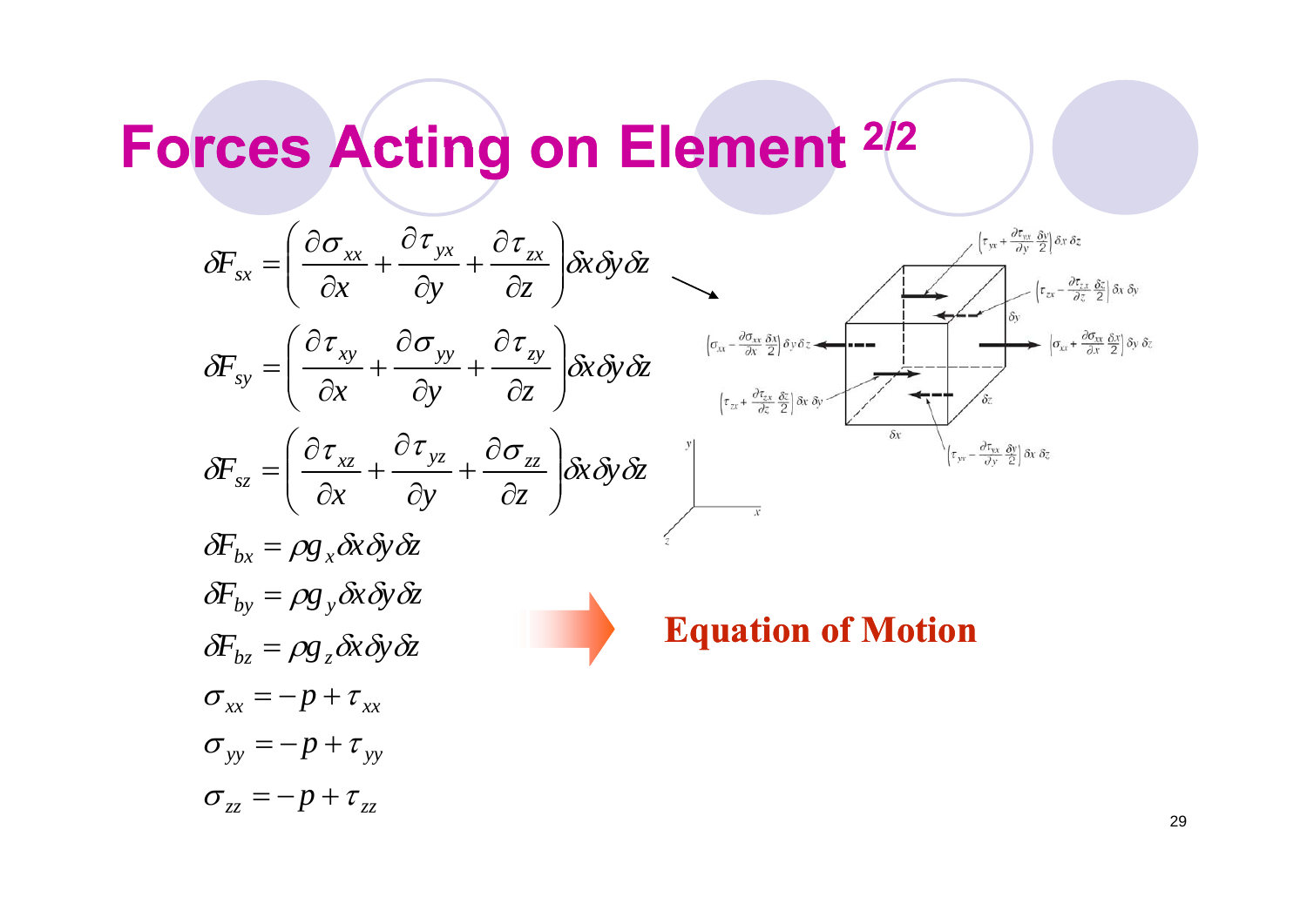#### **Double Subscript Notation for Stresses Stresses**



30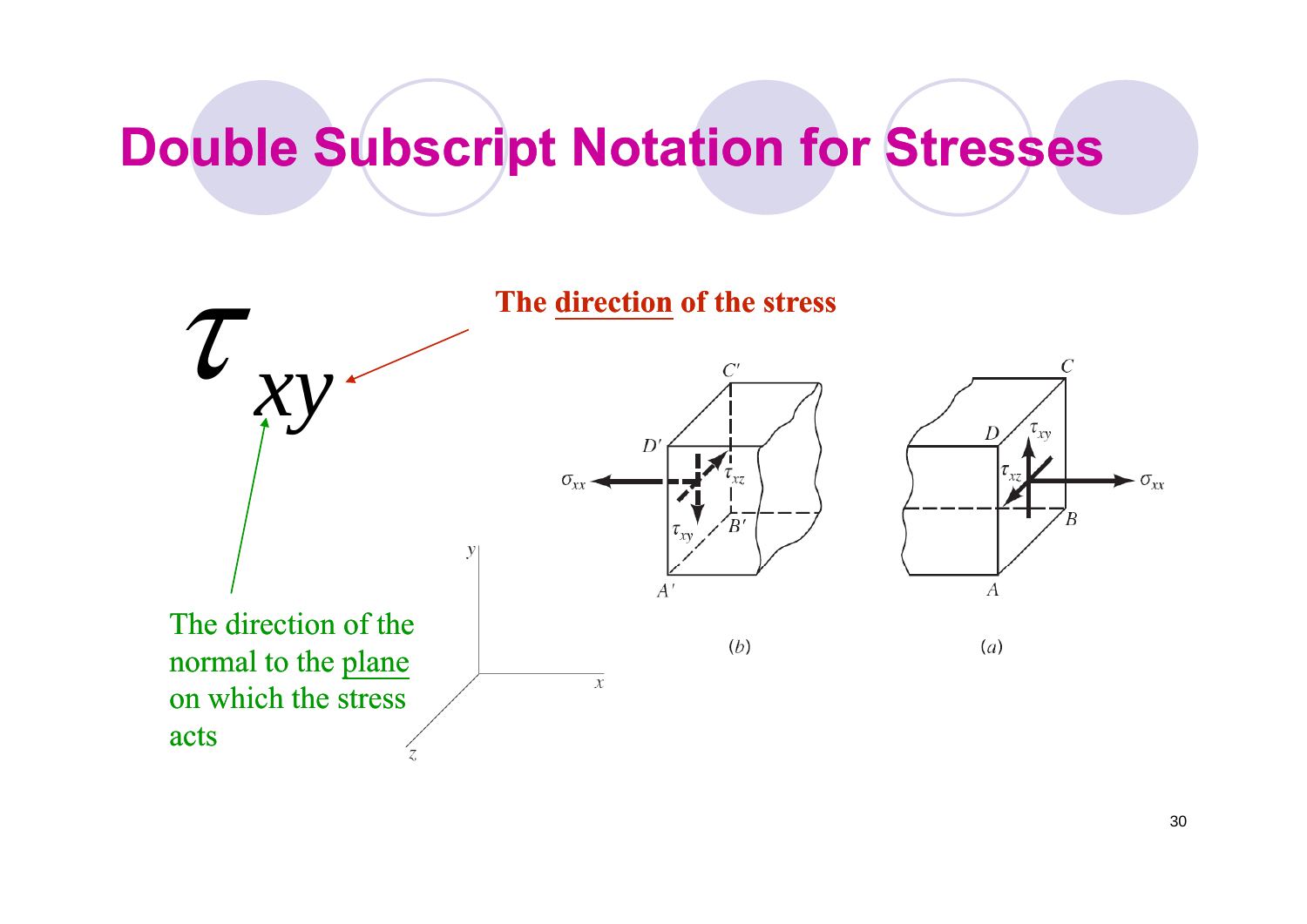#### **Equation of Motion**

 $\delta F_x = \delta ma_x$   $\delta F_y = \delta ma_y$   $\delta F_z = \delta ma_z$ General equation of motion

$$
\rho g_x + \frac{\partial \sigma_{xx}}{\partial x} + \frac{\partial \tau_{yx}}{\partial y} + \frac{\partial \tau_{zx}}{\partial z} = \rho \left( \frac{\partial u}{\partial t} + u \frac{\partial u}{\partial x} + v \frac{\partial u}{\partial y} + w \frac{\partial u}{\partial z} \right)
$$
  

$$
\rho g_y + \frac{\partial \tau_{xy}}{\partial x} + \frac{\partial \sigma_{yy}}{\partial y} + \frac{\partial \tau_{zy}}{\partial z} = \rho \left( \frac{\partial v}{\partial t} + u \frac{\partial v}{\partial x} + v \frac{\partial v}{\partial y} + w \frac{\partial v}{\partial z} \right)
$$
  

$$
\rho g_z + \frac{\partial \tau_{xz}}{\partial x} + \frac{\partial \tau_{yz}}{\partial y} + \frac{\partial \sigma_{zz}}{\partial z} = \rho \left( \frac{\partial w}{\partial t} + u \frac{\partial w}{\partial x} + v \frac{\partial w}{\partial y} + w \frac{\partial w}{\partial z} \right)
$$

These are the differential equations of motion for any fluid. *How to solve u,v,w ?* -> **These can't be solved because of more variables than equations, which requires more equations called "constitutive equations" to solve the equations in the case of "Newtonian fluids** o solve the equations in the case of "Newtonian fluids" **ウ**ウウ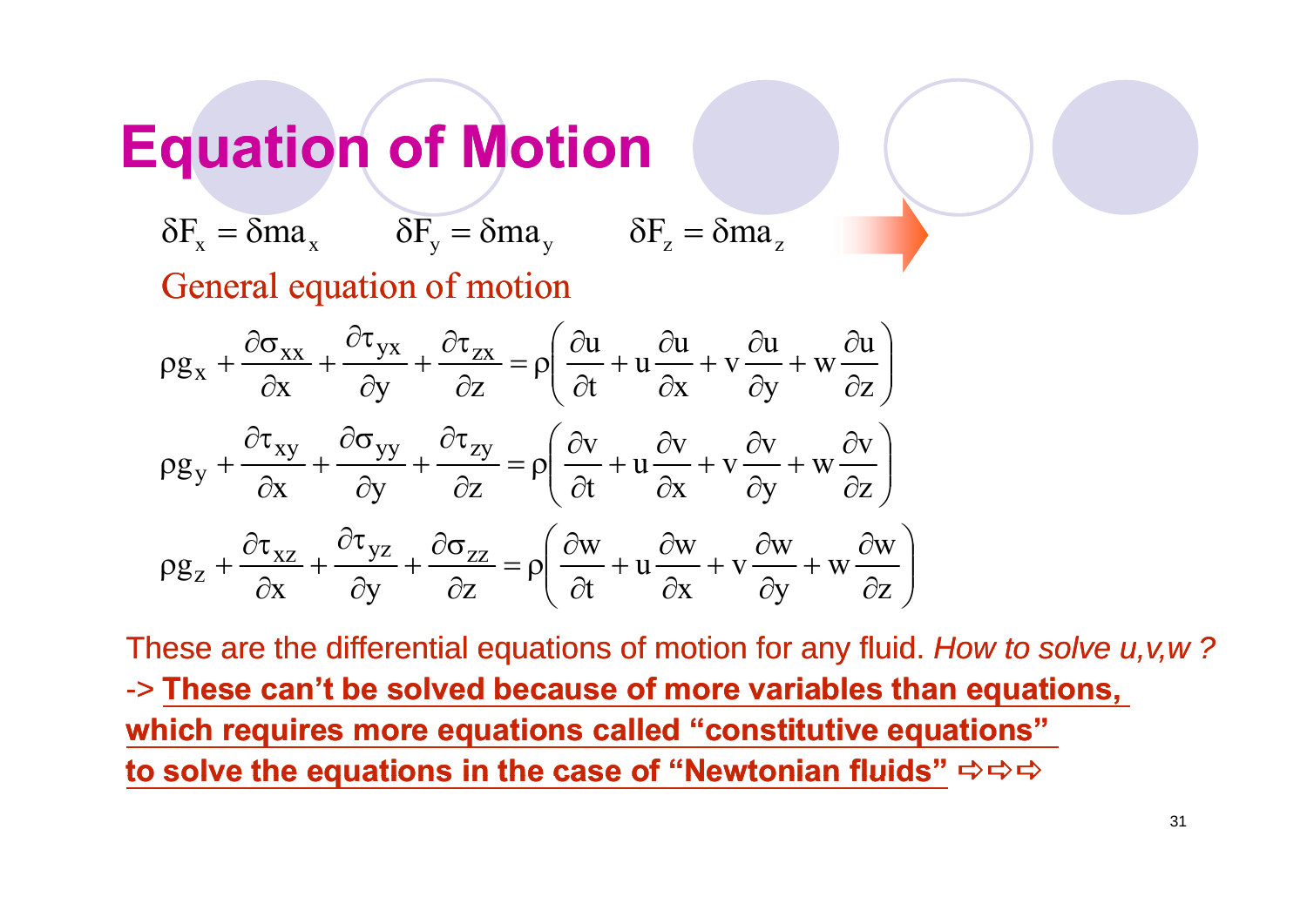#### **Stress-Deformation Relationship: constitutive equations 1/2**

 The stresses must be expressed in terms of the velocity and pressure field.  $\sigma = -n + \tau = -n + 2\mu \frac{\partial}{\partial x}$ 

> **Newtonian and Compressible fluids**

stresses must be expressed  
\nterms of the velocity and  
\nsure field.

\n
$$
\sigma_{xx} = -p + \tau_{xx} = -p + 2\mu \frac{\partial u}{\partial x} - \frac{2}{3} \mu \nabla \cdot \vec{V}
$$
\nCartesian coordinates in

\n
$$
\sigma_{xy} = -p + \tau_{yy} = -p + 2\mu \frac{\partial v}{\partial y} - \frac{2}{3} \mu \nabla \cdot \vec{V}
$$

\n
$$
\sigma_{zz} = -p + \tau_{zz} = -p + 2\mu \frac{\partial v}{\partial z} - \frac{2}{3} \mu \nabla \cdot \vec{V}
$$

\n
$$
\sigma_{zx} = -p + \tau_{zx} = -p + 2\mu \frac{\partial v}{\partial z} - \frac{2}{3} \mu \nabla \cdot \vec{V}
$$

\n
$$
\sigma_{zx} = -p + \tau_{zx} = -p + 2\mu \frac{\partial v}{\partial z} - \frac{2}{3} \mu \nabla \cdot \vec{V}
$$

\n
$$
\sigma_{zx} = -p + \tau_{zx} = -p + 2\mu \frac{\partial v}{\partial z} - \frac{2}{3} \mu \nabla \cdot \vec{V}
$$

\n
$$
\sigma_{zx} = -p + \tau_{zx} = -p + 2\mu \frac{\partial v}{\partial z} - \frac{2}{3} \mu \nabla \cdot \vec{V}
$$

\n
$$
\sigma_{zx} = -p + \tau_{zx} = -p + 2\mu \frac{\partial v}{\partial z} - \frac{2}{3} \mu \nabla \cdot \vec{V}
$$

\n
$$
\sigma_{zx} = -p + \tau_{zx} = -p + 2\mu \frac{\partial v}{\partial z} - \frac{2}{3} \mu \nabla \cdot \vec{V}
$$

\n
$$
\sigma_{zx} = -p + \tau_{zx} = -p + 2\mu \frac{\partial v}{\partial z} - \frac{2}{3} \mu \nabla \cdot \vec{V}
$$

\n
$$
\sigma_{zx} = -p + \tau_{zx} = -p + 2\mu \frac{\partial v}{\partial z} - \frac{2}{3} \mu \nabla \cdot \vec{V}
$$

\n
$$
\sigma_{zx} = -p + \tau_{zx} = -p + 2\mu \
$$

32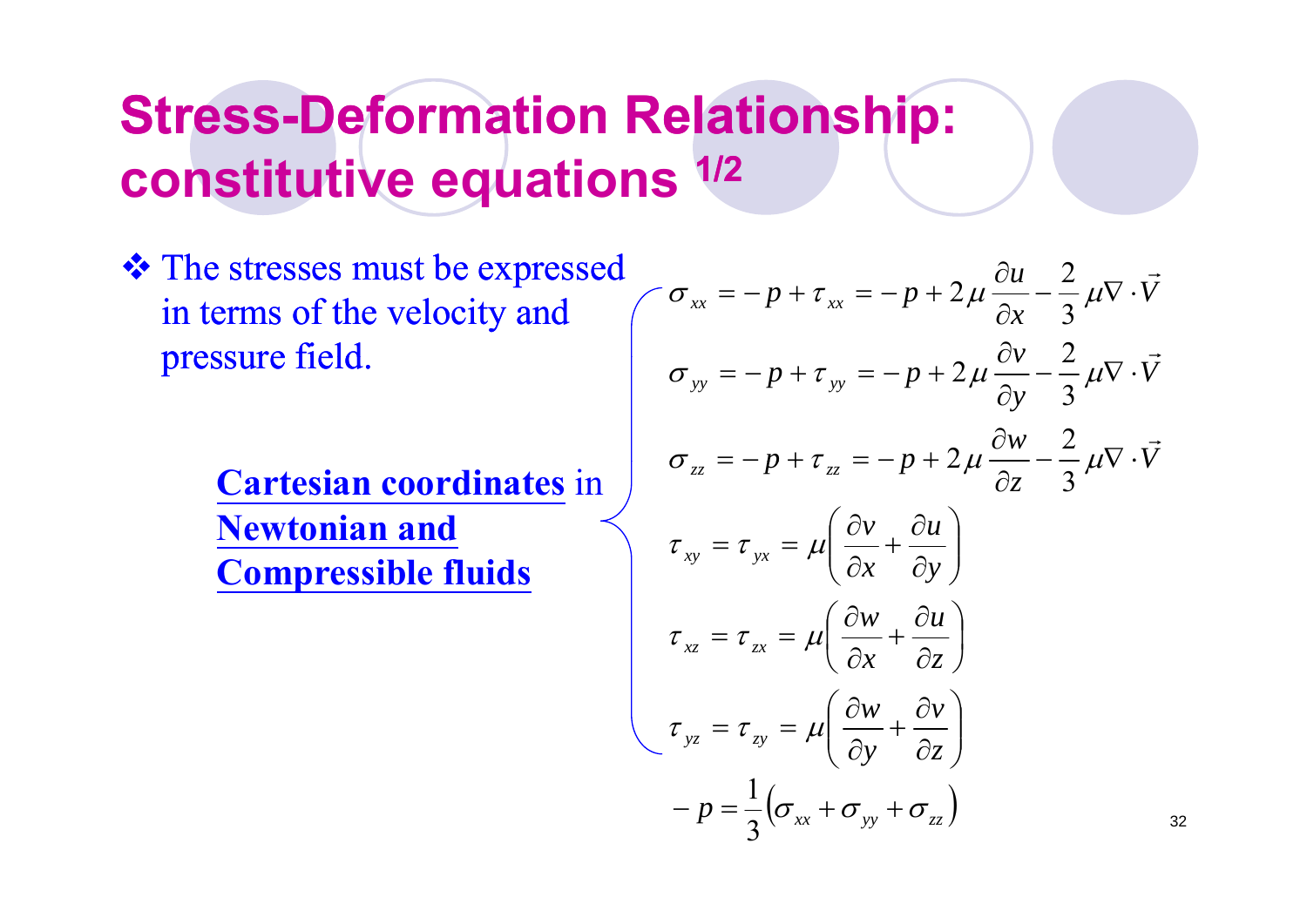#### **Stress-Deformation Relationship: constitutive equations 2/2**

 The stresses must be expressed in terms of the velocity and pressure field.  $\sigma = -n + \tau = -n + 2\mu \frac{\partial}{\partial x}$ 

> **Cartesian coordinates** in **Newtonian and Incompressible fluids**

$$
\sigma_{xx} = -p + \tau_{xx} = -p + 2\mu \frac{\partial u}{\partial x}
$$
  
\n
$$
\sigma_{yy} = -p + \tau_{yy} = -p + 2\mu \frac{\partial v}{\partial y}
$$
  
\n
$$
\sigma_{zz} = -p + \tau_{zz} = -p + 2\mu \frac{\partial w}{\partial z}
$$
  
\n
$$
\tau_{xy} = \tau_{yx} = \mu \left( \frac{\partial v}{\partial x} + \frac{\partial u}{\partial y} \right)
$$
  
\n
$$
\tau_{xz} = \tau_{zx} = \mu \left( \frac{\partial w}{\partial x} + \frac{\partial u}{\partial z} \right)
$$
  
\n
$$
\tau_{yz} = \tau_{zy} = \mu \left( \frac{\partial w}{\partial y} + \frac{\partial v}{\partial z} \right)
$$
  
\n
$$
-p = \frac{1}{3} (\sigma_{xx} + \sigma_{yy} + \sigma_{zz})
$$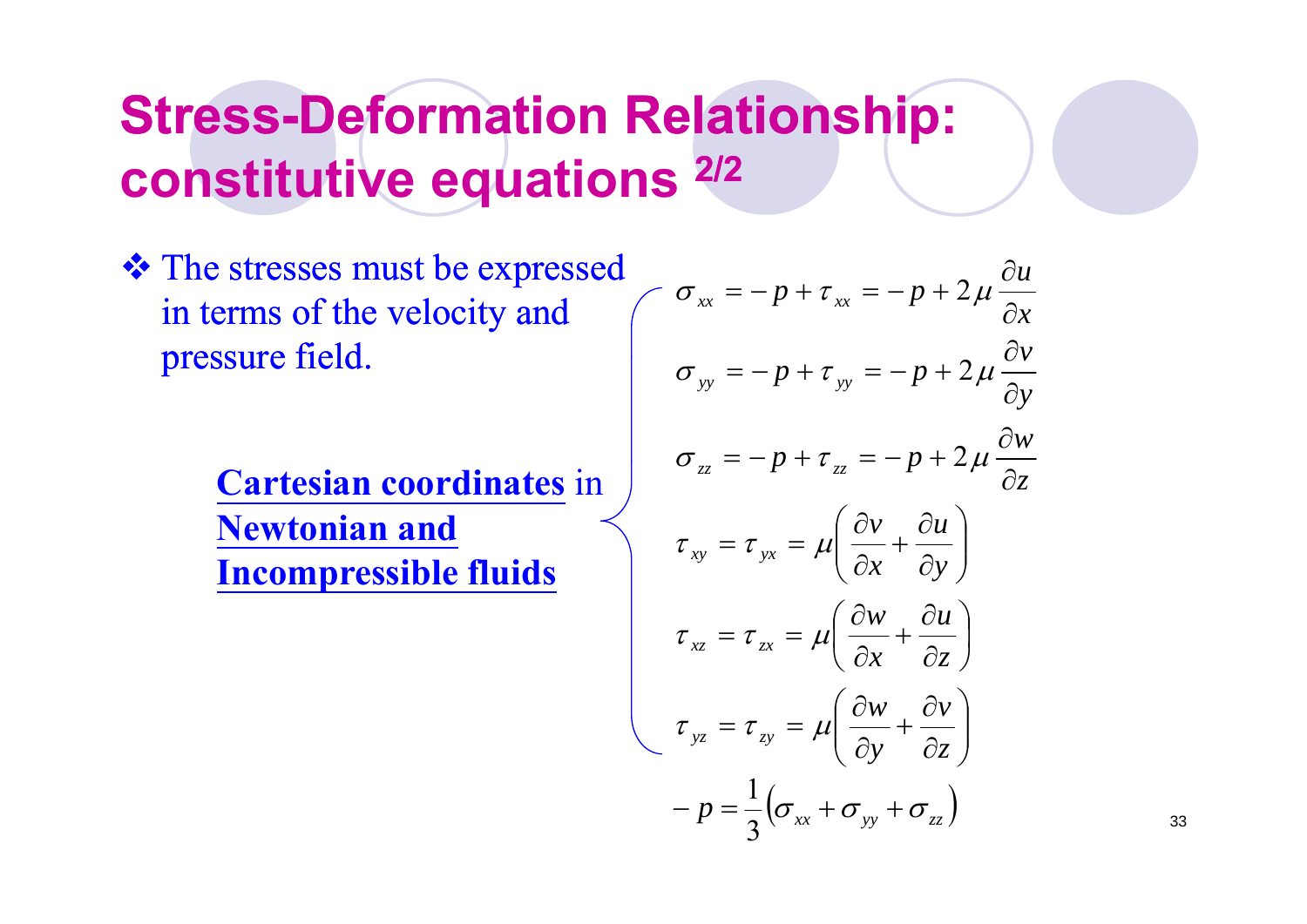#### **The Navier-Stokes Equations**  $1/2$

- \* These obtained equations of motion are called the Navier-Stokes Equations.
- **\*** Under incompressible Newtonian fluids, the Navier-Stokes equations are reduced to:

$$
\rho \left( \frac{\partial u}{\partial t} + u \frac{\partial u}{\partial x} + v \frac{\partial u}{\partial y} + w \frac{\partial u}{\partial z} \right) = -\frac{\partial p}{\partial x} + \rho g_x + \mu \left( \frac{\partial^2 u}{\partial x^2} + \frac{\partial^2 u}{\partial y^2} + \frac{\partial^2 u}{\partial z^2} \right)
$$
  

$$
\rho \left( \frac{\partial v}{\partial t} + u \frac{\partial v}{\partial x} + v \frac{\partial v}{\partial y} + w \frac{\partial v}{\partial z} \right) = -\frac{\partial p}{\partial y} + \rho g_y + \mu \left( \frac{\partial^2 v}{\partial x^2} + \frac{\partial^2 v}{\partial y^2} + \frac{\partial^2 v}{\partial z^2} \right)
$$
  

$$
\rho \left( \frac{\partial w}{\partial t} + u \frac{\partial w}{\partial x} + v \frac{\partial w}{\partial y} + w \frac{\partial w}{\partial z} \right) = -\frac{\partial p}{\partial z} + \rho g_z + \mu \left( \frac{\partial^2 w}{\partial x^2} + \frac{\partial^2 w}{\partial y^2} + \frac{\partial^2 w}{\partial z^2} \right)
$$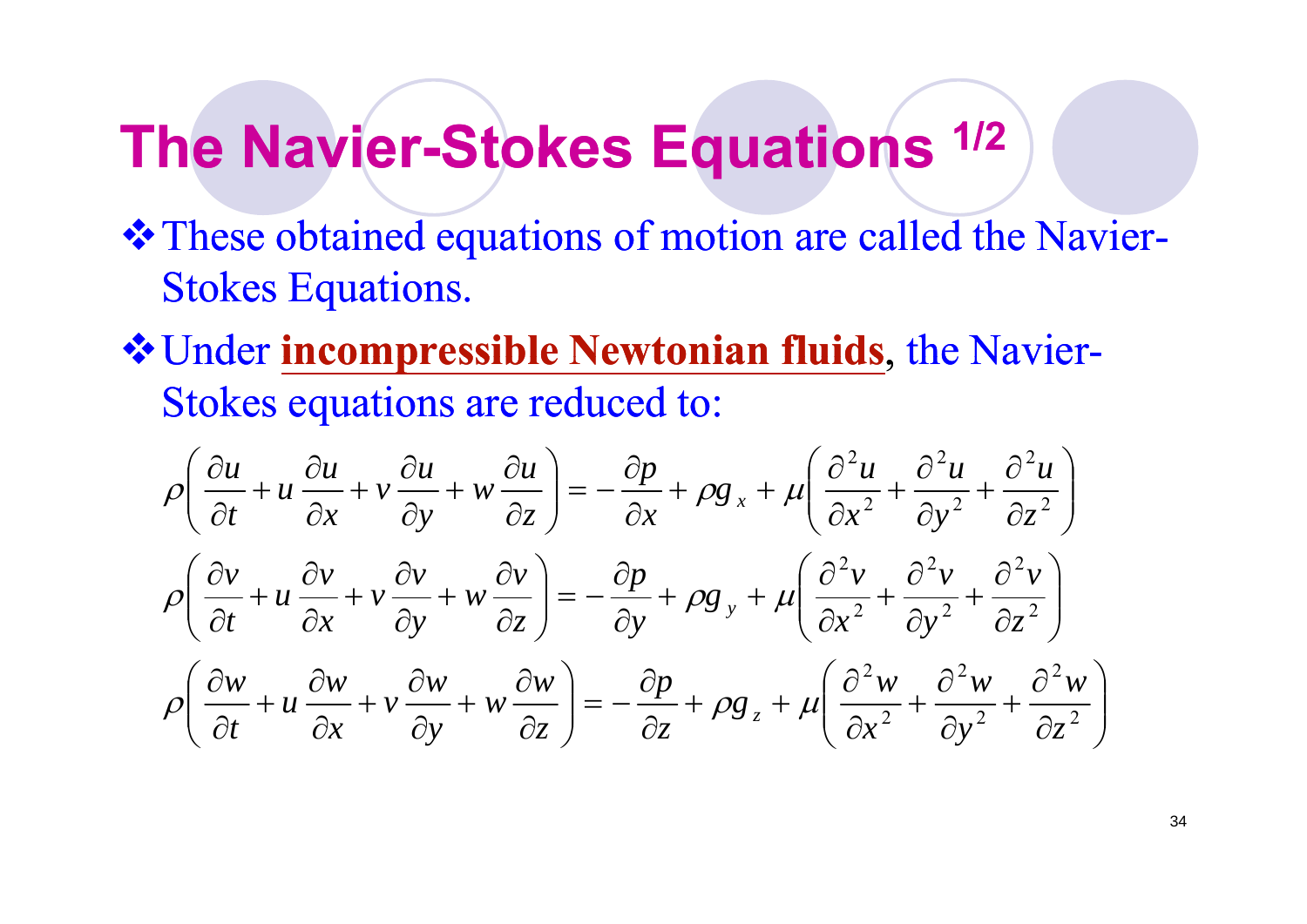#### **The Navier-Stokes Equations**  $^{2/2}$

- **☆ The Navier-Stokes equations apply to both laminar and** turbulent flow, but for turbulent flow each velocity component fluctuates randomly with respect to time and this added complication makes an analytical solution intractable.
- $\triangle$  **The exact solutions referred to are for laminar flows in** which the velocity is either independent of time (steady flow) or dependent on time (unsteady flow) in a welldefined manner.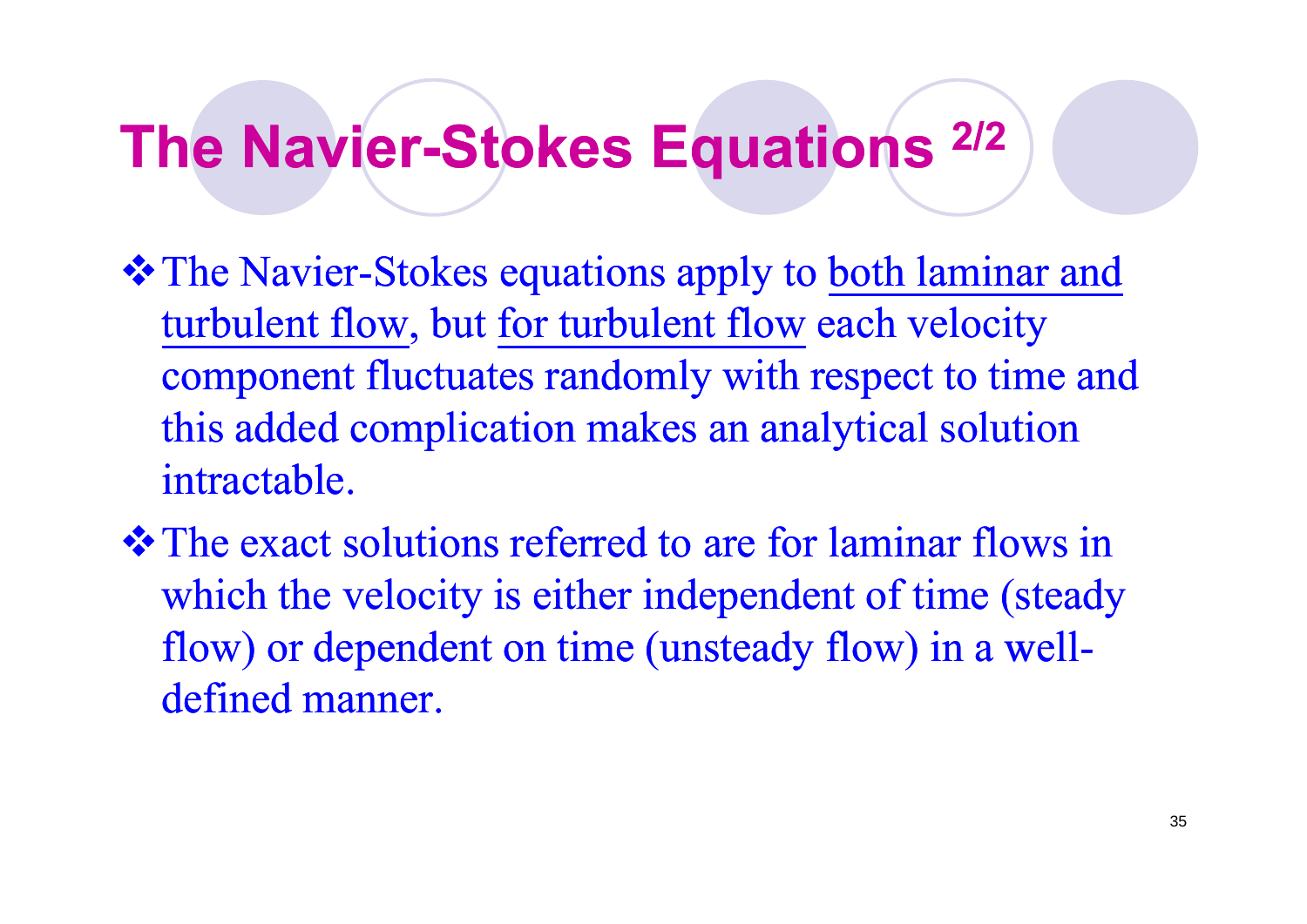#### **Laminar or Turbulent Flow Laminar Flow1/2**

- The flow of a fluid in a pipe may be **Laminar ? Or Turbulent ?**
- **Osborne Reynolds**, a British scientist and mathematician, was the first to distin guish the difference between these classification of flow by using a **simple apparatus** as shown.

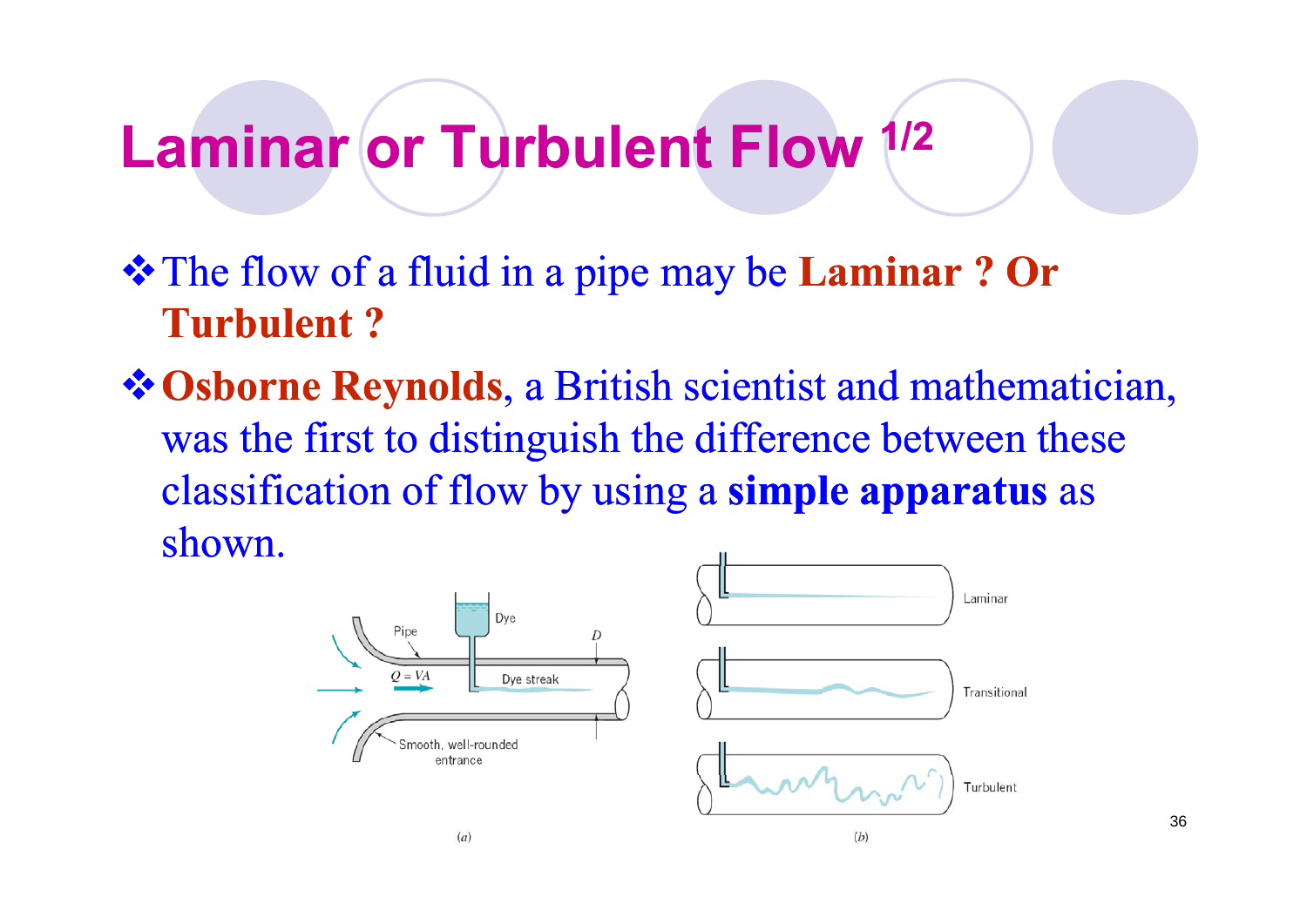## **Laminar or Turbulent Flow Laminar Flow2/2**

- For "**small enough flowrate**" the dye streak will remain as a well-defined line as it flows along, with only slight blurring due to molecular diffusion of the dye into the surrounding water.
- For a somewhat larger "**intermediate flowrate**" the dye fluctuates in time and space, and intermittent bursts of irregular behavior appear along the streak.
- $\Rightarrow$  For "**large enough flowrate**" the dye streak almost immediately become blurred and spreads across the entire pipe in a random fashion.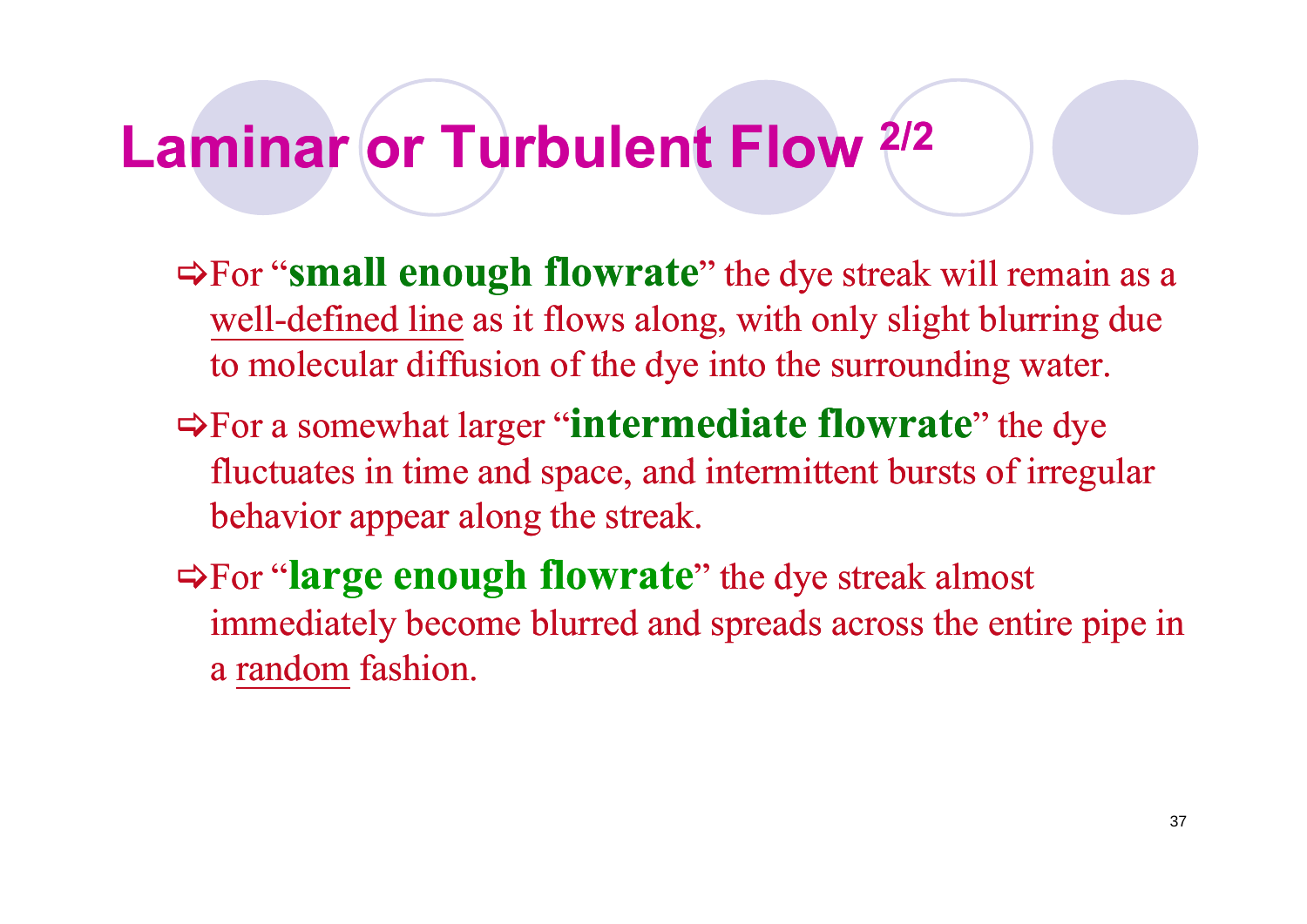# **Time Dependence of Fluid Velocity at a Point**



38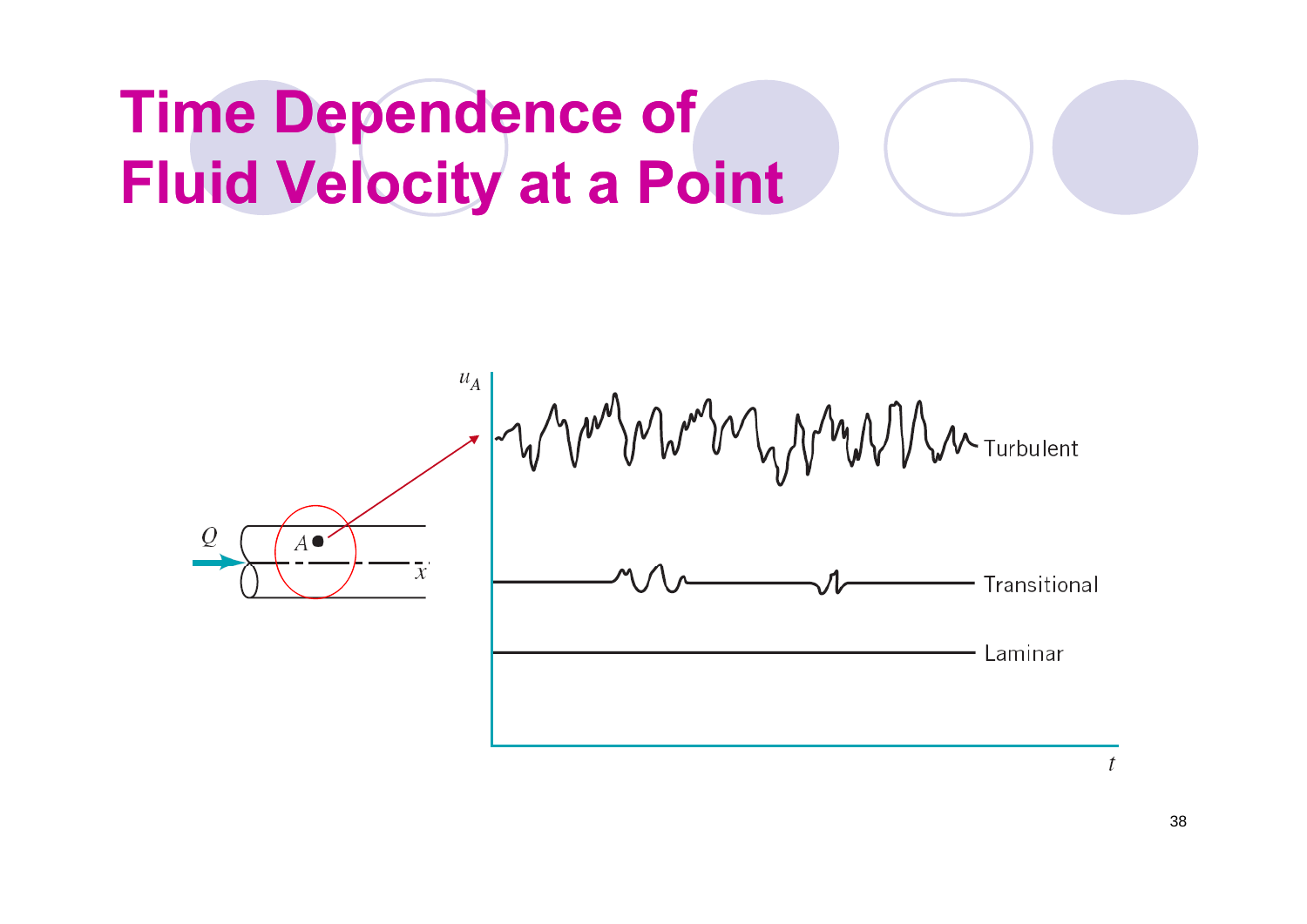# **Indication of Laminar or Turbulent Flow**

- **\*** The term **flowrate** should be replaced by Reynolds number,  $R_e = \rho V L / \mu$ , where *V* is the average velocity in the pipe, and  $L$  is the characteristic dimension of a flow.  $L$  is usually  $D$ *(diameter)* in a pipe flow. -> a measure of inertial force to the viscous force.
- $\cdot \cdot$  It is not only the fluid velocity that determines the character of the flow – its density, viscosity, and the pipe size are of equal importance.
- For general engineering purpose, the flow in a **round pipe**

 $\Rightarrow$ **Laminar** R<sub>e</sub> < 2100 **Transitional**

 $\blacktriangleright$ Turbulent R  $_{\rm e}$   $\!\!>$  4000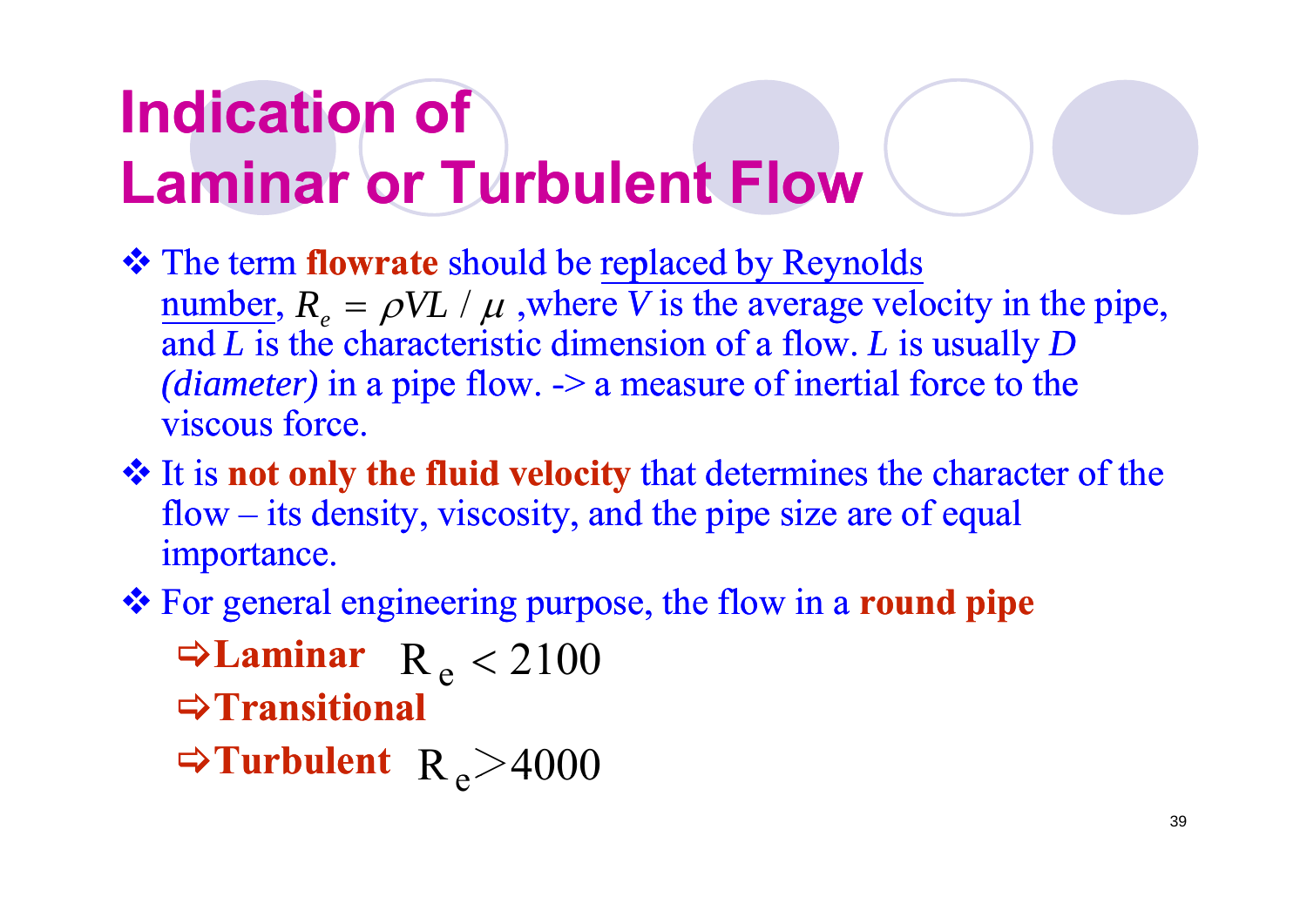## **Some Simple Solutions for Viscous, Incompressible Fluids**

- \* A principal difficulty in solving the Navier-Stokes equations is because of their **nonlinearity** arising from the **convective acceleration terms**.
- There are no general analytical schemes for solving nonlinear partial differential equations.
- There are a few special cases for which the convective acceleration vanishes. In these cases exact solution are often possible.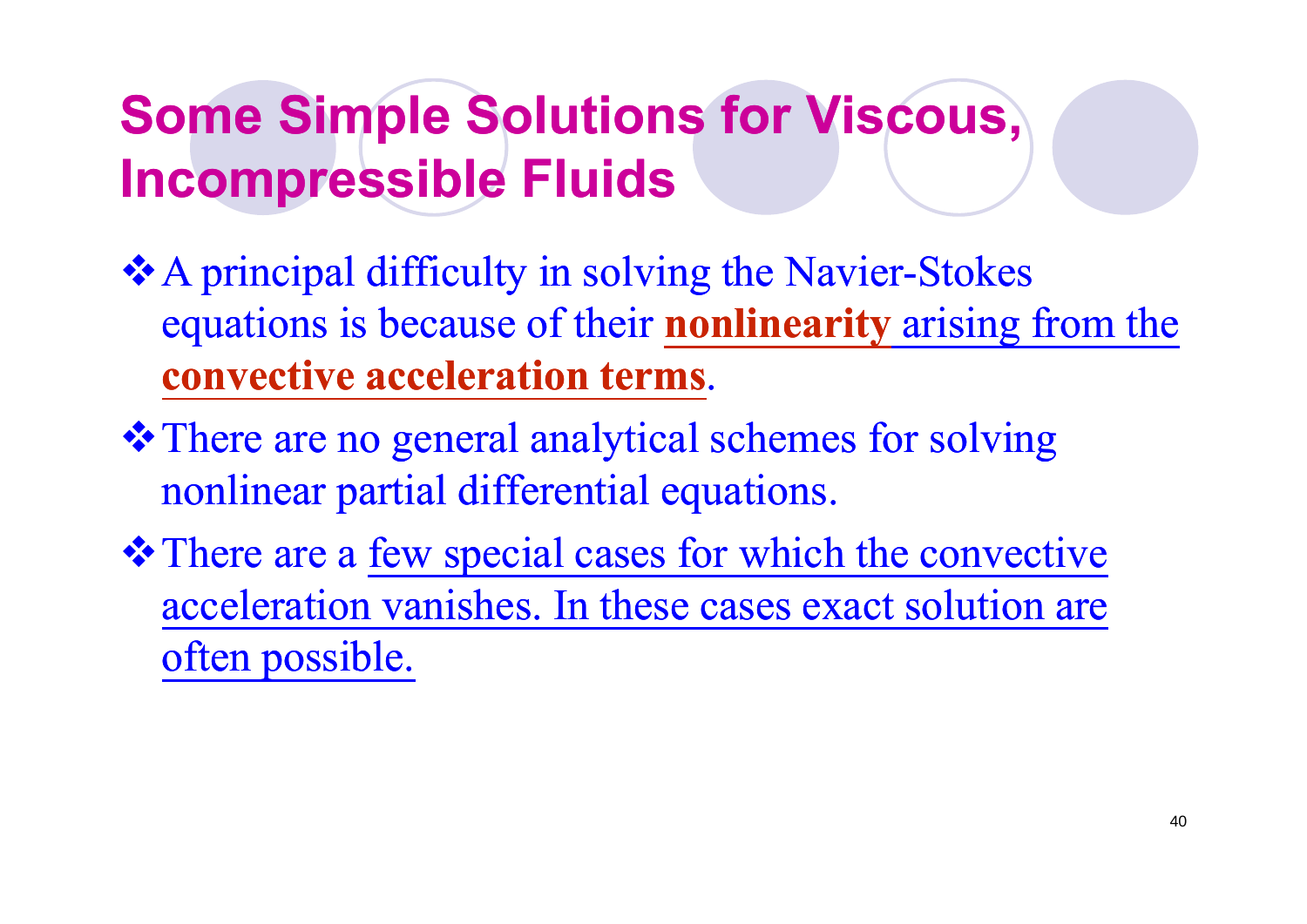## **Steady, Laminar Flow between Fixed Parallel Plates 1/4**



 $(a)$ 



 $(b)$ 

- 1. Schematic:
- 2. Assumptions: Incompressible, Newtonian, Steady, One dimensional flow
- 3. Continuity equation  $\nabla \cdot \vec{v} = 0 \rightarrow \frac{\partial u}{\partial x} + \frac{\partial v}{\partial y} + \frac{\partial w}{\partial z} = 0 \rightarrow \frac{\partial u}{\partial x} = 0 \rightarrow u = u(y)$ *u z w y v x*  $\vec{V} = 0 \rightarrow \frac{\partial u}{\partial x} + \frac{\partial v}{\partial y} + \frac{\partial w}{\partial z} = 0 \rightarrow \frac{\partial u}{\partial x} = 0 \rightarrow u =$  $\frac{\partial w}{\partial z} = 0 \rightarrow \frac{\partial w}{\partial z}$  $\frac{\partial v}{\partial y} + \frac{\partial}{\partial z}$  $\frac{\partial u}{\partial x} + \frac{\partial}{\partial y}$  $\nabla \cdot \vec{V} = 0 \rightarrow \frac{\partial u}{\partial t} + \frac{\partial v}{\partial t} + \frac{\partial w}{\partial t} = 0 \rightarrow \frac{\partial u}{\partial t} = 0$ →
- 4. The Navier-Stokes equations

$$
\rho \left( \frac{\partial \mathbf{u}}{\partial t} + u \frac{\partial \mathbf{u}}{\partial x} + v \frac{\partial \mathbf{u}}{\partial y} + w \frac{\partial \mathbf{u}}{\partial z} \right) = -\frac{\partial p}{\partial x} + \rho g_x + \mu \left( \frac{\partial^2 \mathbf{u}}{\partial x^2} + \frac{\partial^2 u}{\partial y^2} + \frac{\partial^2 \mathbf{u}}{\partial z^2} \right) \qquad 0 = -\frac{\partial p}{\partial x} + \mu \left( \frac{\partial^2 u}{\partial y^2} \right)
$$
\n
$$
\rho \left( \frac{\partial v}{\partial t} + u \frac{\partial v}{\partial x} + v \frac{\partial v}{\partial y} + w \frac{\partial v}{\partial z} \right) = -\frac{\partial p}{\partial y} + \rho g_y + \mu \left( \frac{\partial^2 v}{\partial x^2} + \frac{\partial^2 v}{\partial y^2} + \frac{\partial^2 v}{\partial z^2} \right) \qquad 0 = -\frac{\partial p}{\partial y} - \rho g
$$
\n
$$
\rho \left( \frac{\partial v}{\partial t} + u \frac{\partial v}{\partial x} + v \frac{\partial v}{\partial y} + w \frac{\partial v}{\partial z} \right) = -\frac{\partial p}{\partial z} + \rho g_z + \mu \left( \frac{\partial^2 v}{\partial x^2} + \frac{\partial^2 w}{\partial y^2} + \frac{\partial^2 w}{\partial z^2} \right) \qquad 0 = -\frac{\partial p}{\partial z}
$$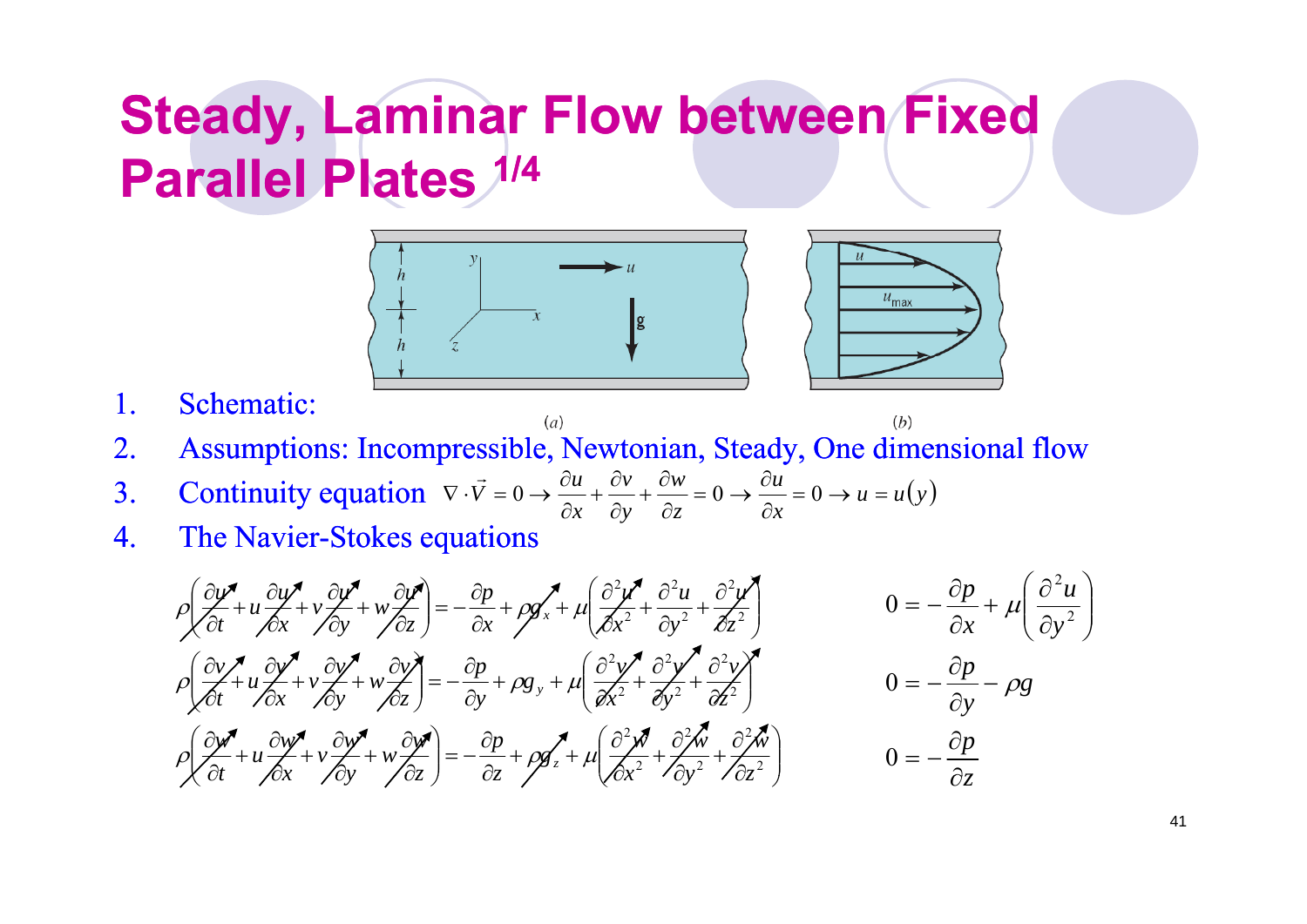### **Steady, Laminar Flow between Fixed Parallel Plates 2/4**

- 55. Boundary conditions (B.C.)  $u=0$  at  $y=-h$   $u=0$  at  $y=h$  (no-slip Boundary conditions (B.C.)  $u=0$  at  $y=h$   $u=0$  at  $y=h$  (no-slip<br>boundary condition)
- 6. Solve the equations with B.C.

$$
0 = -\frac{\partial p}{\partial y} - \rho g
$$
  
\n
$$
0 = -\frac{\partial p}{\partial z}
$$
  
\n
$$
0 = -\frac{\partial p}{\partial x} + \mu \left(\frac{\partial^2 u}{\partial y^2}\right)
$$
  
\nIntegrating  
\n
$$
u = \frac{1}{2\mu} \left(\frac{\partial p}{\partial x}\right) y^2 + c_1 y + c_2
$$
  
\n
$$
c_2 = 0, c_1 = -\frac{1}{2\mu} \left(\frac{\partial p}{\partial x}\right) h^2
$$
  
\n
$$
u = \frac{1}{2\mu} \left(\frac{\partial p}{\partial x}\right) (y^2 - h^2)
$$

42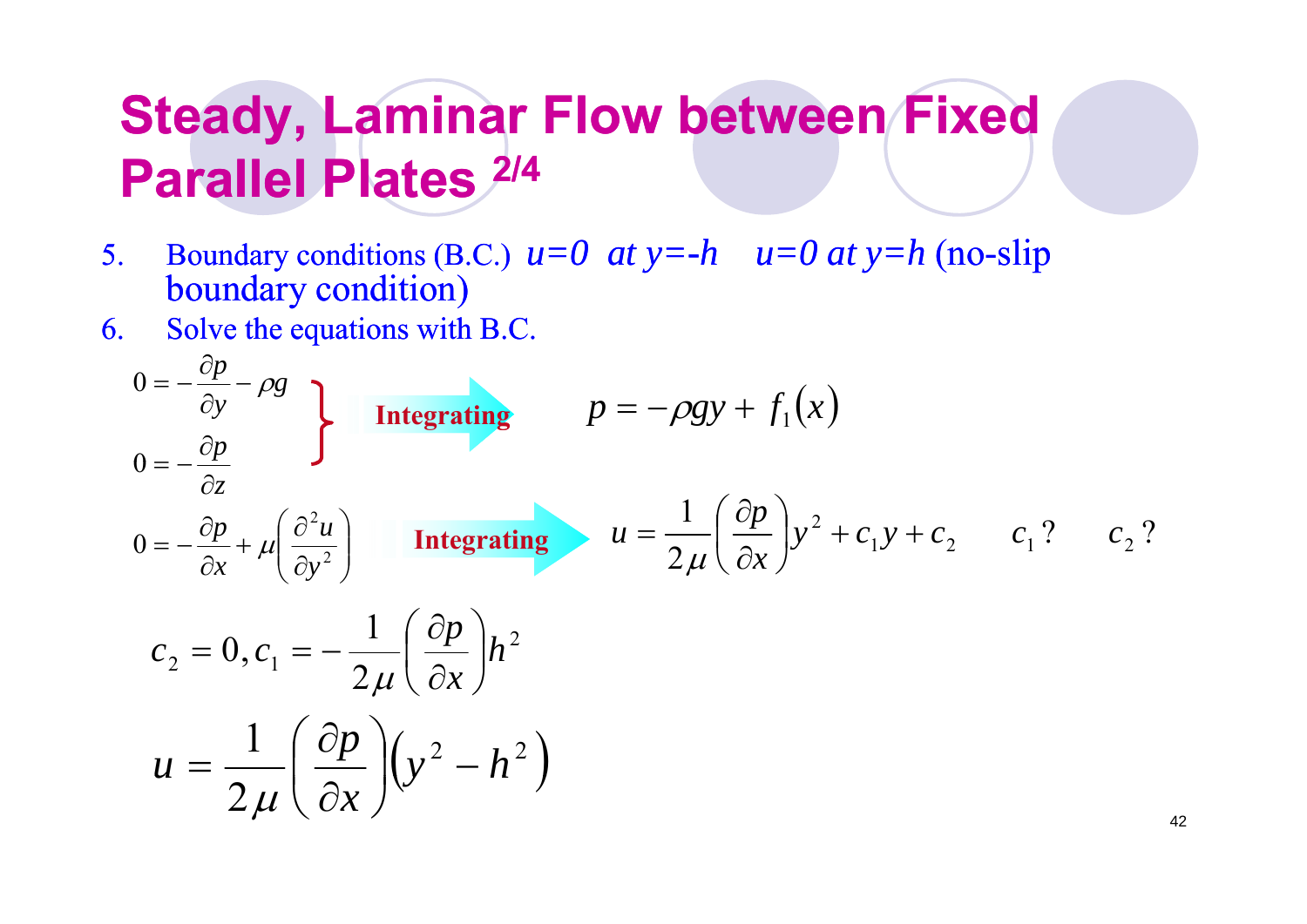## **Steady, Laminar Flow between Fixed Parallel Plates 3/4**

 $\diamondsuit$  Shear stress distribution

$$
\tau_{yx} = \mu \frac{\partial u}{\partial y} = \left(\frac{\partial p}{\partial x}\right)y
$$

❖ Volume flow rate per unit depth (z direction)

$$
q = \int_{-h}^{h} u dy = \int_{-h}^{h} \frac{1}{2\mu} \left(\frac{\partial p}{\partial x}\right) (y^2 - h^2) dy = -\frac{2h^3}{3\mu} \left(\frac{\partial p}{\partial x}\right)
$$

$$
\frac{\partial p}{\partial x} = \text{constant} = \frac{p_2 - p_1}{(x_2 - x_1) = \ell} = -\frac{\Delta p = (p_1 - p_2)}{\ell} < 0
$$

 $_1$  is the linet pressure and  $P_2$  $\frac{3\Delta p}{r}$ , where  $p_1$  is the inlet pressure and  $p_2$  is the outlet pressure 3  $\frac{2h^3\Delta p}{2}$ , where  $p_1$  is the inlet pressure and p  $h^{\beta} \Delta p$ *q*  $\mu \ell$  $\gg$   $q = \frac{2h^3\Delta}{\sqrt{2}}$ 

$$
q = \frac{2h^3 \Delta p}{3\mu\ell} \to q = \frac{2h^3}{3\mu\ell} \Delta p \approx i = \frac{1}{R}V \text{ Flow resistance } \propto \mu \frac{\ell}{h^3}
$$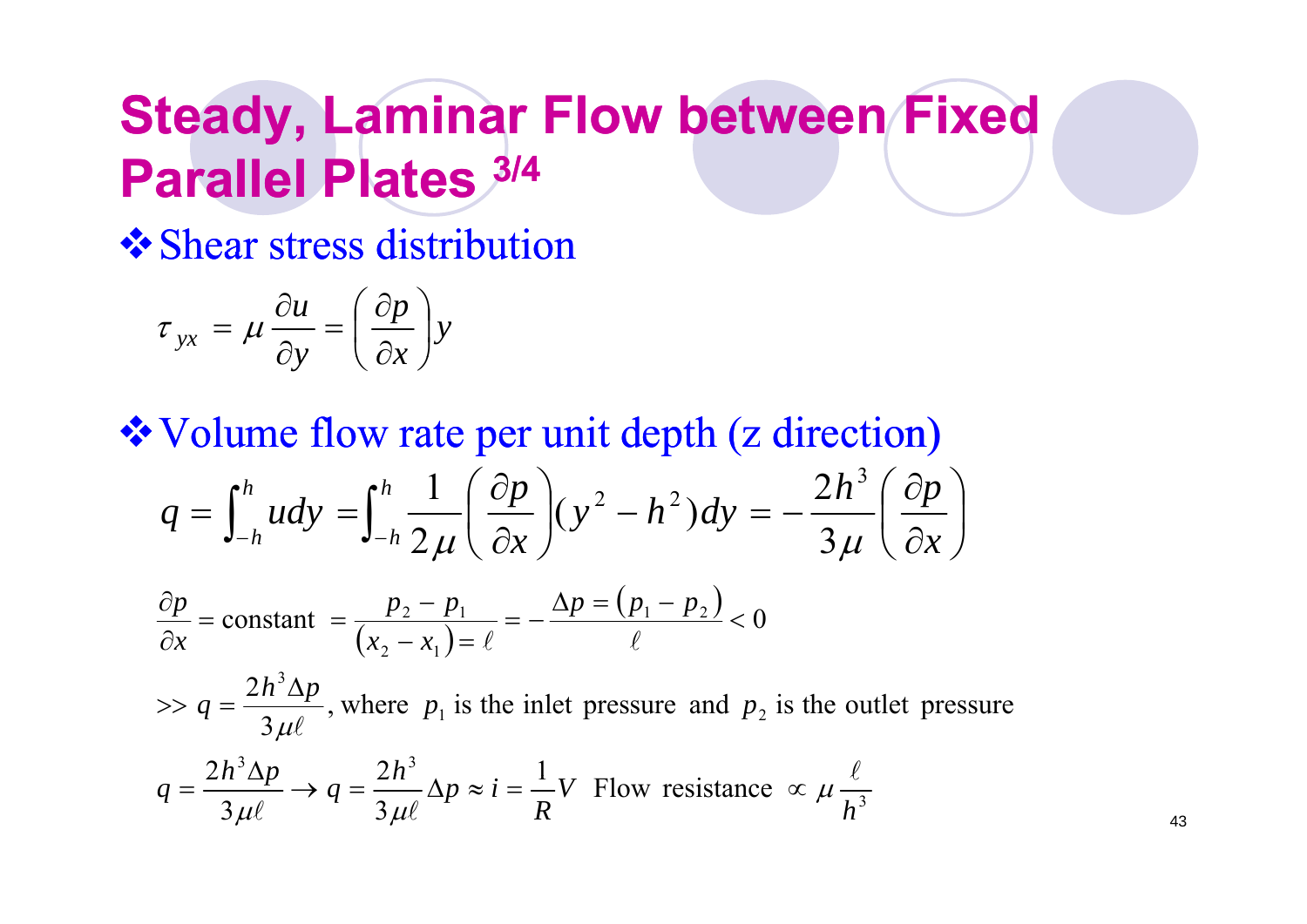## **Steady, Laminar Flow between Fixed Parallel Plates 4/4**

Average velocity per unit depth

$$
V_{average} = \frac{q}{2h} = \frac{h^2 \Delta p}{3\mu\ell}
$$

Point of maximum velocity Point of

$$
\frac{du}{dy} = 0 \quad \text{at y=0}
$$
  

$$
u = u_{\text{max}} = U = -\frac{h^2}{2\mu} \left(\frac{\partial p}{\partial x}\right) = \frac{3}{2} V_{\text{average}}
$$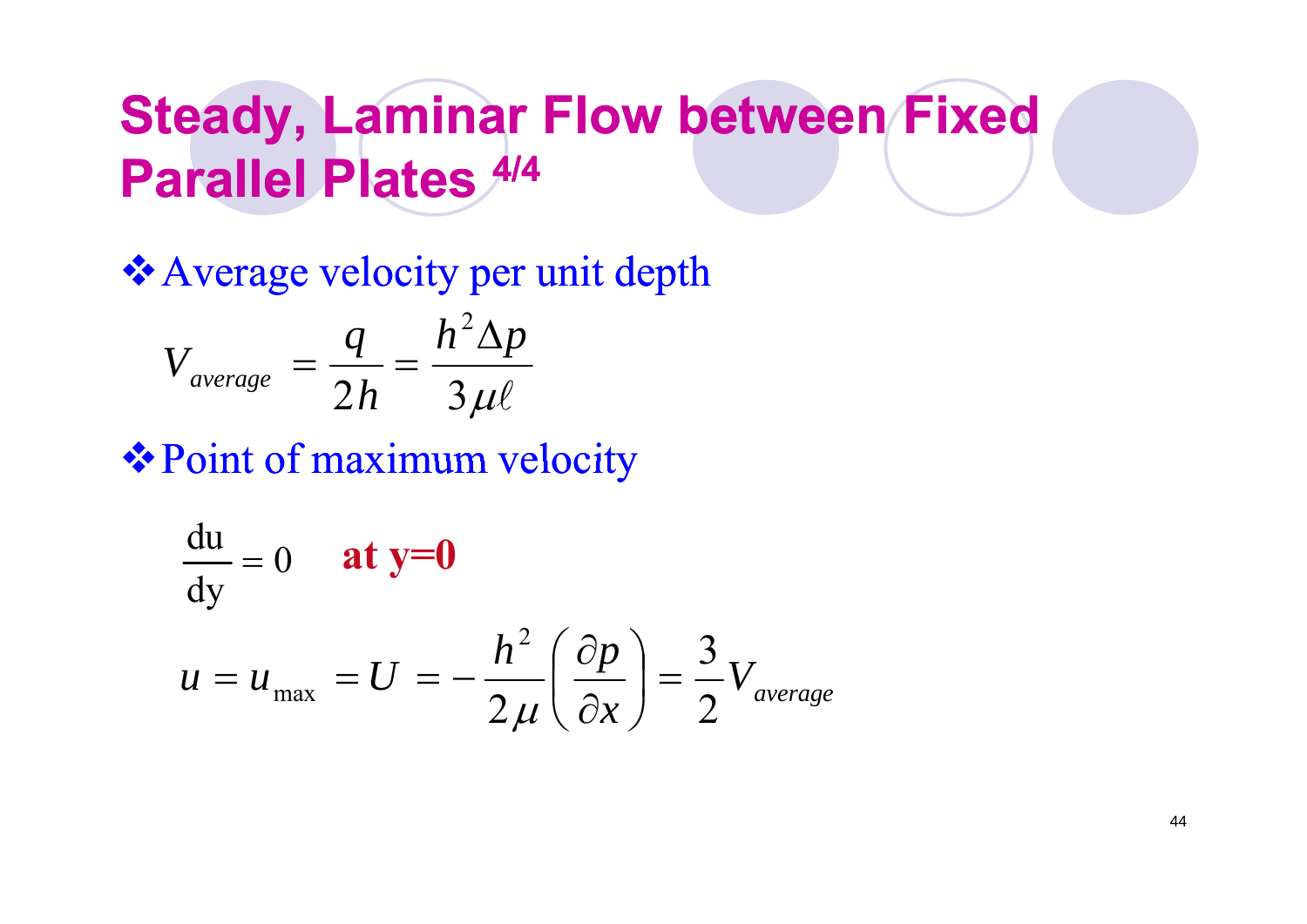# **Couette Flow 1/3 (HW)**

Since only the **boundary conditions have changed**, there is **no need to repeat the entire analysis** of the "both plates stationary" case.



45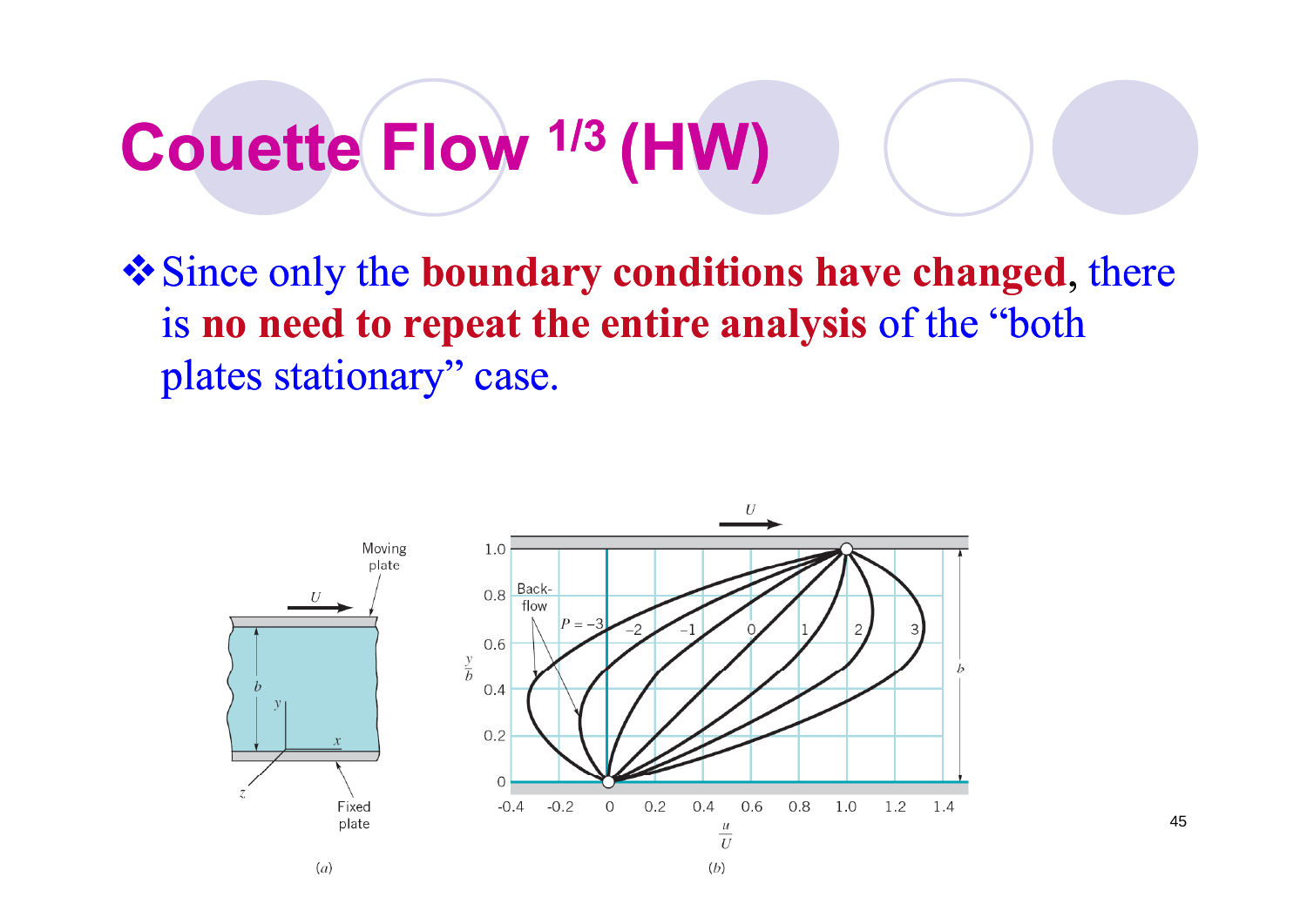# **Couette Flow 2/3**

**❖** The boundary conditions for the moving plate case are

 $u=0$  at  $y=0$ ? c<sub>2</sub>?  $\frac{1}{2} \left( \frac{\partial p}{\partial z} \right) y^2 + c_1 y + c_2 \qquad c_1 ? \qquad c_2$  $y^2 + c_1y + c_2$   $c_1$ ? *c*  $u = \frac{1}{2\mu} \left(\frac{\partial p}{\partial x}\right) y^2 + c_1 y + c_2 \qquad c_1 ? \qquad c_2$  $u=U$  at  $y=b$ 

$$
\Rightarrow c_1 = \frac{U}{b} - \frac{1}{2\mu} \left(\frac{\partial p}{\partial x}\right) b \qquad c_2 = 0
$$

 $\int$ 

 $\left(\frac{\partial p}{\partial p}\right)$ 

*p*

*x*

 $\widehat{O}$ 

 $\setminus$ 

 $\bigg($ 

**Velocity distribution**

 $=\frac{b^2}{\sqrt{2}}\left(\frac{\partial}{\partial x}\right)$ 

2

 $P = \frac{b^2}{2\mu}$ 

*U*

$$
\begin{array}{ll}\n\text{tion} & u = \frac{Uy}{b} + \frac{1}{2\mu} \left( \frac{\partial p}{\partial x} \right) y^2 - \frac{1}{2\mu} \left( \frac{\partial p}{\partial x} \right) by \\
\frac{u}{U} = \frac{y}{b} - \frac{b^2}{2\mu U} \left( \frac{\partial p}{\partial x} \right) \left( \frac{y}{b} \right) \left[ 1 - \left( \frac{b}{y} \right) \right]\n\end{array}
$$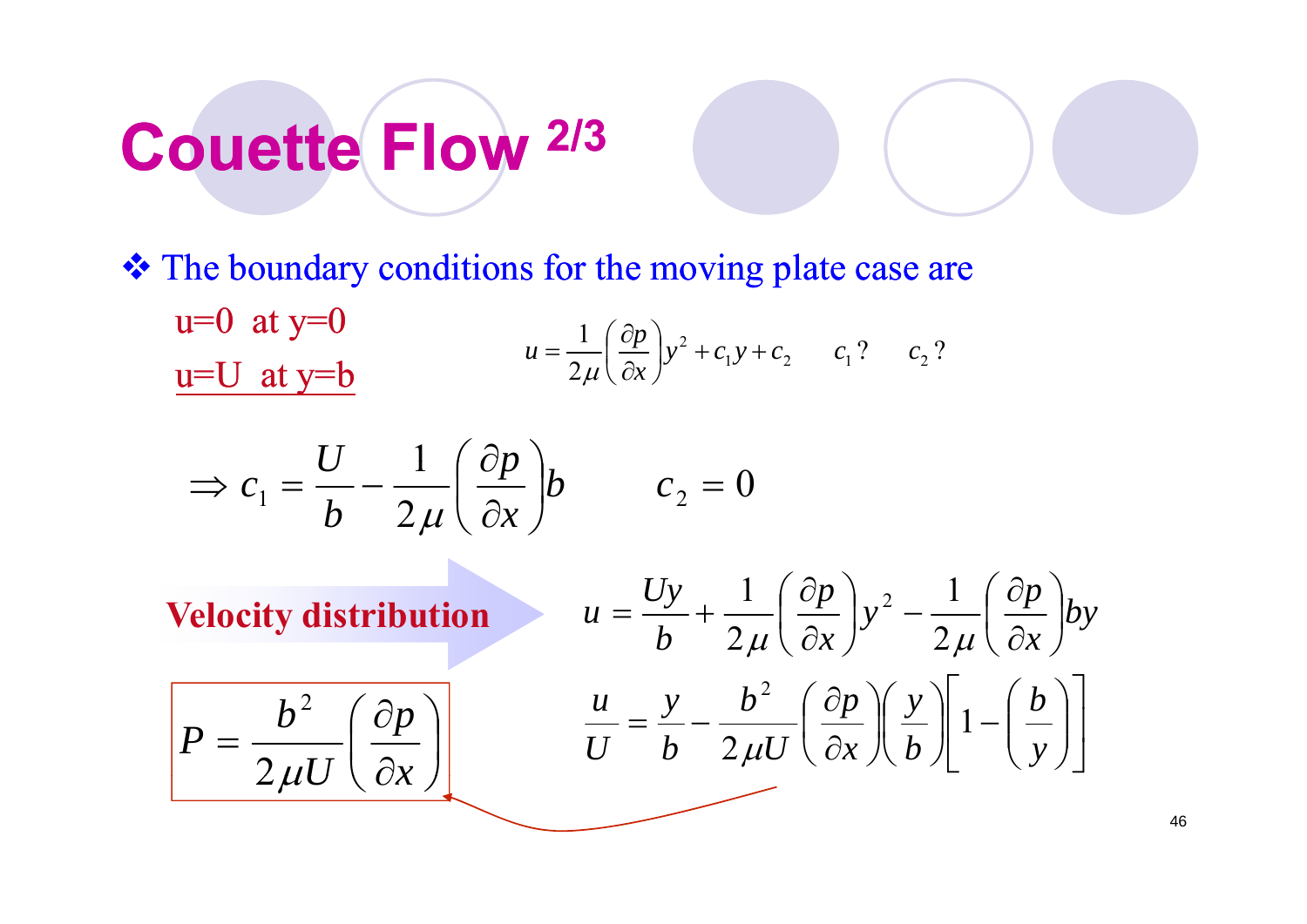# **Couette Flow 3/3**

**Simplest type of Couette flow**

$$
\frac{\partial \mathbf{p}}{\partial \mathbf{x}} = 0 \Rightarrow \mathbf{u} = \mathbf{U} \frac{\mathbf{y}}{\mathbf{b}}
$$

This flow can be approximated by the flow between closely spaced concentric cylinder is fixed and the other cylinder rotates with a constant angular velocity.

 $U = r_i \omega$   $b = r_o - r_i$  $\tau = \mu r_i \omega / (r_o - r_i)$ 



Flow in the narrow gap of a journal bearing.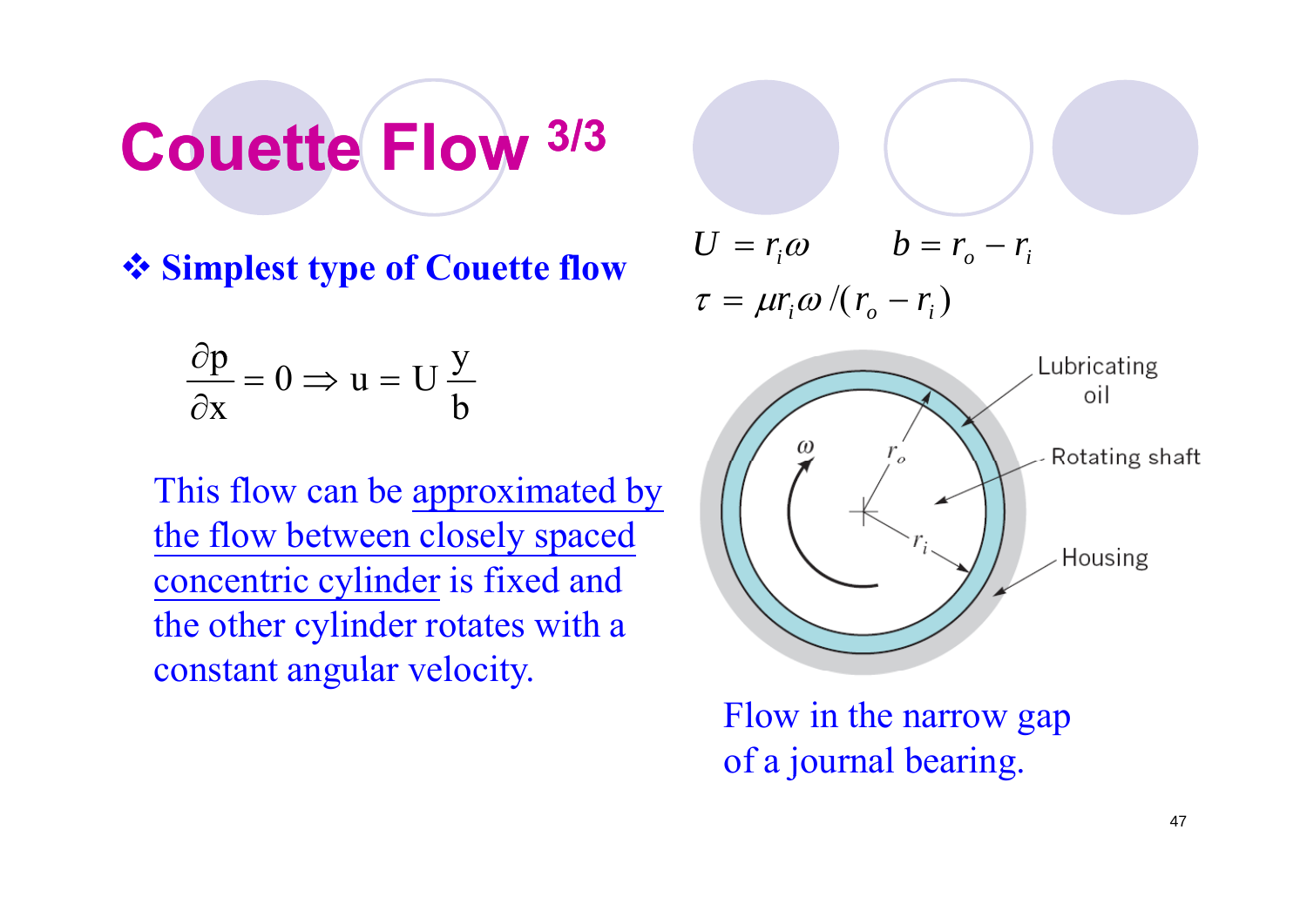### **Steady, Laminar Flow (Hagen-Poiseuille Flow) in Circular Tubes 1/5**  $\big\}^{\rm g}$  $\sqrt{\overline{e}}$  $\overline{z}$

- 1. Schematic:
- 2. Assumptions: Incompressible, Newtonian, Steady, Laminar, One dimensional flow

 $(a)$ 

$$
v_r = 0, v_{\theta} = 0, v_z \neq 0
$$

- 3. Continuity equation  $\frac{\partial \rho}{\partial t} + \frac{1}{r} \frac{\partial}{\partial t} (\rho v_r) + \frac{1}{r} \frac{\partial}{\partial \theta} (\rho v_\theta) + \frac{\partial}{\partial t} (\rho v_z) = 0 \rightarrow \frac{\partial V_z}{\partial t} = 0 \rightarrow V_z = V_z(r)$ *z v z z*  $\frac{\partial z}{\partial z} = 0 \rightarrow v_z = 0$  $\frac{\partial v_z}{\partial x} = 0$
- 44. The Navier-Stokes equations
- 5. Boundary Conditions: At r=0, the velocity  $v_z$  is finite. At r=R, the velocity  $v_z$  is zero.
- 6. Solve the equation with B.C.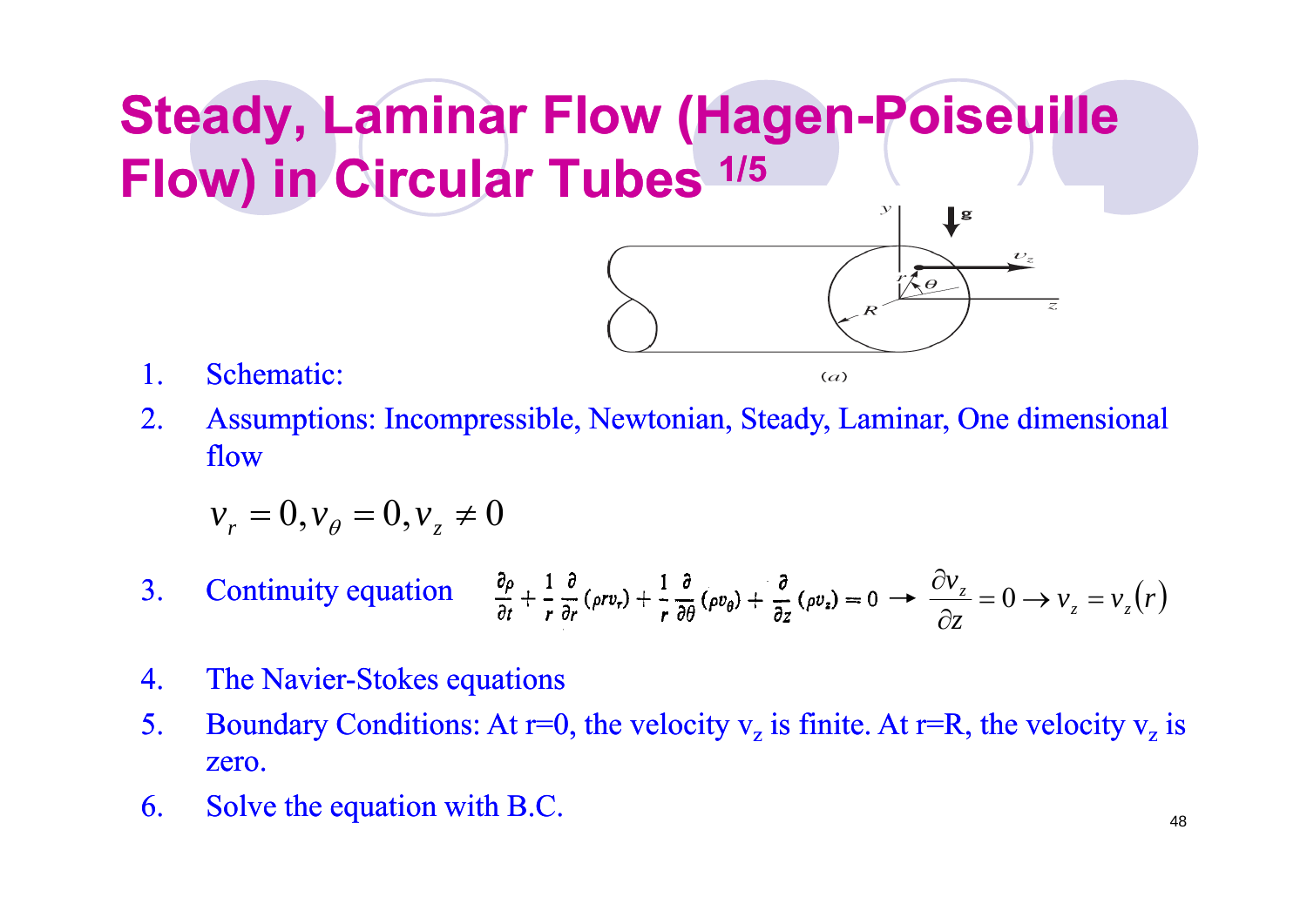## **From the Navier-Stokes Equations in Cylindrical coordinates**

General motion of an incompressible Newtonian fluid is governed by the continuity equation and the momentum equation

Mass conservation

r-Direction

A.Direction

$$
\rho \left( \frac{\partial v_r}{\partial t} + v_r \frac{\partial v_r}{\partial r} + \frac{v_\theta}{r} \frac{\partial v_r}{\partial \theta} - \frac{v_\theta^2}{r} + v_z \frac{\partial v_r}{\partial z} \right)
$$
  
= 
$$
- \frac{\partial p}{\partial r} + \rho g_r + \mu \left[ \frac{\partial}{\partial r} \left( \frac{1}{r} \frac{\partial}{\partial r} (rv_r) \right) + \frac{1}{r^2} \frac{\partial^2 v_r}{\partial \theta^2} - \frac{2}{r^2} \frac{\partial v_\theta}{\partial \theta} + \frac{\partial^2 v_r}{\partial z^2} \right]
$$
 (a)

 $\rightarrow \frac{\partial \rho}{\partial t} + \frac{1}{r} \frac{\partial}{\partial r} (\rho r v_r) + \frac{1}{r} \frac{\partial}{\partial \theta} (\rho v_{\theta}) + \frac{\partial}{\partial z} (\rho v_z) = 0$ 

Navier-Stokes Equation in <sup>a</sup> cylindrical coordinate

$$
\rho \left( \frac{\partial v_{\theta}}{\partial t} + v_{r} \frac{\partial v_{\theta}}{\partial r} + \frac{v_{\theta}}{r} \frac{\partial v_{\theta}}{\partial \theta} + \frac{v_{r}v_{\theta}}{r} + v_{s} \frac{\partial v_{\theta}}{\partial z} \right)
$$
\n
$$
= -\frac{1}{r} \frac{\partial \rho}{\partial \theta} + \rho g_{\theta} + \mu \left[ \frac{\partial}{\partial r} \left( \frac{1}{r} \frac{\partial}{\partial r} (rv_{\theta}) \right) + \frac{1}{r^{2}} \frac{\partial^{2} v_{\theta}}{\partial \theta^{2}} + \frac{2}{r^{2}} \frac{\partial v_{r}}{\partial \theta} + \frac{\partial^{2} v_{\theta}}{\partial z^{3}} \right] \quad \text{(b)}
$$
\n
$$
\frac{z \text{-Direction}}{\rho \left( \frac{\partial v_{s}}{\partial t} + v_{r} \frac{\partial v_{s}}{\partial r} + \frac{v_{\theta}}{r} \frac{\partial v_{s}}{\partial \theta} + v_{s} \frac{\partial v_{s}}{\partial z} \right)}
$$
\n
$$
= -\frac{\partial \rho}{\partial z} + \rho g_{s} + \mu \left[ \frac{1}{r} \frac{\partial}{\partial r} \left( r \frac{\partial v_{s}}{\partial r} \right) + \frac{1}{r^{3}} \frac{\partial^{2} v_{s}}{\partial \theta^{2}} + \frac{\partial^{2} v_{s}}{\partial z^{3}} \right] \quad \text{(c)}
$$

49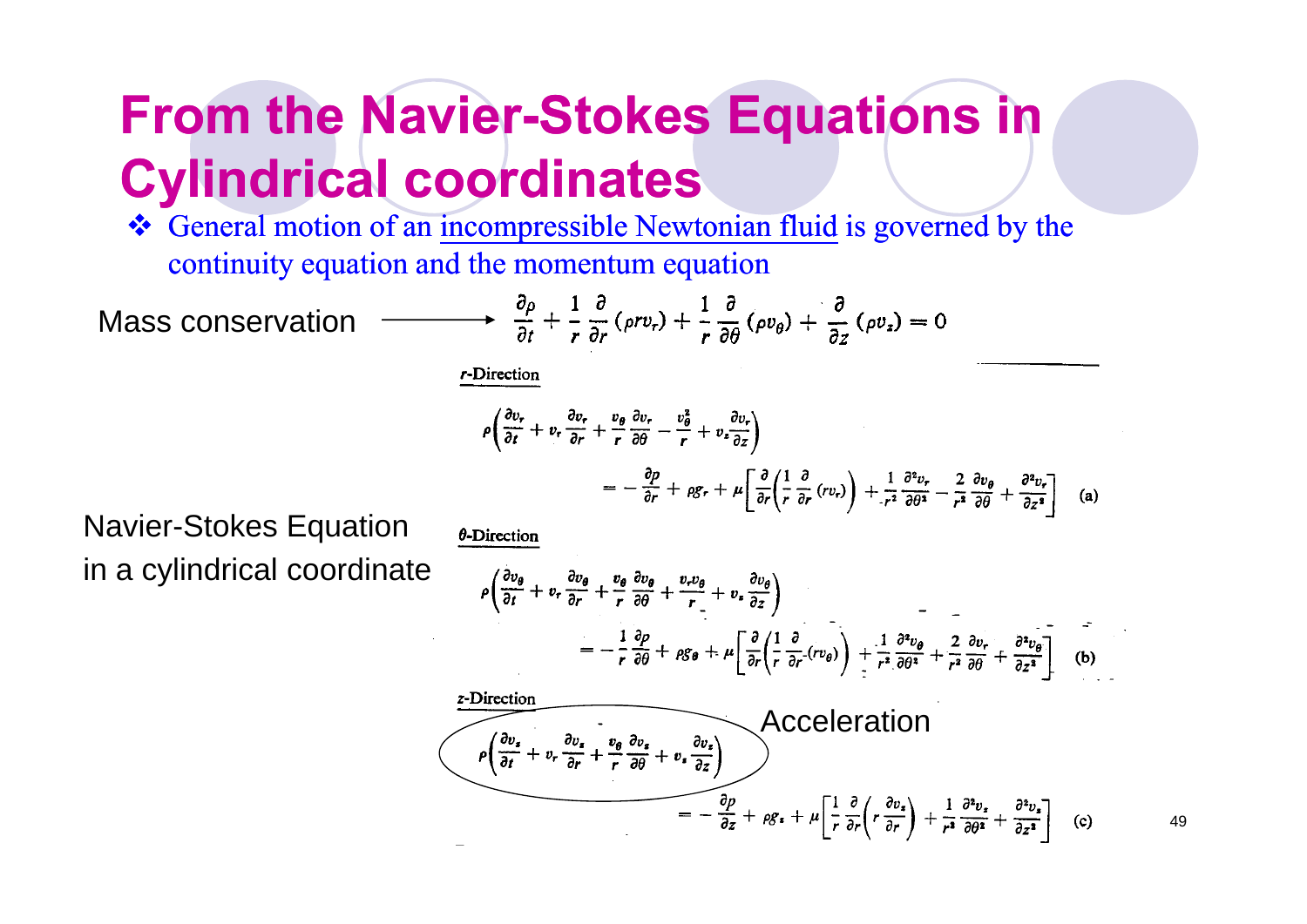# **Steady Laminar Flow in Circular Tubes 2/5 Steady, Tubes**

**Navier –Stokes equation reduced to**

$$
0 = -\rho g \sin \theta - \frac{\partial p}{\partial r}
$$
  
\n
$$
0 = -\rho g \cos \theta - \frac{1}{r} \frac{\partial p}{\partial \theta}
$$
  
\n
$$
0 = -\frac{\partial p}{\partial z} + \mu \left( \frac{1}{r} \frac{\partial}{\partial r} \left( r \frac{\partial v_z}{\partial r} \right) \right)
$$
  
\nIntegrating  
\n
$$
v = -\rho g (r \sin \theta) + f_1(z, \theta)
$$
  
\n
$$
+ p = -\rho g y + f_1(z)
$$
  
\n
$$
0 = -\frac{\partial p}{\partial z} + \mu \left( \frac{1}{r} \frac{\partial}{\partial r} \left( r \frac{\partial v_z}{\partial r} \right) \right)
$$
  
\nIntegrating  
\n
$$
v_z = \frac{1}{4\mu} \left( \frac{\partial p}{\partial z} \right) r^2 + c_1 \ln r + c_2 \qquad c_1 ? \qquad c_2 ?
$$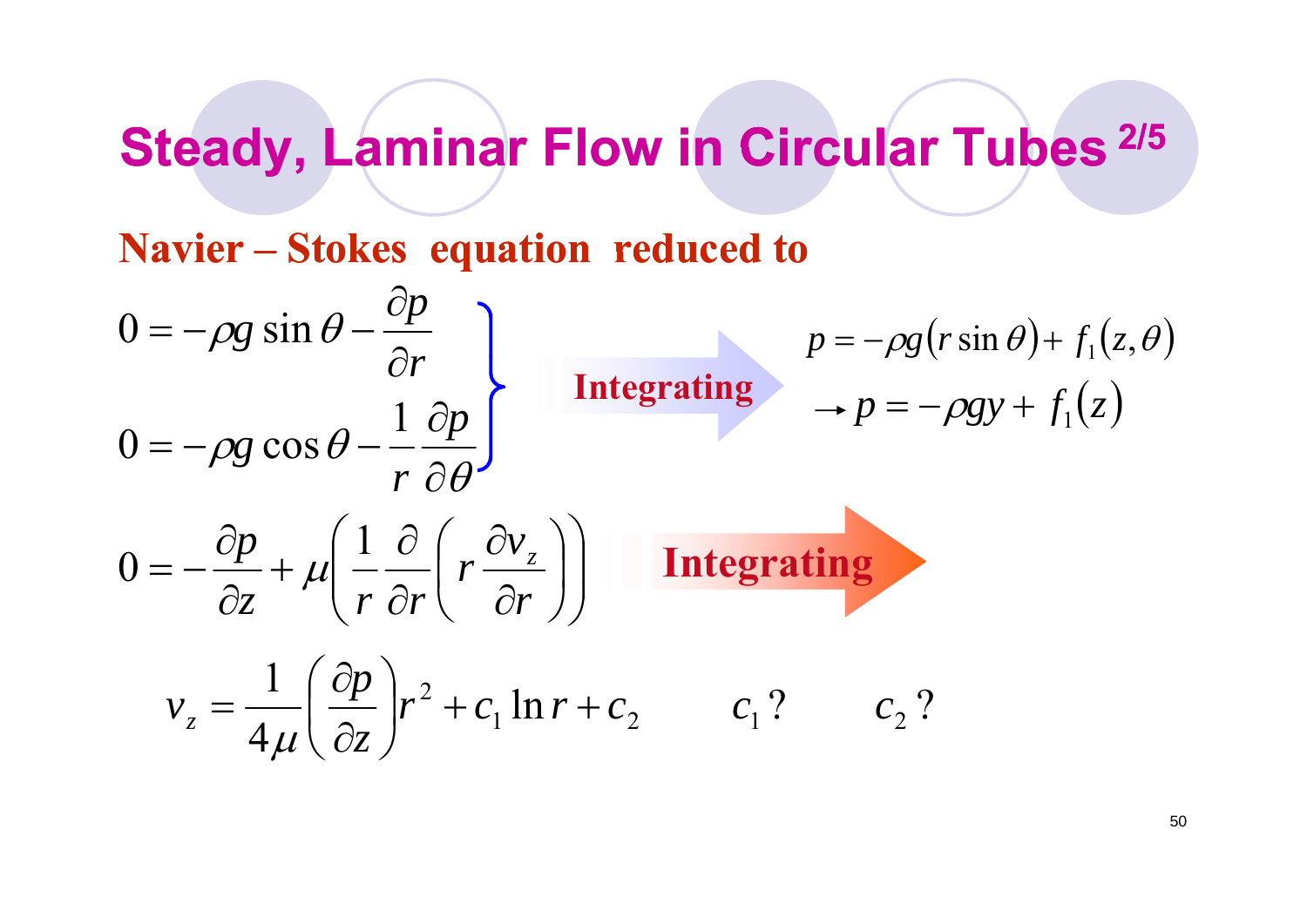### **Steady Laminar Flow in Circular Tubes 3/5 Steady, Tubes**

At  $r=0$ , the velocit  $=$ 0, the velocity  $v_z$  is finite. At r=R, the velocit  $=R$ , the velocity  $v_z$ is zero.

$$
c_1 = 0, c_2 = -\frac{1}{4\mu} \left(\frac{\partial p}{\partial z}\right) R^2
$$
 **Velocity distribution**  

$$
v_z = \frac{1}{4\mu} \left(\frac{\partial p}{\partial z}\right) \left(r^2 - R^2\right)
$$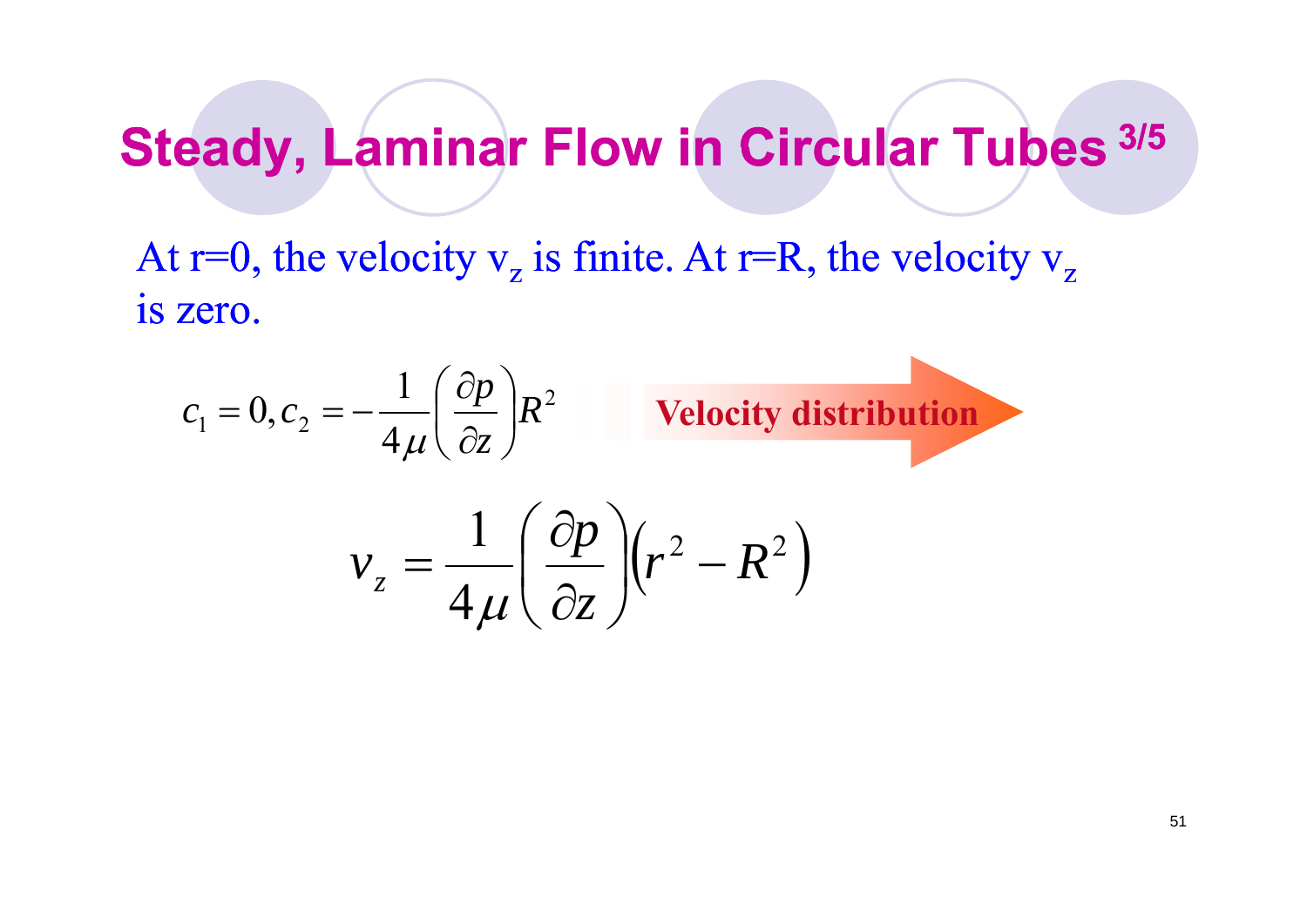## **Steady, Laminar Flow in Circular Tubes**  $4/5$

#### **❖ The shear stress distribution**

$$
\tau_{rz} = \mu \frac{dv_z}{dr} = \frac{r}{2} \left( \frac{\partial p}{\partial z} \right)
$$

#### **❖ Volume flow rate**

$$
Q = \int_0^R u_z 2\pi r dr = \dots = -\frac{\pi R^4}{8\mu} \left(\frac{\partial p}{\partial z}\right)
$$

$$
\frac{\partial p}{\partial z} = \text{constant} = \frac{p_2 - p_1}{\ell} = -\Delta p / \ell
$$

$$
\Rightarrow Q = -\frac{\pi R^4}{8\mu} \left(\frac{\partial p}{\partial z}\right) = \frac{\pi R^4}{8\mu} \left(\frac{\Delta p}{\ell}\right) = \frac{\pi D^4}{128\mu\ell} \Delta p
$$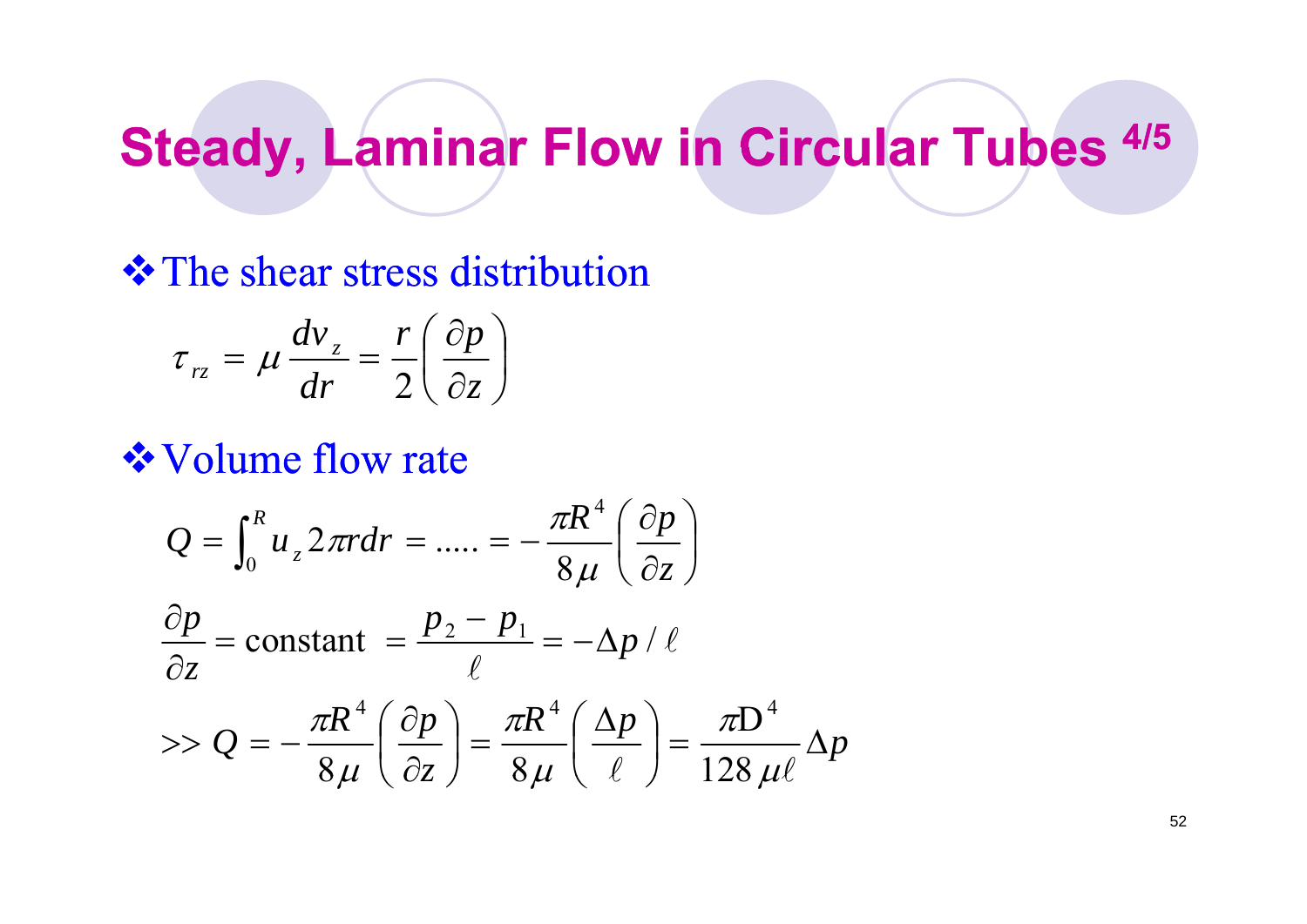## **Steady Laminar Flow in Circular Tubes 5/5 Steady, Tubes**

#### **Average velocity**

$$
V_{average} = \frac{Q}{A} = \frac{Q}{\pi R^2} = \frac{R^2 \Delta p}{8 \mu \ell}
$$

#### **❖ Point of maximum velocity**

$$
\frac{dv_z}{dr} = 0 \quad \text{at } r = 0
$$
  

$$
v_{\text{max}} = -\frac{R^2 \Delta p}{4\mu\ell} = 2V_{average} \implies \frac{v_z}{v_{\text{max}}} = 1 - \left(\frac{r}{R}\right)^2
$$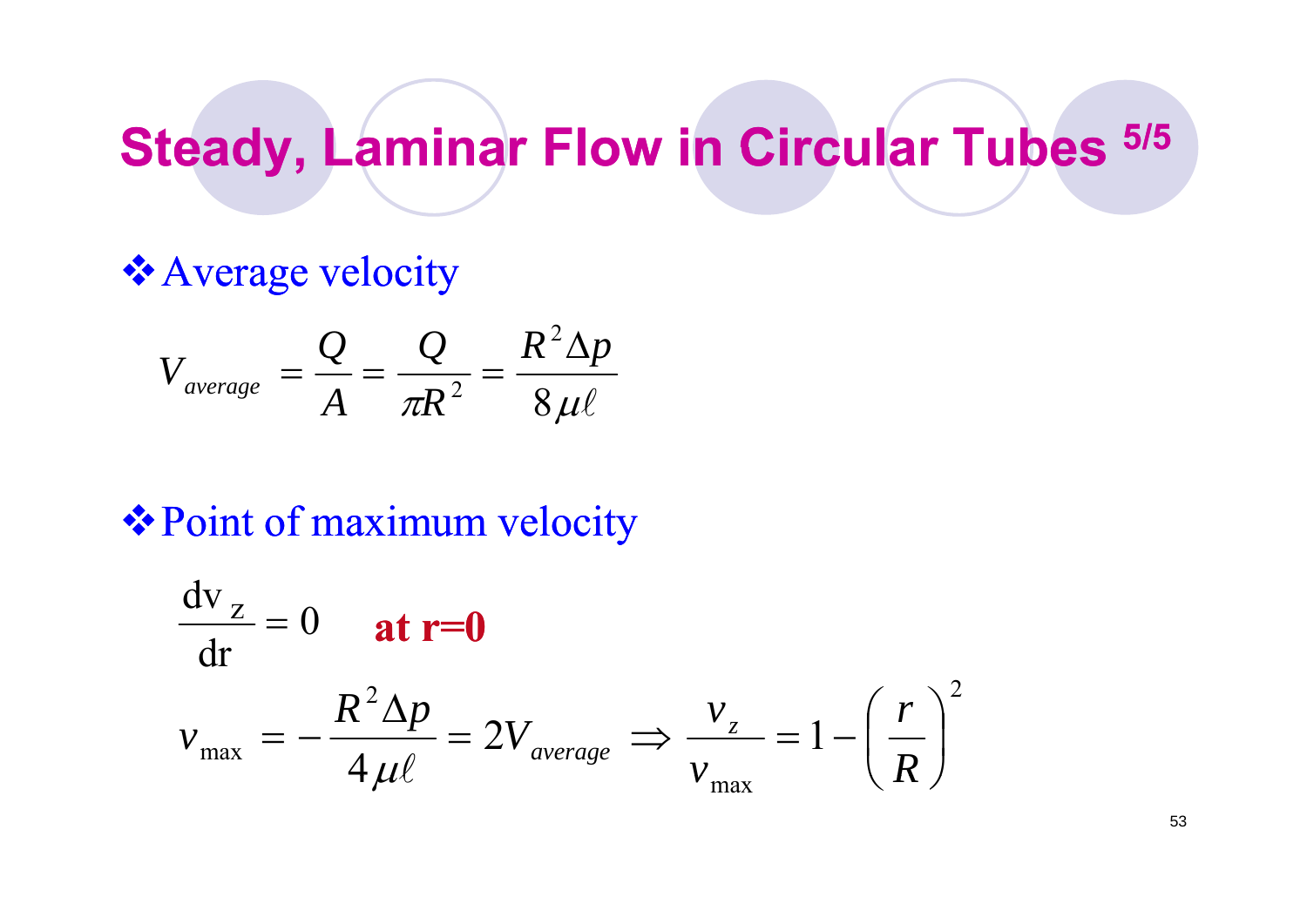## **Steady, Axial, Laminar Flow in an Annulus 1/2 (HW)**

**For steady, laminar flow in steady, annula r tubes**

Boundary conditions<br> $v_r = 0$ , at  $r = r_c$  $v_{z}$  = 0 , at r =  $r_{o}$  $v_z = 0$ , at  $r = r_i$ 

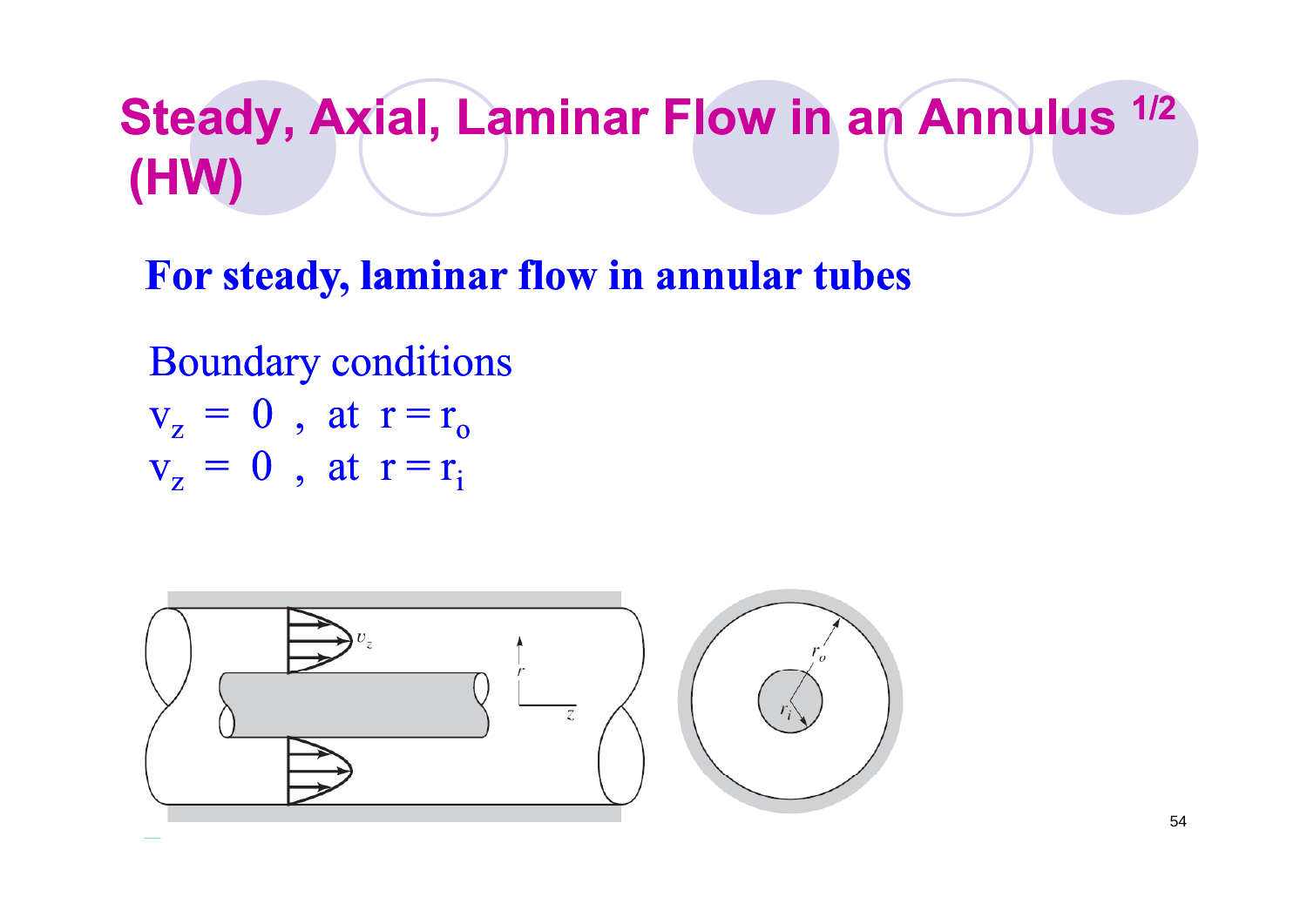# **Steady, Axial, Laminar Flow in an Annulus** <sup>2/2</sup>

#### The velocity distribution

$$
v_z = \frac{1}{4\mu} \left( \frac{\partial p}{\partial z} \right) \left[ r^2 - r_o^2 + \frac{r_i^2 - r_o^2}{\ln(r_o / r_i)} \ln \frac{r}{r_o} \right]
$$

#### The volume rate of flow

$$
Q = \int_{r_i}^{r_o} v_z (2\pi r) dr = -\frac{\pi}{8\mu} \left( \frac{\partial p}{\partial z} \right) \left[ r_o^4 - r_i^4 - \frac{(r_o^2 - r_i^2)^2}{\ln(r_o/r_i)} \right]
$$

The maximum velocity occurs at  $r=r_m$ 

$$
\frac{\partial v_z}{\partial r} = 0 \implies r_m = \left[\frac{r_o^2 - r_i^2}{2\ln(r_o/r_i)}\right]^{1/2}
$$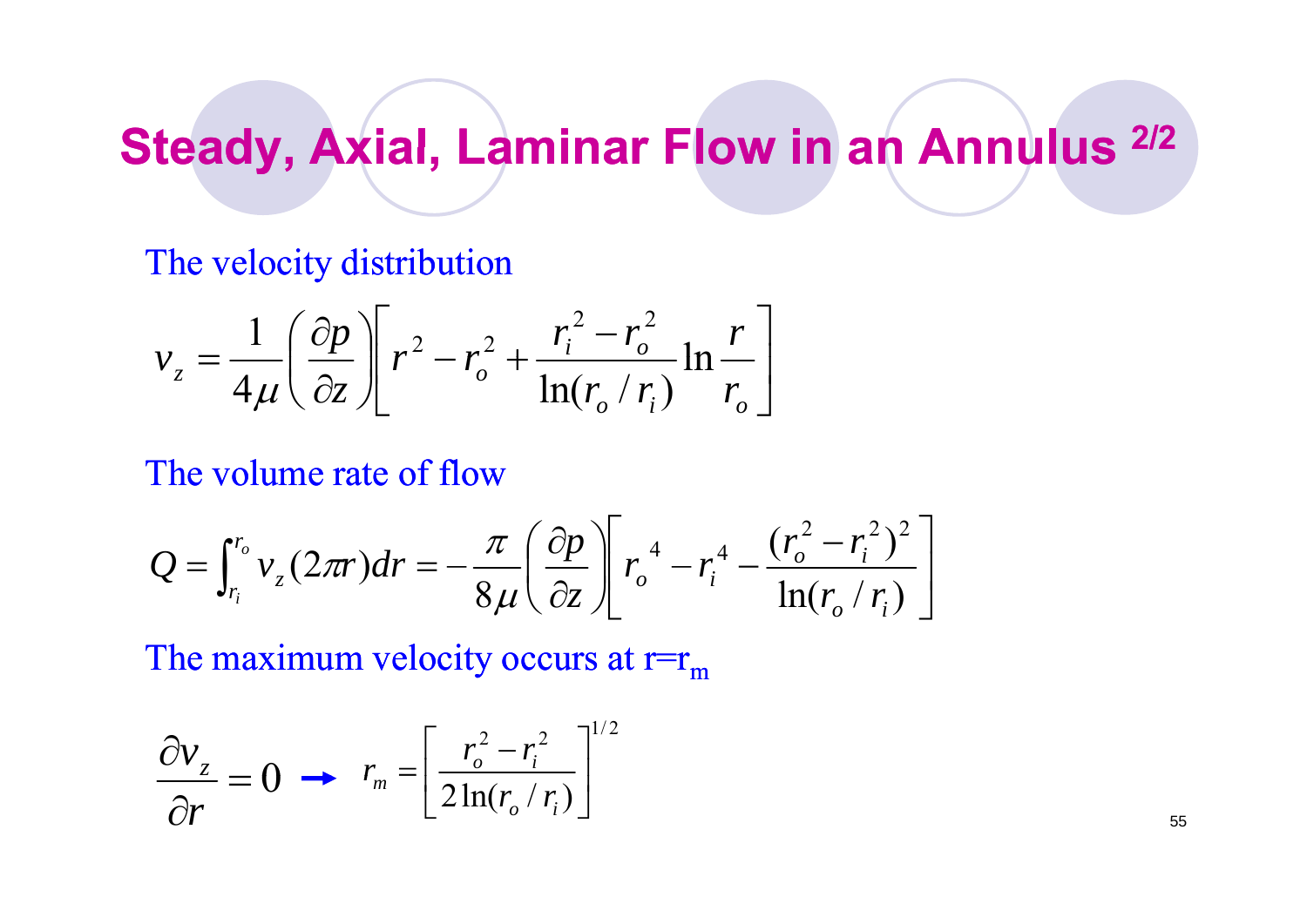# **Inviscid Flow**

- \* Shear stresses develop in a moving fluid because of the viscosity of the fluid.
- For some common fluid, such as air, the viscosity is small, and therefore it seems reasonable to assume that under some circumstances we may be able to simply neglect the effect of viscosity.
- ❖ Flow fields in which the shear stresses are assumed to be negligible are said to be inviscid, or frictionless.

Define the pressure, p, as the negative of the normal stress

$$
-p=\sigma_{xx}=\sigma_{yy}=\sigma_{zz}
$$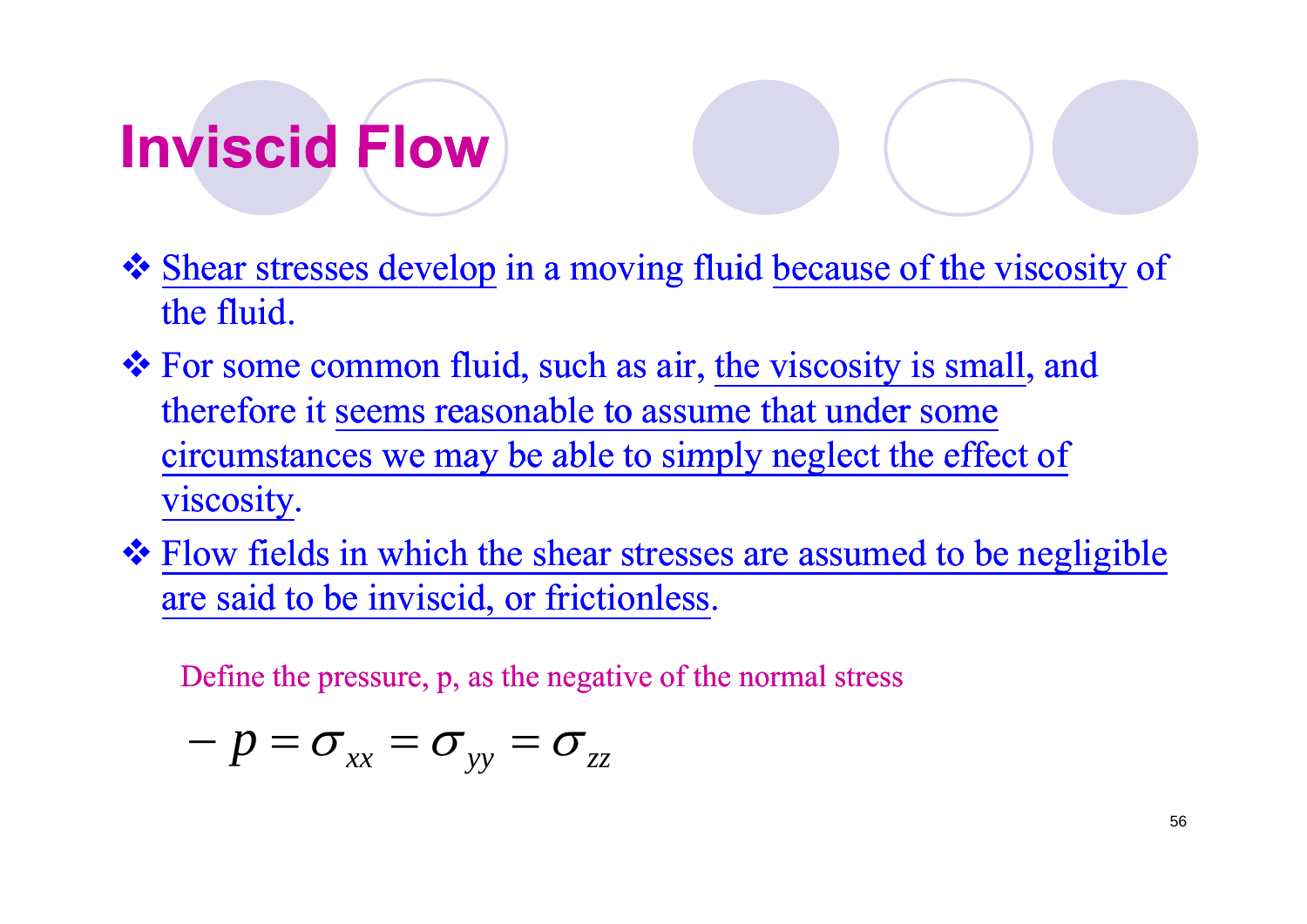### **Euler s s' Equation of Motion**

Under **inviscid flows: frictionless condition**, the equations of motion are reduced to **Euler's Equation:**

$$
\rho \left( \frac{\partial u}{\partial t} + u \frac{\partial u}{\partial x} + v \frac{\partial u}{\partial y} + w \frac{\partial u}{\partial z} \right) = -\frac{\partial p}{\partial x} + \rho g_x
$$

$$
\rho \left( \frac{\partial v}{\partial t} + u \frac{\partial v}{\partial x} + v \frac{\partial v}{\partial y} + w \frac{\partial v}{\partial z} \right) = -\frac{\partial p}{\partial y} + \rho g_y \qquad \text{Euler's Equation}
$$

$$
\rho \left( \frac{\partial w}{\partial t} + u \frac{\partial w}{\partial x} + v \frac{\partial w}{\partial y} + w \frac{\partial w}{\partial z} \right) = -\frac{\partial p}{\partial z} + \rho g_z
$$

$$
\rho \frac{D\vec{V}}{Dt} = \rho \vec{g} - \nabla p
$$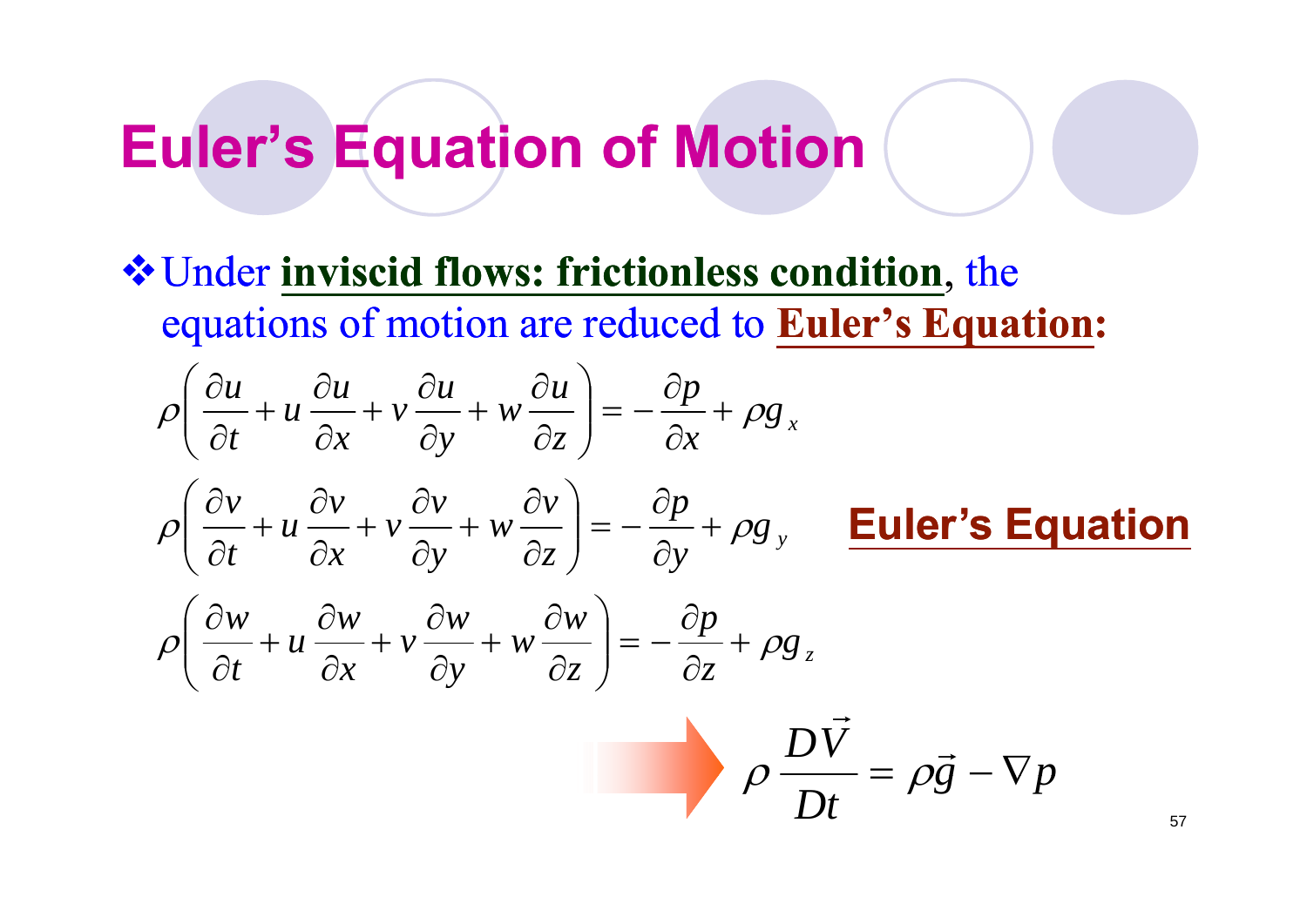# **Bernoulli Equation 1/3**

**Euler's equation for steady flow along a streamline is**  $\vec{g} - \nabla p = \rho(\nabla \cdot \nabla) V$  $\rightarrow$   $\rightarrow$   $\rightarrow$   $\rightarrow$  $pg -\nabla p = \rho(\nabla \cdot \nabla)$ 

Selecting the coordinate system with the z-axis vertical so that the acceleration of gravity vector can be expressed as

$$
\vec{g} = -g\nabla z
$$
  
\n
$$
(\vec{v} \cdot \nabla)\vec{v} = \frac{1}{2}\nabla(\vec{v} \cdot \vec{v}) - \vec{v} \times (\nabla \times \vec{v})
$$
 **Vector identity ...**  
\n
$$
-\rho g \nabla z - \nabla p = \frac{\rho}{2} \nabla(\vec{v} \cdot \vec{v}) - \rho (\vec{v} \times (\nabla \times \vec{v}))
$$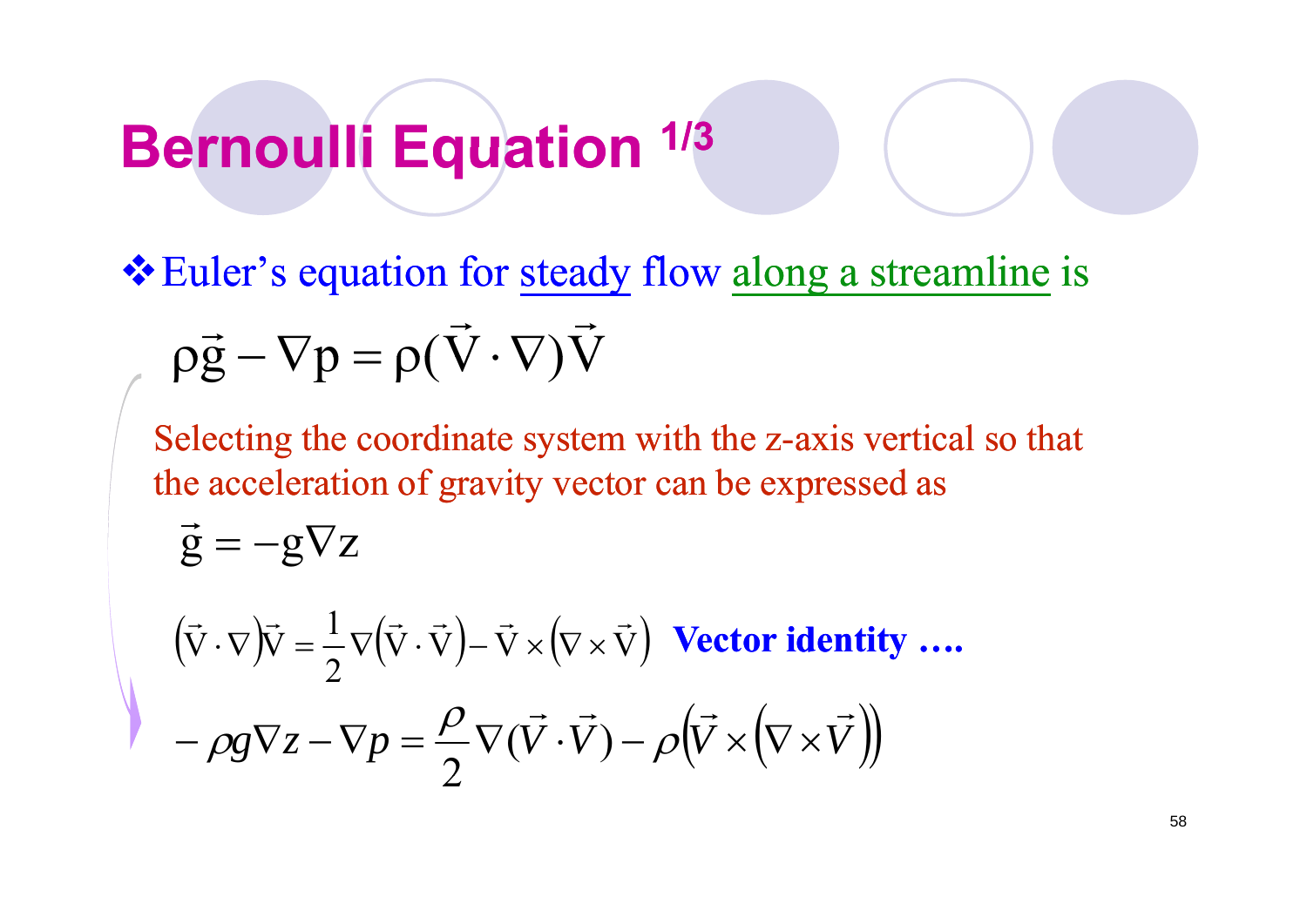# **Bernoulli Equation 2/3**

$$
\frac{\nabla p}{\rho} + \frac{1}{2}\nabla (V^2) + g\nabla z = \vec{V} \times (\nabla \times \vec{V}) = \vec{V} \times \vec{\zeta}
$$
\n
$$
\vec{V} \times \vec{\zeta} \text{ perpendicular to } \vec{V}
$$
\n
$$
\frac{d\vec{s}}{\rho} + \frac{1}{2}\nabla (V^2) \cdot d\vec{s} + g\nabla z \cdot d\vec{s} = \left[\vec{V} \times (\nabla \times \vec{V})\right] \cdot d\vec{s}
$$
\nWith  $d\vec{s} = dx\vec{i} + dy\vec{j} + dz\vec{k}$  tangential vector on a streamline\n
$$
\nabla p \cdot d\vec{s} = \left(\frac{\partial p}{\partial x}\vec{i} + \frac{\partial p}{\partial y}\vec{j} + \frac{\partial p}{\partial z}\vec{k}\right) \cdot (dx\vec{i} + dy\vec{j} + dz\vec{k}) = \frac{\partial p}{\partial x}dx + \frac{\partial p}{\partial y}dy + \frac{\partial p}{\partial z}dz = dp
$$
\n
$$
\frac{1}{2}\nabla (V^2) \cdot d\vec{s} = \frac{1}{2}\left(\frac{\partial V^2}{\partial x}\vec{i} + \frac{\partial V^2}{\partial y}\vec{j} + \frac{\partial V^2}{\partial z}\vec{k}\right) \cdot (dx\vec{i} + dy\vec{j} + dz\vec{k}) = \frac{1}{2}\left(\frac{\partial V^2}{\partial x}dx + \frac{\partial V^2}{\partial y}dy + \frac{\partial V^2}{\partial z}dz\right) = \frac{1}{2}\left(dV^2\vec{V} \times d\vec{s} + \frac{\partial z}{\partial y}\vec{i} + \frac{\partial z}{\partial z}\vec{k}\right) \cdot (dx\vec{i} + dy\vec{j} + dz\vec{k}) = g\left(\frac{\partial z}{\partial x}dx + \frac{\partial z}{\partial y}dy + \frac{\partial z}{\partial z}dz\right) = gdz
$$

59

 $\big)$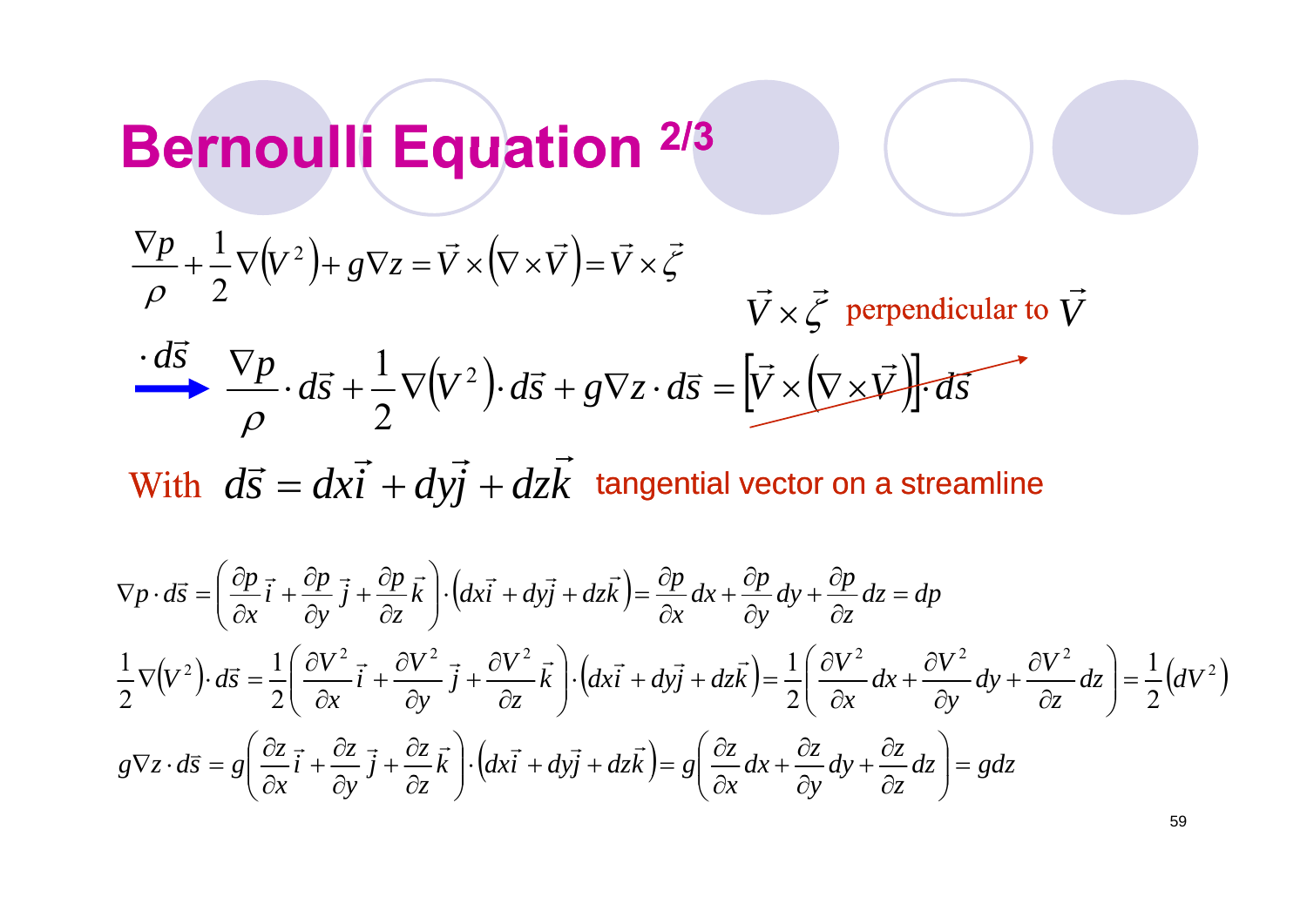# **Bernoulli Equation 3/3**

$$
\frac{\nabla p}{\rho} \cdot d\vec{s} + \frac{1}{2} \nabla (V^2) \cdot d\vec{s} + g \nabla z \cdot d\vec{s} = 0
$$
  

$$
\frac{dp}{\rho} + \frac{1}{2} d(V^2) + g dz = 0
$$

Integrating ... 
$$
\int \frac{dp}{\rho} + \frac{V^2}{2} + gz = \text{constant}
$$

For steady, inviscid, incompressible fluid (commonly called ideal fluids) along a streamline Bernoulli equation is given by

$$
\frac{p}{\rho} + \frac{V^2}{2} + gz = \text{constant}
$$
 **Bernoulli equation**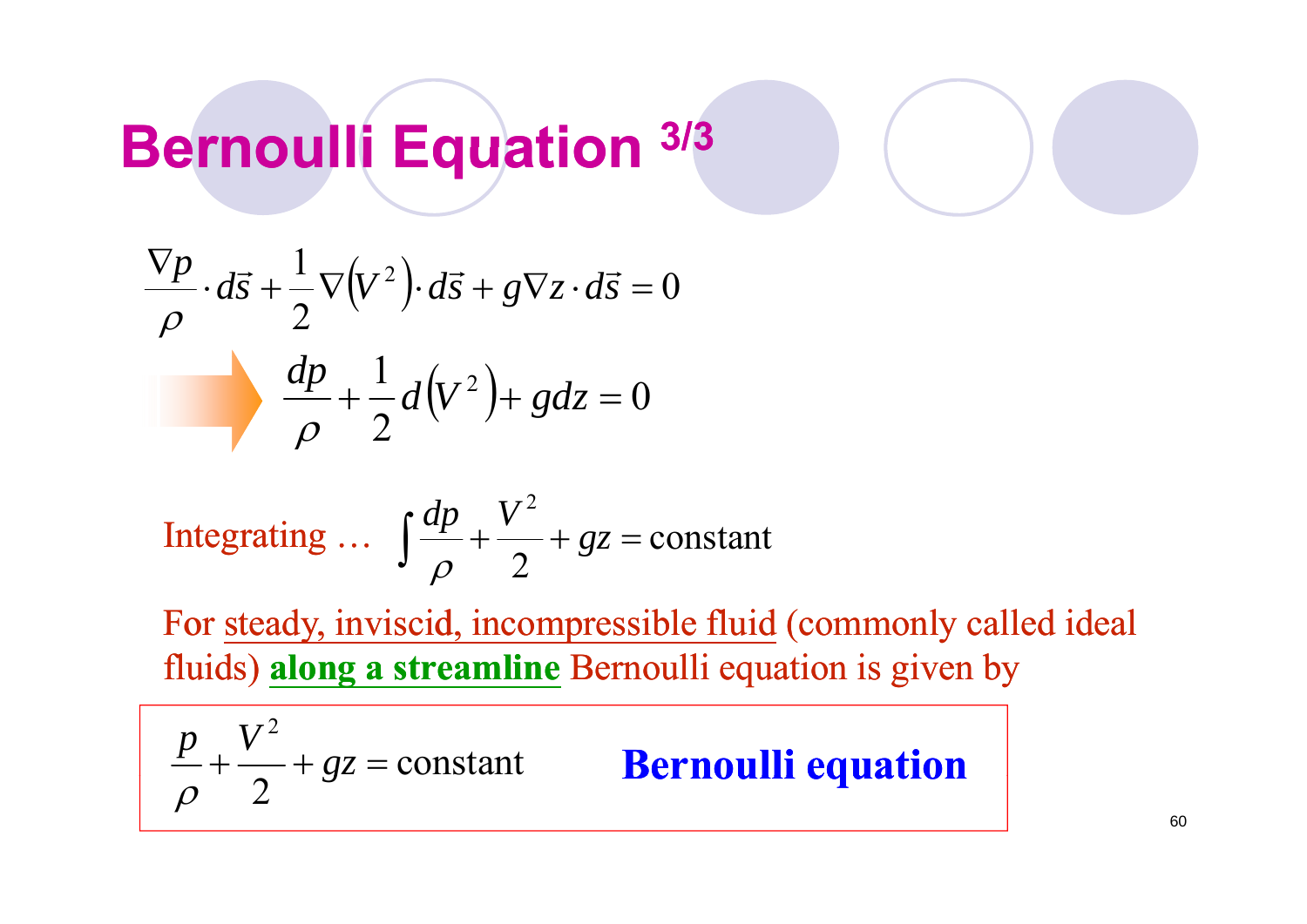#### **Irrotational Flow 1/ 2**I I IUW

 $\triangle$  Irrotation ? The irrotational condition is

 $\nabla\times V=0$  $\rightarrow$  $\times$  V  $\,=\,$ 

 $\Rightarrow$  In rectangular coordinates system

|  | $\frac{\partial v}{\partial x} - \frac{\partial u}{\partial y} = \frac{\partial w}{\partial y} - \frac{\partial v}{\partial y} = \frac{\partial u}{\partial y} - \frac{\partial w}{\partial y} = 0$ |  |  |
|--|-----------------------------------------------------------------------------------------------------------------------------------------------------------------------------------------------------|--|--|
|  | $\partial x$ $\partial y$ $\partial y$ $\partial z$ $\partial z$ $\partial x$                                                                                                                       |  |  |

 $\Rightarrow$  In cylindrical coordinates system

 $\rm 0$  $\rm V$ r 1 r rV r 1 r  ${\rm V}$ z ${\rm V}$ z $\rm V$   $\rm \partial V$ r  $\frac{1}{r} \frac{\partial V_z}{\partial \theta} - \frac{\partial V_{\theta}}{\partial z} = \frac{\partial V_r}{\partial z} - \frac{\partial V_z}{\partial r} = \frac{1}{r} \frac{\partial rV_{\theta}}{\partial r} - \frac{1}{r} \frac{\partial V_r}{\partial \theta} =$  $\frac{rV_\theta}{\partial r} - \frac{1}{r} \frac{\partial}{\partial r}$  $\frac{\partial V_z}{\partial r} = \frac{1}{r} \frac{\partial V_z}{\partial r}$  $\frac{\partial V_r}{\partial z} - \frac{\partial V_r}{\partial z}$  $\frac{\partial V_{\theta}}{\partial z} = \frac{\partial}{\partial z}$  $\frac{\partial V_z}{\partial \theta} - \frac{\partial V_z}{\partial \theta}$  $\partial {\rm V_{_{Z}}}$   $\quad \partial {\rm V_{_{\theta}}}$   $\_ \partial {\rm V_{_{r}}}$   $\quad \partial {\rm V_{_{Z}}}$   $\_ 1$   $\partial {\rm r}{\rm V_{_{\theta}}}$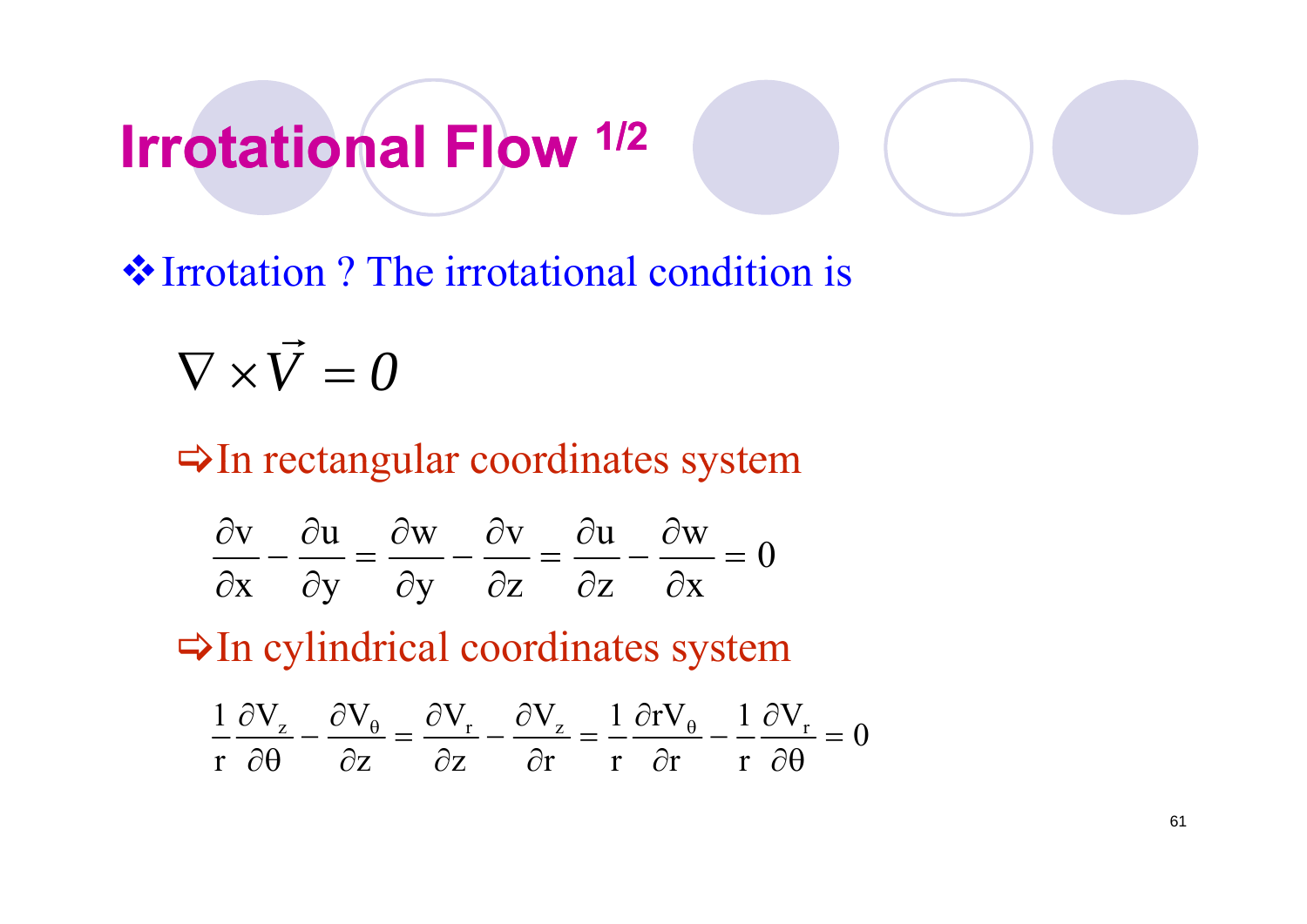#### **Irrotational Flow 2/ 2**I I IUW

\*A general flow field would not be irrotational flow. ❖ A special uniform flow field is an example of an irrotational flow

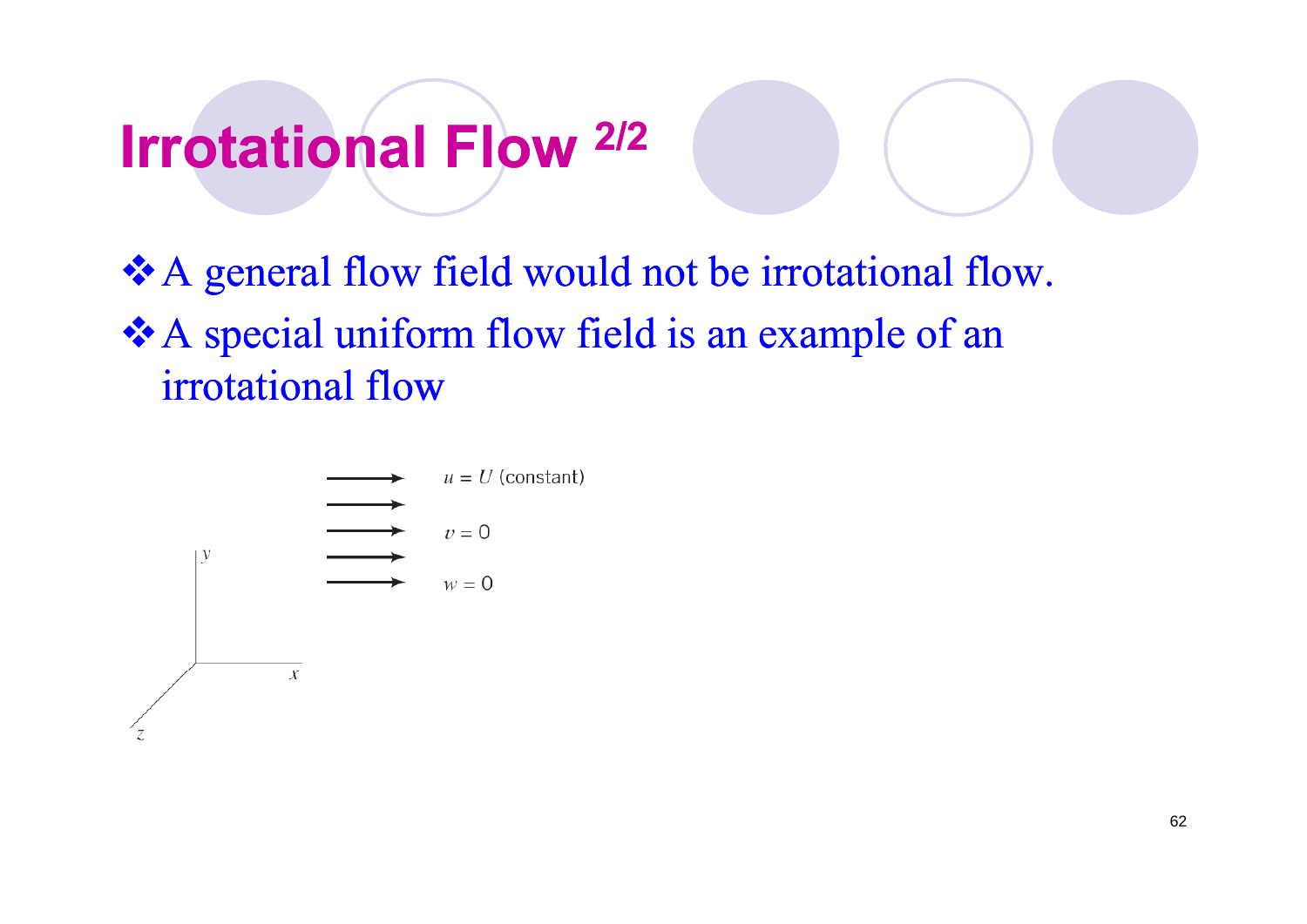### **Bernoulli Equation** for **Irrotational Flow** <sup>1/3</sup>

- The Bernoulli equation for **steady, incompressible, and inviscid flow** is
	- $p + V^2 + ez = constant$ 2  $\frac{1}{\rho} + \frac{1}{2} + gz =$
- $\cdot \cdot$  The equation can be applied between any **two points on the same streamline**. In general, **the value of the constant will vary from streamline to streamline** .

 Under additional **irrotational condition**, *the Bernoulli equation ?* Starting with Euler's equation in vector form  $\rho \vec{g} - \nabla p = \rho \left( \frac{\partial V}{\partial t} + (\vec{V} \cdot \nabla) \vec{V} \right)$  $\overline{\phantom{a}}$  $\left(\partial \vec{V}\right)$  - -I I  $+(V\cdot \nabla$  $\nabla p = \rho \left( \frac{\partial V}{\partial y} + (\vec{V} \cdot \nabla) \vec{V} \right)$  $\vec{g} - \nabla p = \rho \left( \frac{\partial V}{\partial x} + (\vec{V} \cdot \nabla) \vec{V} \right)$ →  $\rho \vec{g} - \nabla p = \rho \left| \frac{\partial V}{\partial x} + (V \cdot \nabla) \right|$  $\big(\vec{\nabla}$  $\vec{\nabla}\Big)$  $\vec{V}$  $\vec{\nabla}\Big)$ 2  $p - g\vec{k} = \frac{1}{2}$  $(\vec{\nabla} \cdot \nabla) \vec{\nabla} = -\frac{1}{\sqrt{2}}$  $(\vec{\nabla}\cdot\nabla)\vec{\nabla} = -\frac{1}{2}\nabla p - q\vec{k} = -\nabla(\vec{\nabla}\cdot\vec{\nabla}) - \vec{\nabla}\times(\nabla\times\vec{\nabla})$  $\cdot \nabla$ ) V =  $-\frac{1}{\rho}$  V p – gk =  $\frac{1}{2}$  V  $-\mathbf{v}p = p\left(\frac{\partial f}{\partial t} + (\mathbf{v} \cdot \mathbf{v})\mathbf{v}\right)$ 

> 63 ZERO Regardless of the direction of ds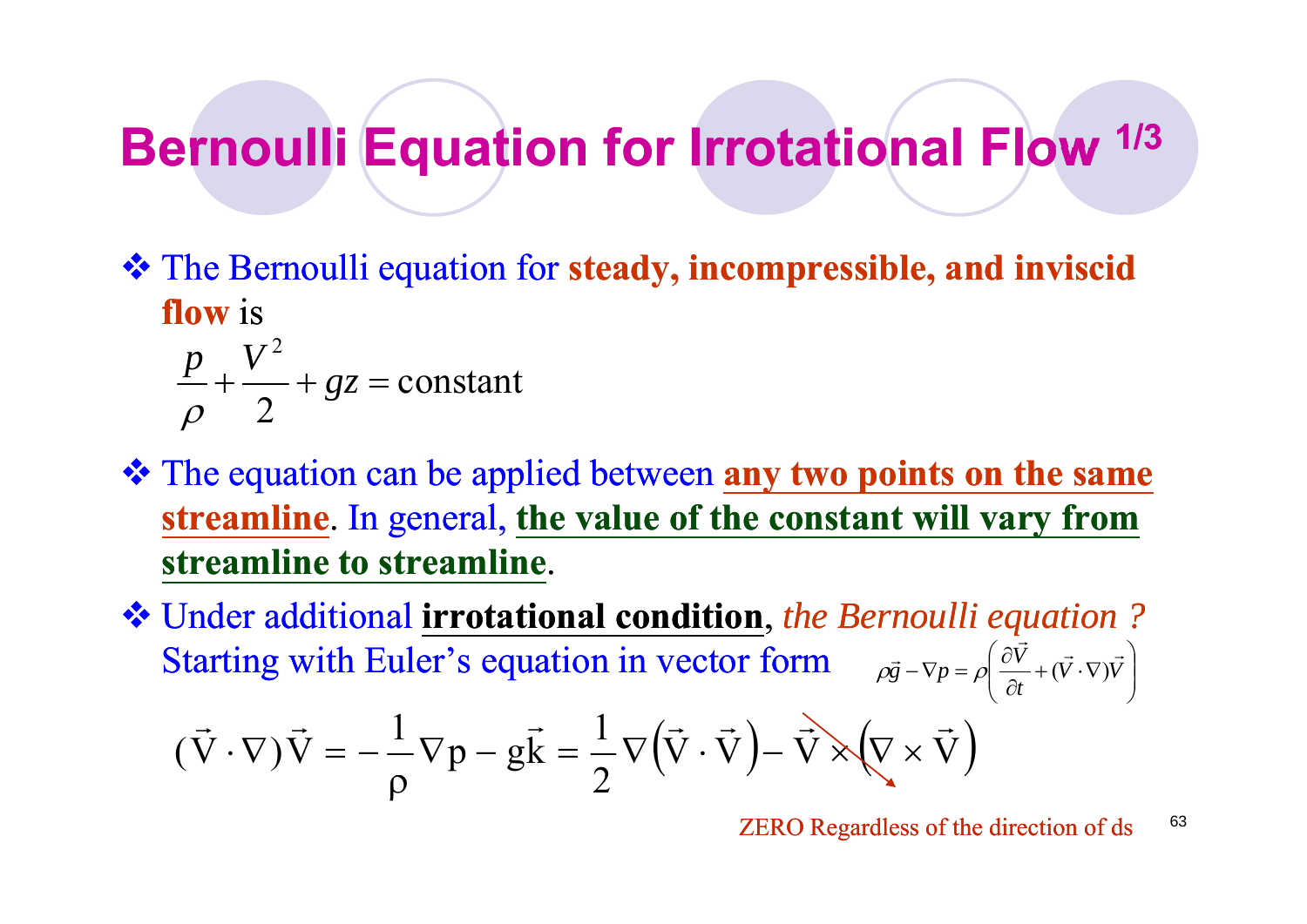## **Bernoulli Equation for Irrotational Flow 2/3 Flow**

$$
\begin{aligned}\n\text{With } \underline{\text{irrotational}} \text{ condition} & \nabla \times \vec{V} = 0 \\
(\vec{V} \cdot \nabla) \vec{V} = -\frac{1}{\rho} \nabla p - g\vec{k} = \frac{1}{2} \nabla (\vec{V} \cdot \vec{V}) - \vec{V} \times (\vec{V} \times \vec{V}) \\
\frac{1}{2} \nabla (\vec{V} \cdot \vec{V}) = \frac{1}{2} \nabla (V^2) = -\frac{1}{\rho} \nabla p - g\vec{k} \cdot d\vec{r} \\
\frac{1}{2} \nabla (V^2) \cdot d\vec{r} = -\frac{1}{\rho} \nabla p \cdot d\vec{r} - g\vec{k} \cdot d\vec{r} & \underline{\text{Not a streamline}} \\
&>> \frac{1}{2} d(V^2) = -\frac{dp}{\rho} - g dz \gg \frac{dp}{\rho} + \frac{1}{2} d(V^2) + g dz = 0\n\end{aligned}
$$

64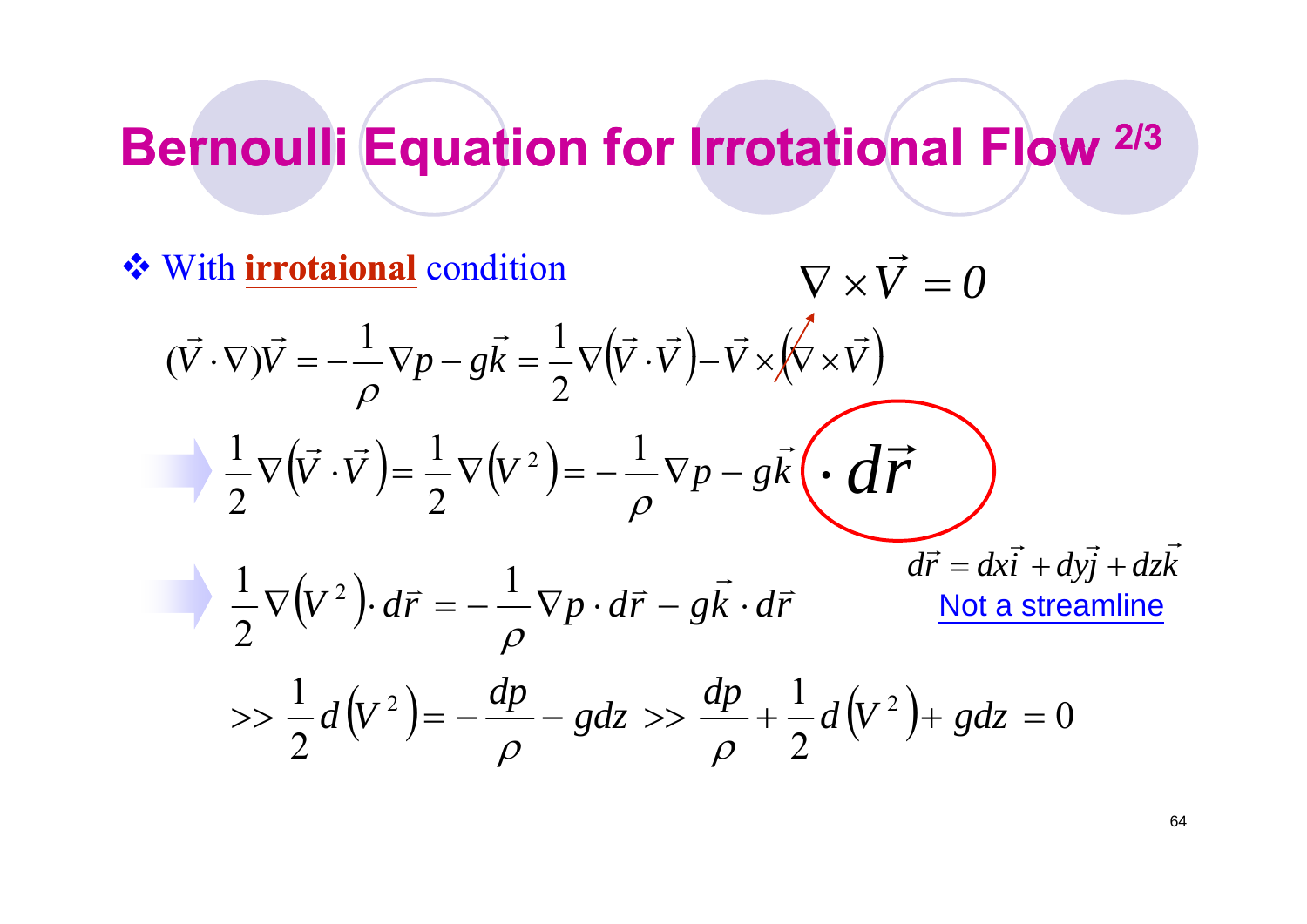### **Bernoulli Equation** for **Irrotational Flow**  $3/3$

Integrating for incompressible flow

$$
\int \frac{dp}{\rho} + \frac{V^2}{2} + gz = \text{constant}
$$
 
$$
\frac{p}{\rho} + \frac{V^2}{2} + gz = \text{constant}
$$

This equation is valid between <u>any two points in a steady</u>, *incompressible, inviscid, and irrotational flow irrespective of streamlines.*

$$
\frac{p_1}{\gamma} + \frac{V_1^2}{2g} + z_1 = \frac{p_2}{\gamma} + \frac{V_2^2}{2g} + z_2
$$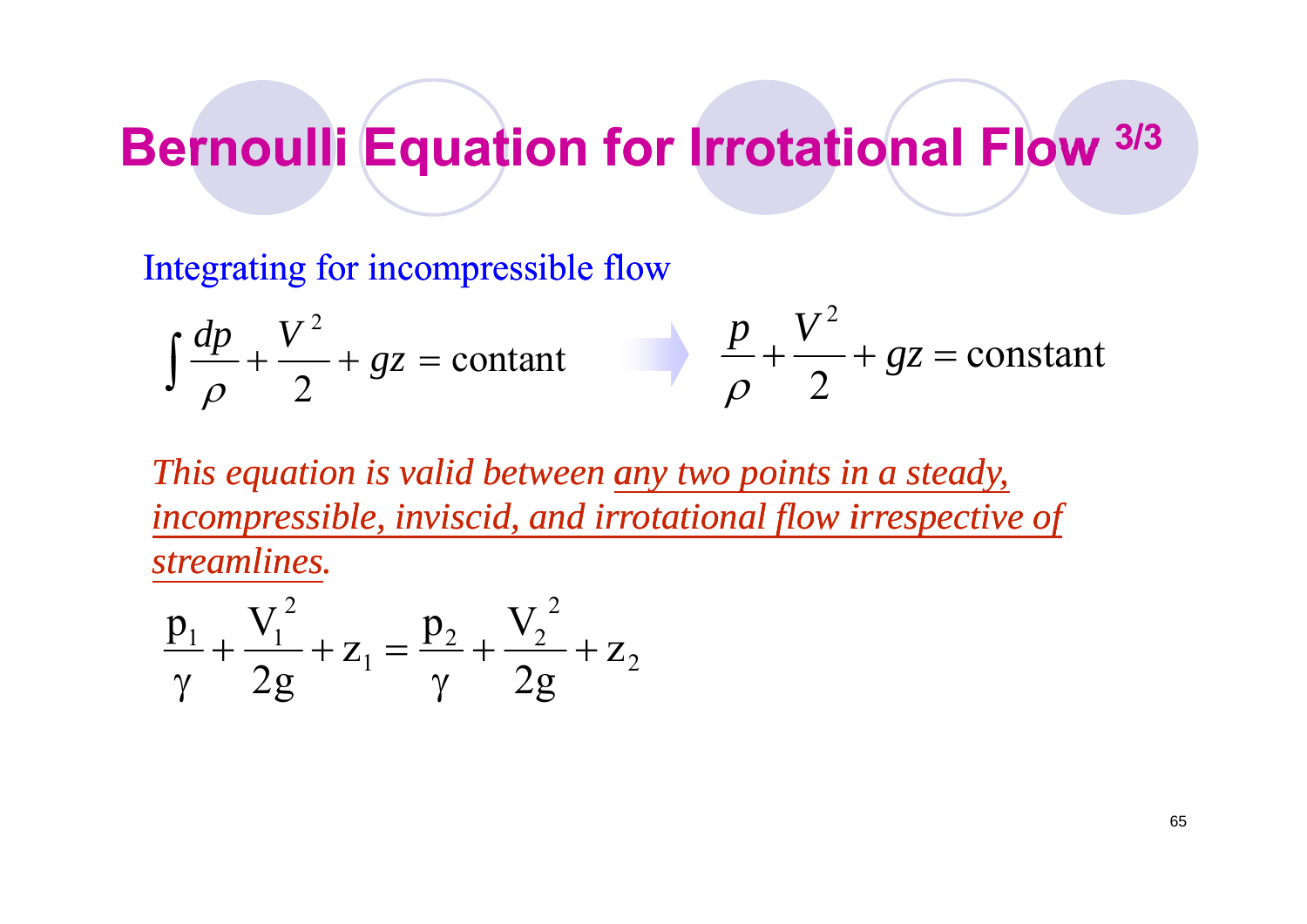# **Stream Function Stream 1/6**

- **<sup>❖</sup> Streamlines:** Lines tangent to the instantaneous velocity vectors at every point.
- $\triangleleft$  Stream function  $\Psi(x,y)$  [Psi] ? Used to represent the velocity component  $u(x,y,t)$  and  $v(x,y,t)$  of a "two-dimensional incompressible" flow.
- $\triangleleft$  Define a function  $\Psi(x,y)$ , called the stream function, which relates the velocities shown by the figure in the margin as

$$
u = \frac{\partial \psi}{\partial y} \qquad \qquad u = \frac{\partial \psi}{\partial x} \qquad \qquad v = -\frac{\partial \psi}{\partial x}
$$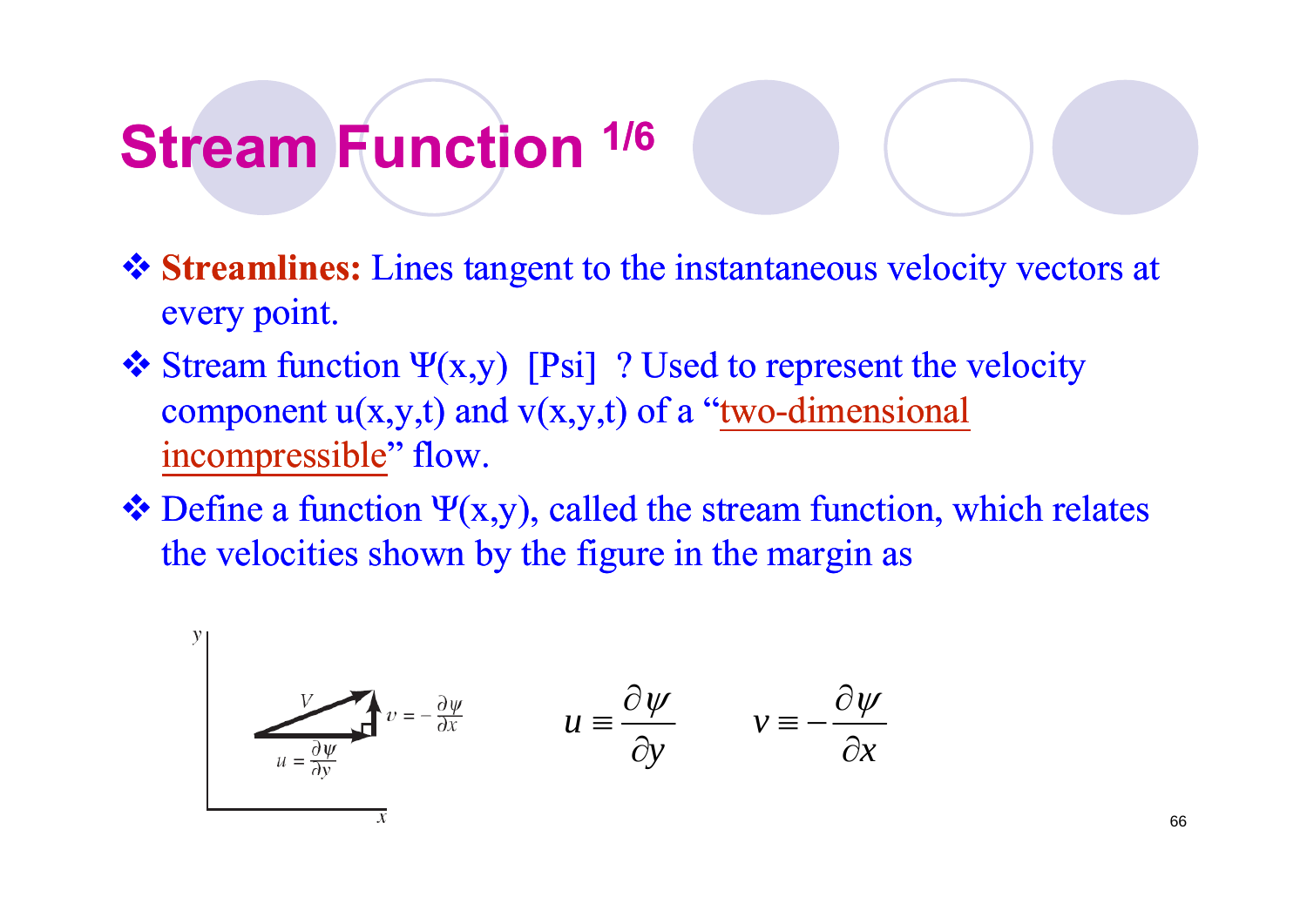# **Stream Function Stream 2/6**

 $\triangleleft$  The stream function  $\Psi(x,y)$  satisfies the two-dimensional form of the incompressible continuity equation

$$
\frac{\partial u}{\partial x} + \frac{\partial v}{\partial y} = 0 \implies \frac{\partial^2 \psi}{\partial x \partial y} - \frac{\partial^2 \psi}{\partial y \partial x} = 0
$$

**\***  $\Psi$ (**x**,y) is still unknown for a particular problem, but at least we have simplify the analysis by having to determine only one unknown,  $\Psi(x,y)$ , rather than the two unknown function  $u(x,y)$  and  $v(x,y)$ .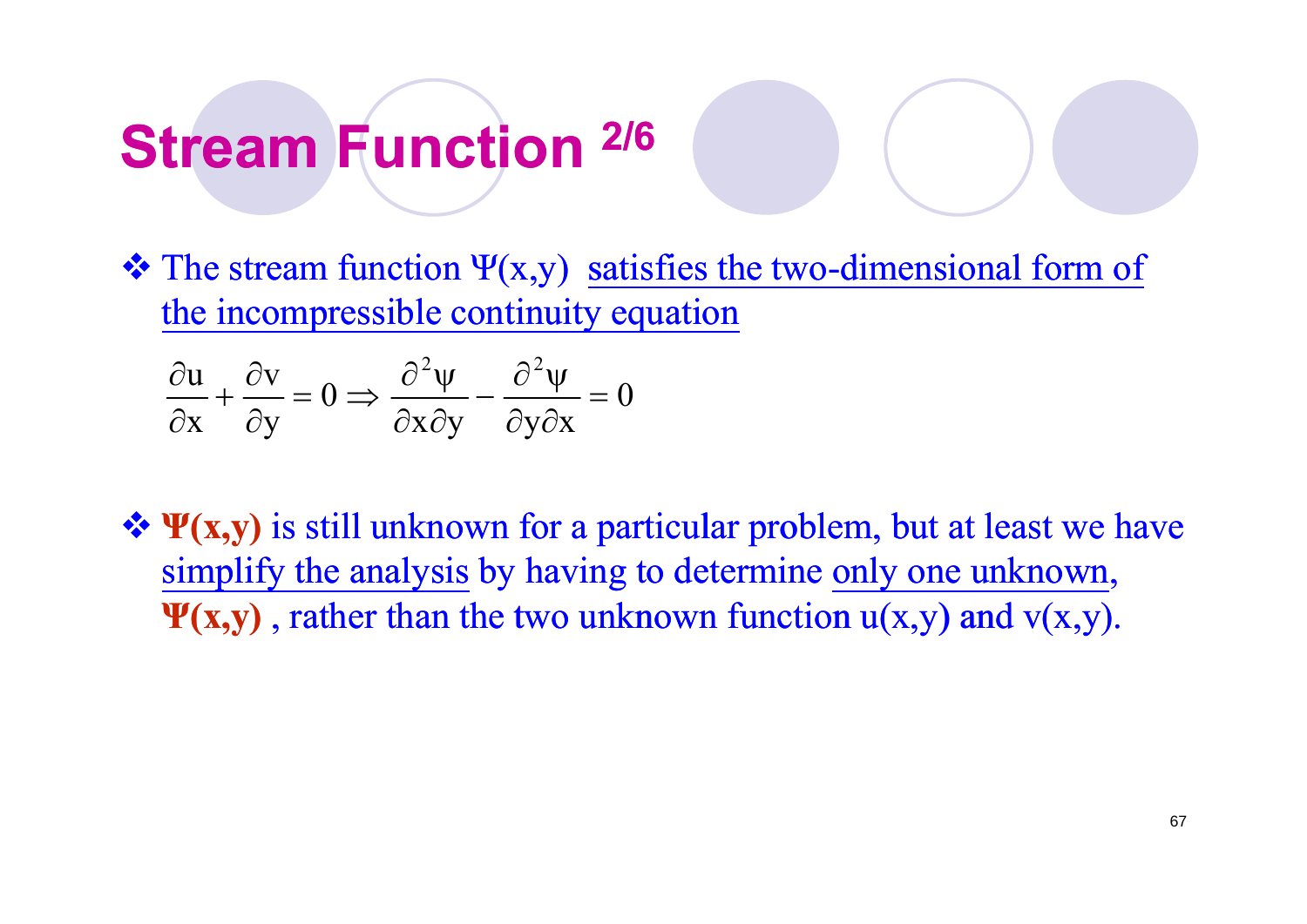# **Stream Function Stream 3/6**

- Another advantage of using stream function is related to the fact that line along which **Ψ(x,y) =constant** are streamlines.
- $\cdot$  How to prove ? From the definition of the streamline that the slope at any point along a streamline is given by



Velocity and velocity component along a streamline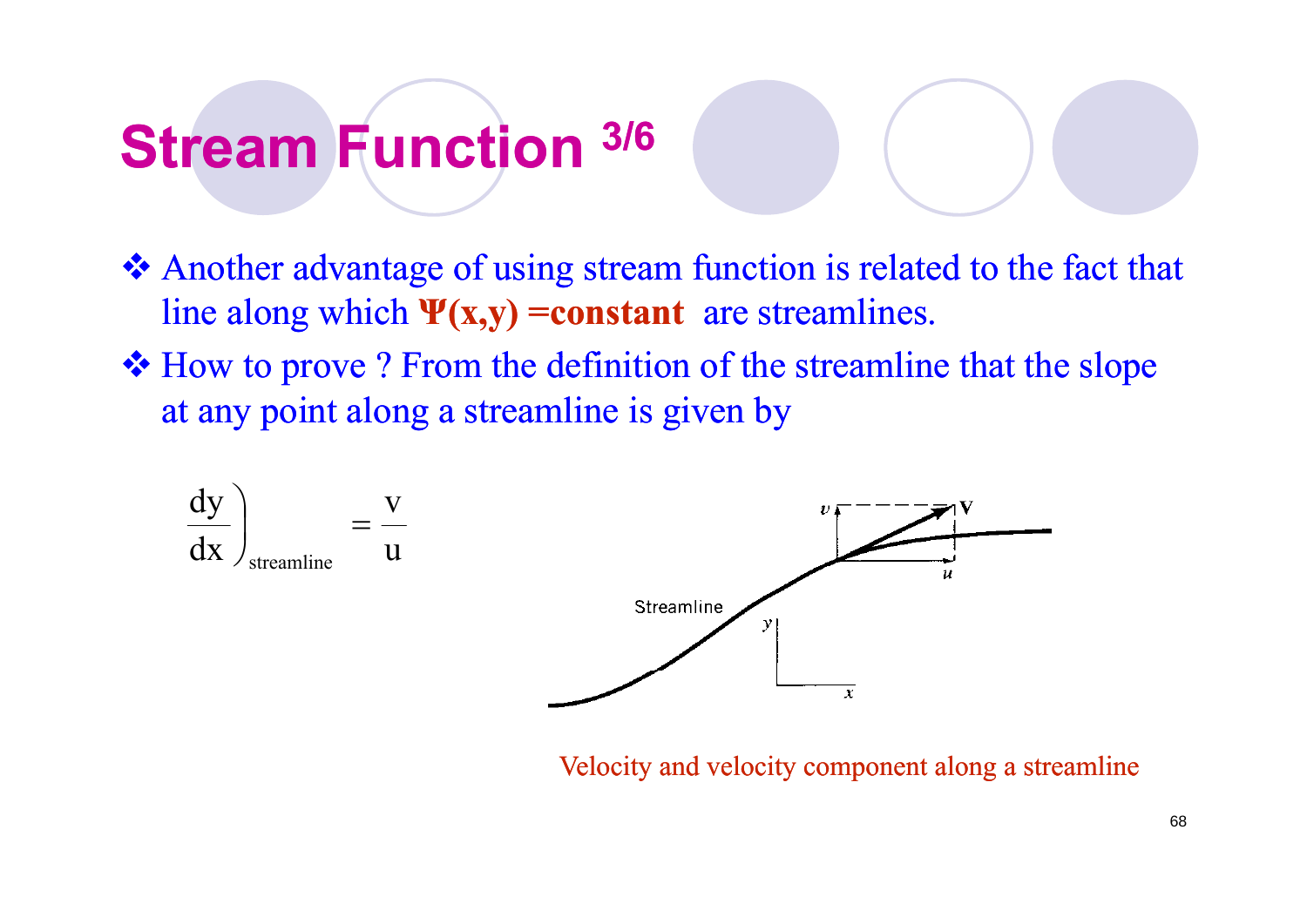# **Stream Function Stream 4/6**

 $\triangleleft$  The change of  $\Psi(x,y)$  as we move from one point  $(x,y)$  to a nearly point  $(x+dx,y+dy)$  is given by

$$
d\psi = \frac{\partial \psi}{\partial x} dx + \frac{\partial \psi}{\partial y} dy = -v dx + u dy
$$

$$
\Rightarrow \lambda \, d\psi = 0 \qquad \Rightarrow -\nu dx + u dy = 0
$$

Along a line of constant Ψ

$$
\frac{dy}{dx}\bigg|_{\text{streamline}} = \frac{v}{u}
$$

This is the definition for a streamline. Thus, if we know the stream function  $\Psi(x, y)$  we can plot lines of constant  $\Psi$  to provide the family of streamlines that are helpful in visualizing the pattern of flow. There are an infinite number of streamlines that make up a particular flow field, since for each constant value assigned to Ψa streamline can be drawn.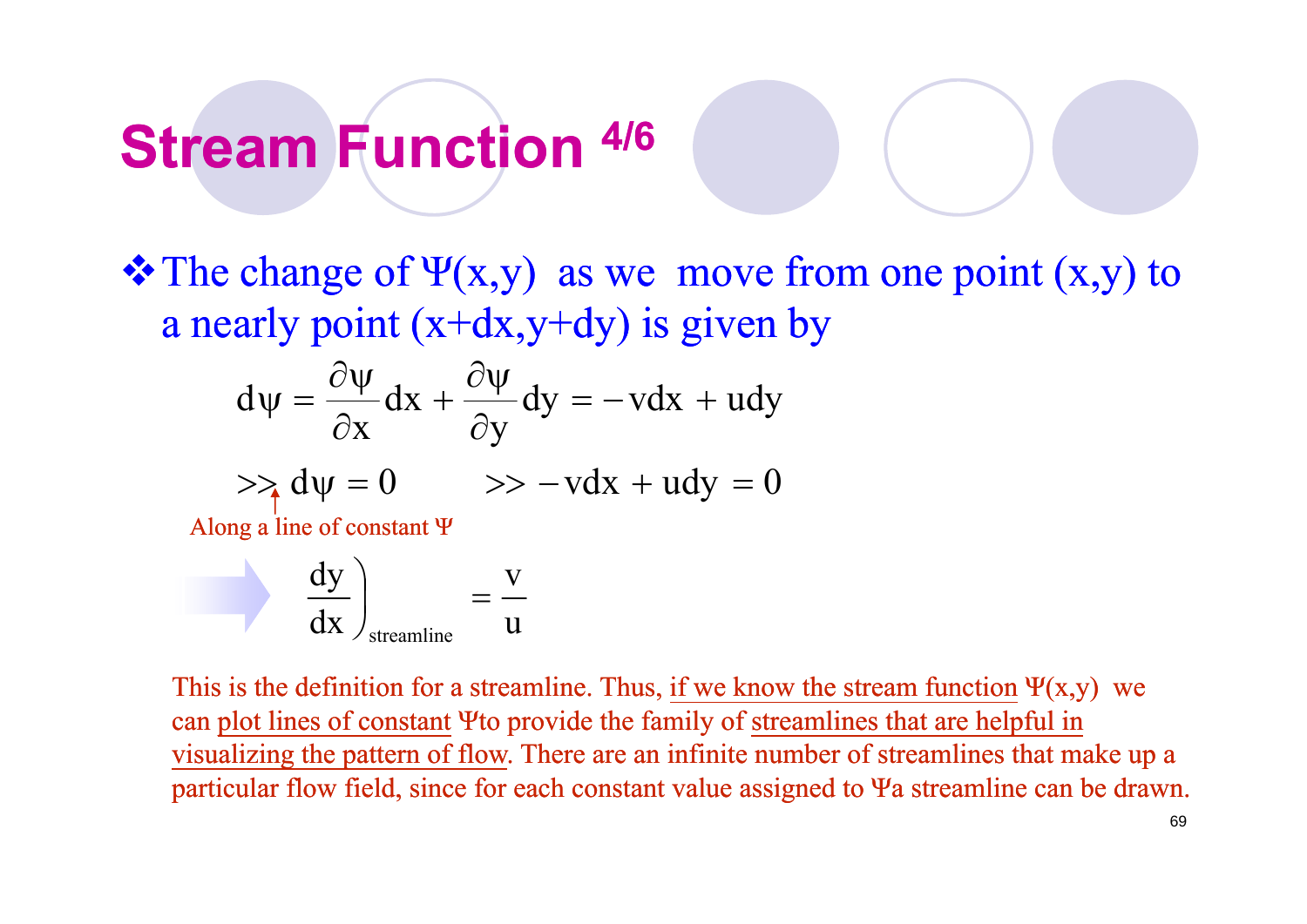# **Stream Function Stream 5/6**

- The actual numerical value associated with a particular streamline is not of particular significance, but the change in the value of Ψ is related to the volume rate of flow.
- \* dq : volume rate of flow passing between the two streamlines. Flow never crosses streamlines by definition.

$$
dq = udy - vdx = \frac{\partial \psi}{\partial y} dy + \frac{\partial \psi}{\partial x} dx = d\psi
$$

$$
q = \int_{\psi_1}^{\psi_2} d\psi = \psi_2 - \psi_1
$$

If  $q > 0$ , the flow is from left to right. If  $q < 0$ , the flow is from right to left.

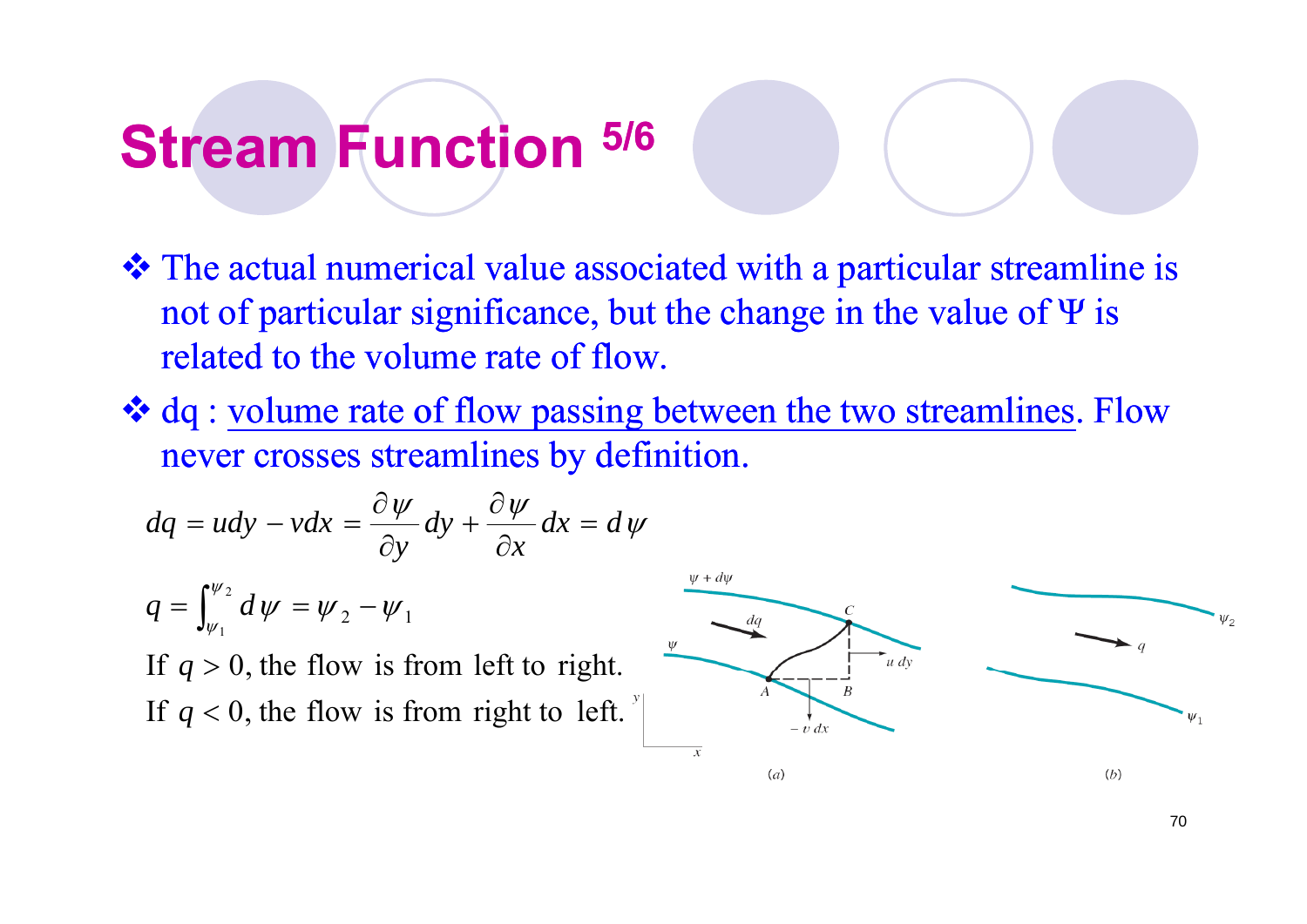# **Stream Function Stream 6/6**

- Thus the volume flow rate between any two streamlines can be written as the difference between the constant values of  $\Psi$  defining two streamlines.
- The velocity will be relatively high wherever the streamlines are close together, and relatively low wherever the streamlines are far apart.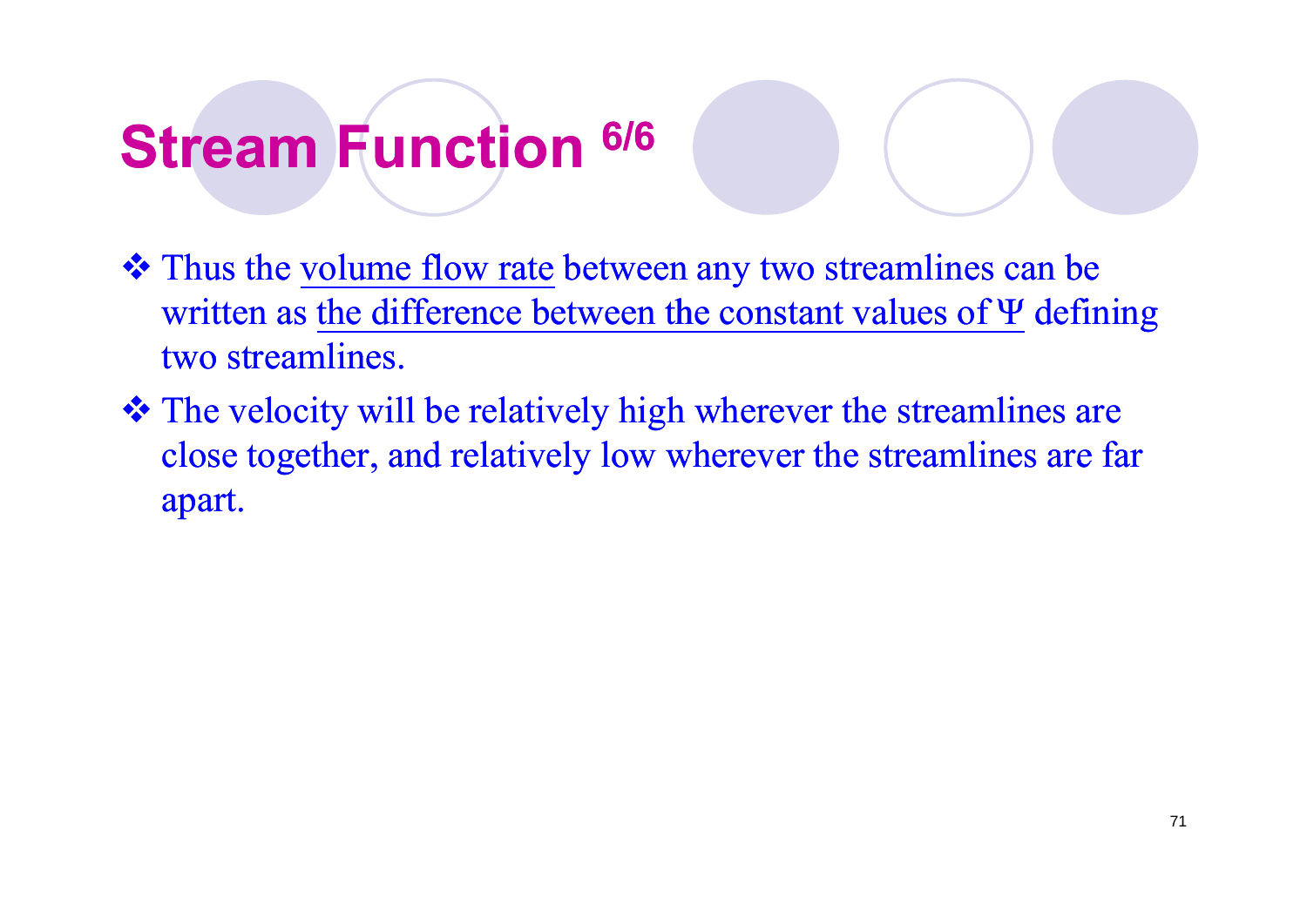### *Example 6.3 Stream Function*

• The velocity component in a steady, incompressible, two dimensional flow field are

$$
u = 2y \qquad v = 4x
$$

Determine the corresponding stream function and show on a sketch several streamlines. Indicate the direction of glow along the streamlines.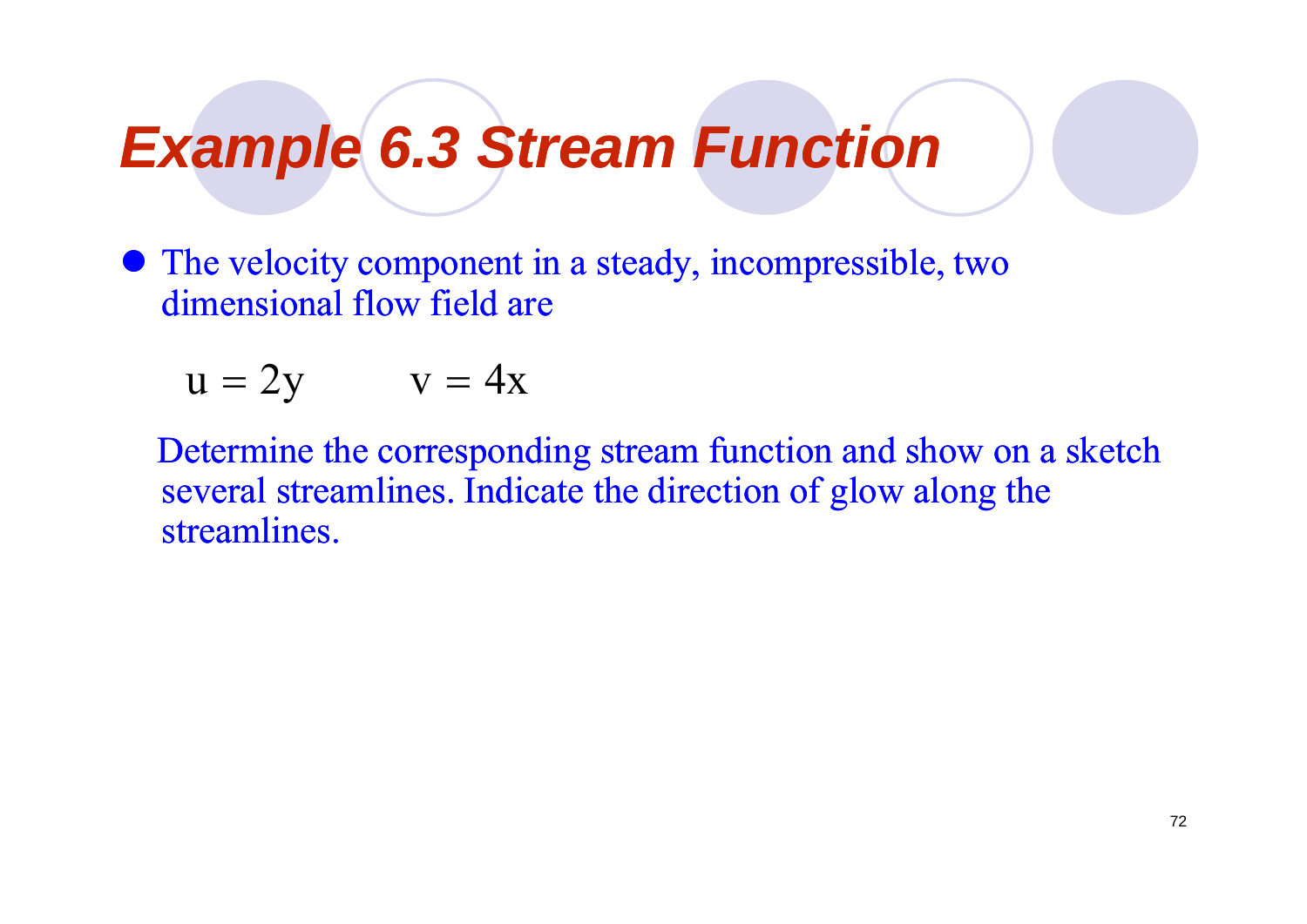# **Example 6.3 Solution**

From the definition of the stream function



For simplicity, we set  $C=0$ 

$$
\frac{y^2}{\psi} - \frac{x^2}{\psi/2} = 1 \sqrt{\psi \neq 0}
$$

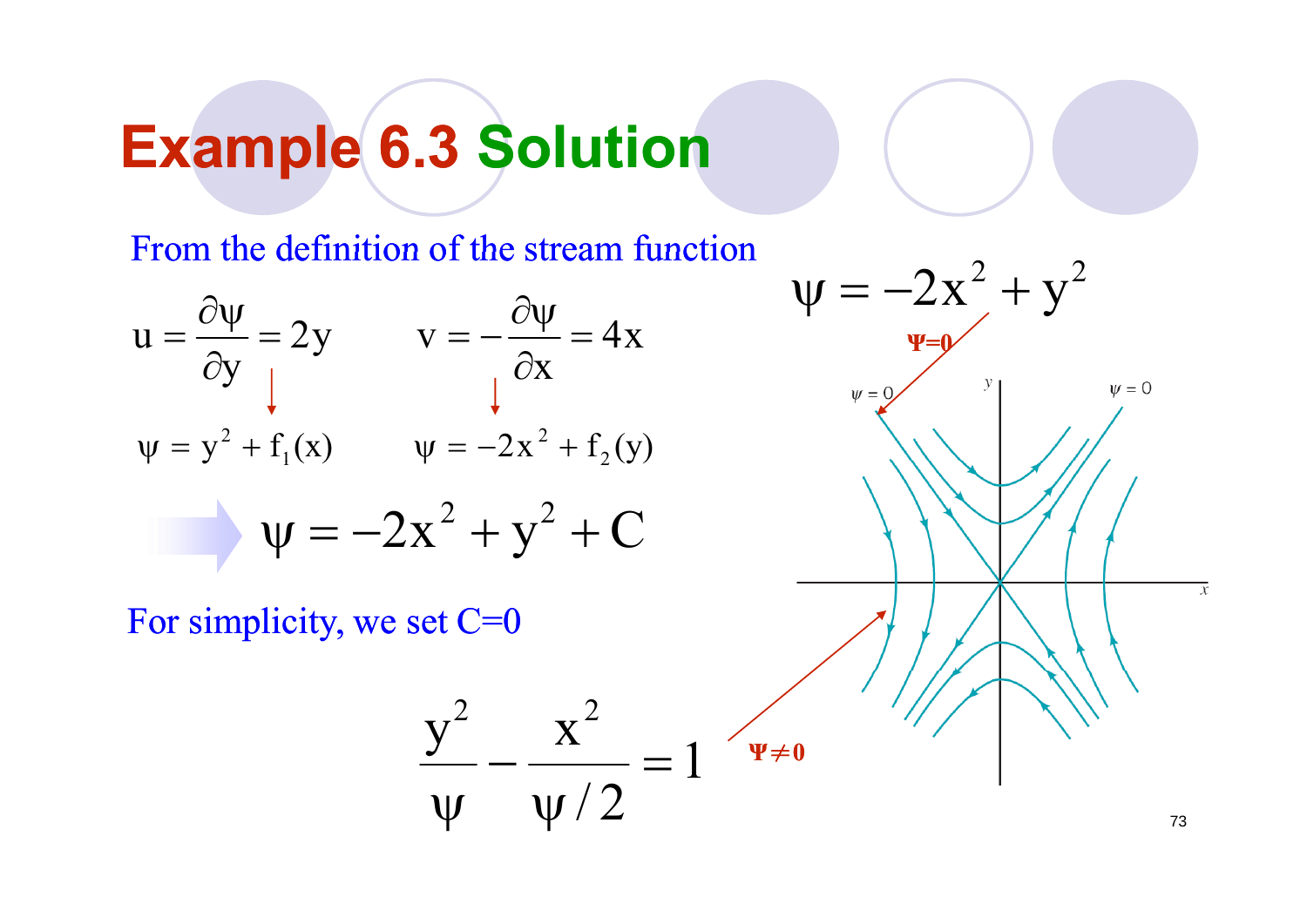#### **Velocity Potential Φ (x <sup>y</sup> <sup>z</sup> t) 1/ 3 ( x , , ,t)**

- The stream function for two-dimensional incompressible flow is  $\Psi(x,y)$
- \* For an irrotational flow, the velocity components can be expressed in terms of a scalar function **Φ (x,y,z,t) x,y,z,t)**as

$$
u = \frac{\partial \phi}{\partial x} \qquad v = \frac{\partial \phi}{\partial y} \qquad w = \frac{\partial \phi}{\partial z}
$$

where  $\Phi(x,y,z,t)$  is called the velocity potential.

$$
\nabla \times \vec{V} = 0 \rightarrow \vec{V} = \nabla \phi
$$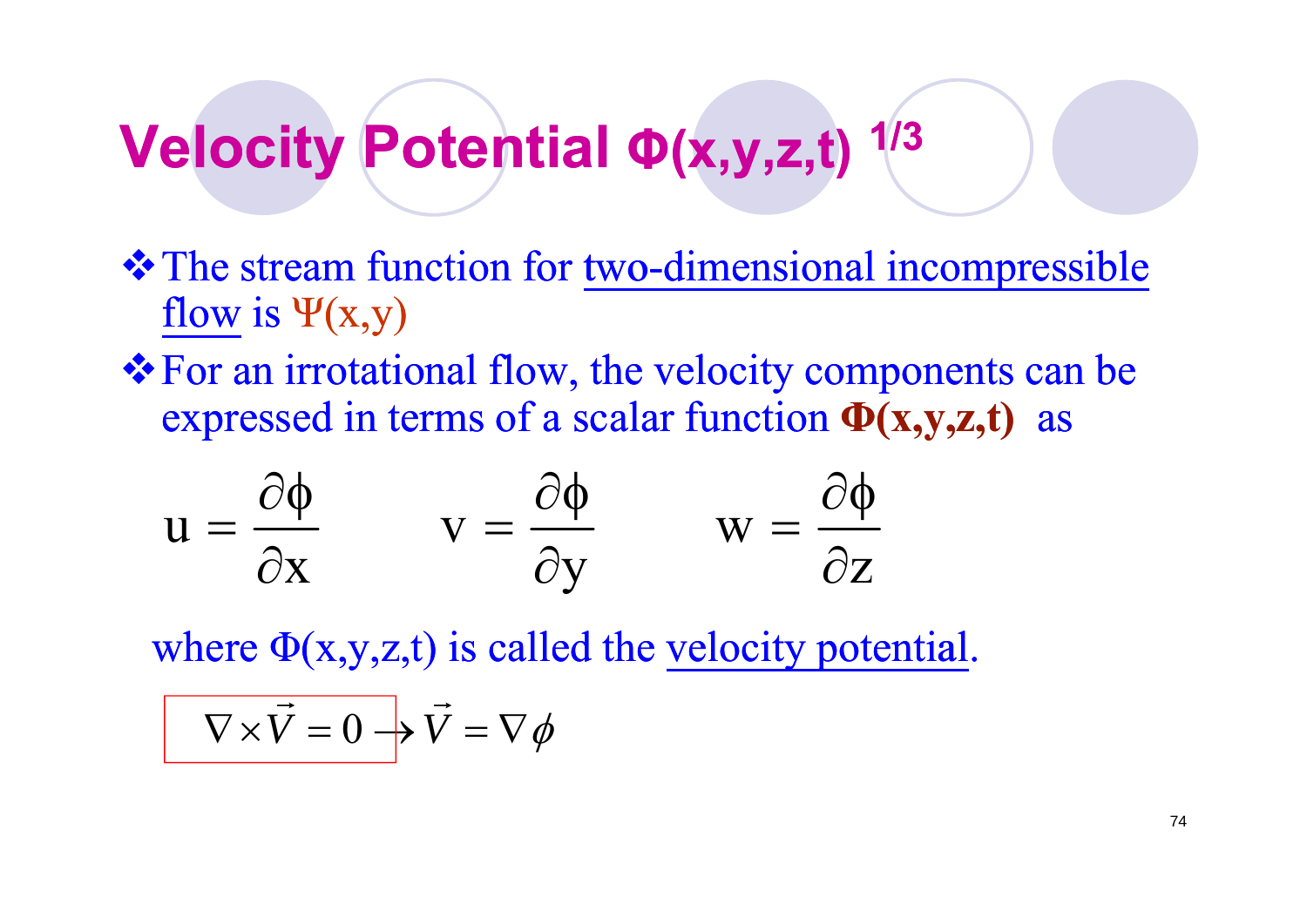### **Velocity Potential Φ (x <sup>y</sup> <sup>z</sup> t) 2/ 3 ( x , , ,t)**

## **V**In vector form

 $\vec{\nabla} = \nabla \phi$ 

**❖ For an incompressible flow** 

 $\nabla\cdot\mathrm{V}=0$ 

### Also called a potential flow

For incompressible, irrotational flow

$$
\vec{V} = \nabla \phi \Longrightarrow \nabla \cdot \vec{V} = \nabla^2 \phi = \frac{\partial^2 \phi}{\partial x^2} + \frac{\partial^2 \phi}{\partial y^2} + \frac{\partial^2 \phi}{\partial z^2} = 0
$$
  
Laplace's equation

**Laplacian operator** 75